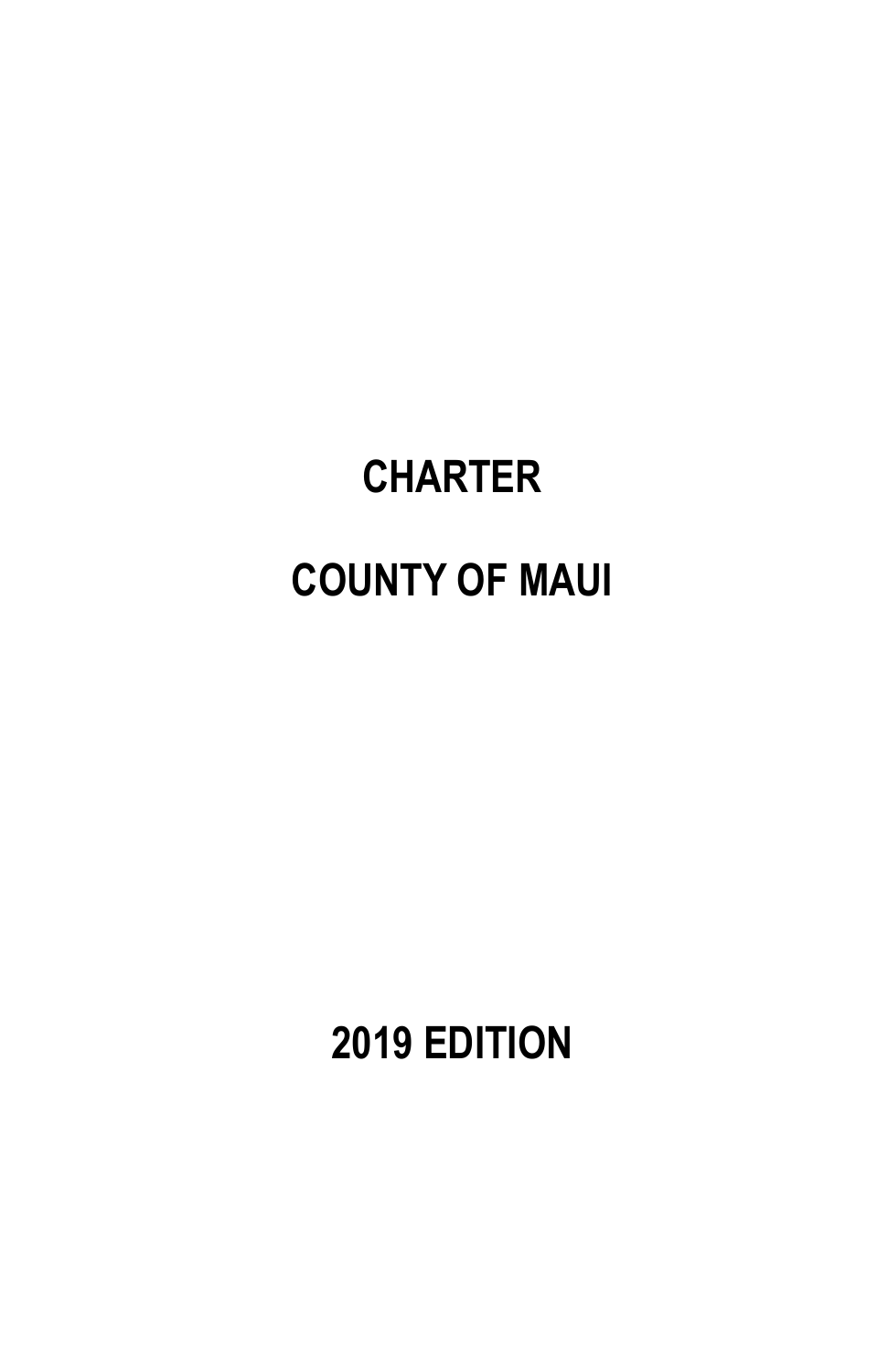#### FOREWORD

This edition sets forth the Charter of the County of Maui, effective as of January 1, 1983, as it was revised by the Charter Commission in 1982 and approved by a majority of the voters at the General Election held on November 2, 1982. This edition also incorporates amendments to the Charter proposed by the County Council and approved by a majority of the voters at the General Elections of 1984, 1986, 1988, 1990, 1994, 1996, 1998, 2002, 2006, 2010, 2012, 2014, 2016, and 2018, as well as an amendment proposed by a Special Charter Commission and approved by a majority of the voters at the General Election of 1988. Also incorporated in this edition are: amendments proposed by the Charter Commission in 1992 and approved by a majority of the voters at the General Election of 1992, which amendments became effective on November 24, 1992; amendments proposed by the Charter Commission in 2002 and approved by a majority of the voters at the General Election of 2002, which amendments became effective on December 5, 2002; and amendments proposed by the Charter Commission in 2012 and approved by a majority of the voters at the General Election of 2012, which amendments became effective on December 6, 2012. This 2019 edition of the Charter, therefore, replaces all previous editions and contains all those Charter provisions in effect as of January 2, 2019.

This Charter, as revised, establishes the structure and organization of the government of the County of Maui. It is a constitutional document, drafted in accordance with the will of the people, which defines the responsibilities of our local government.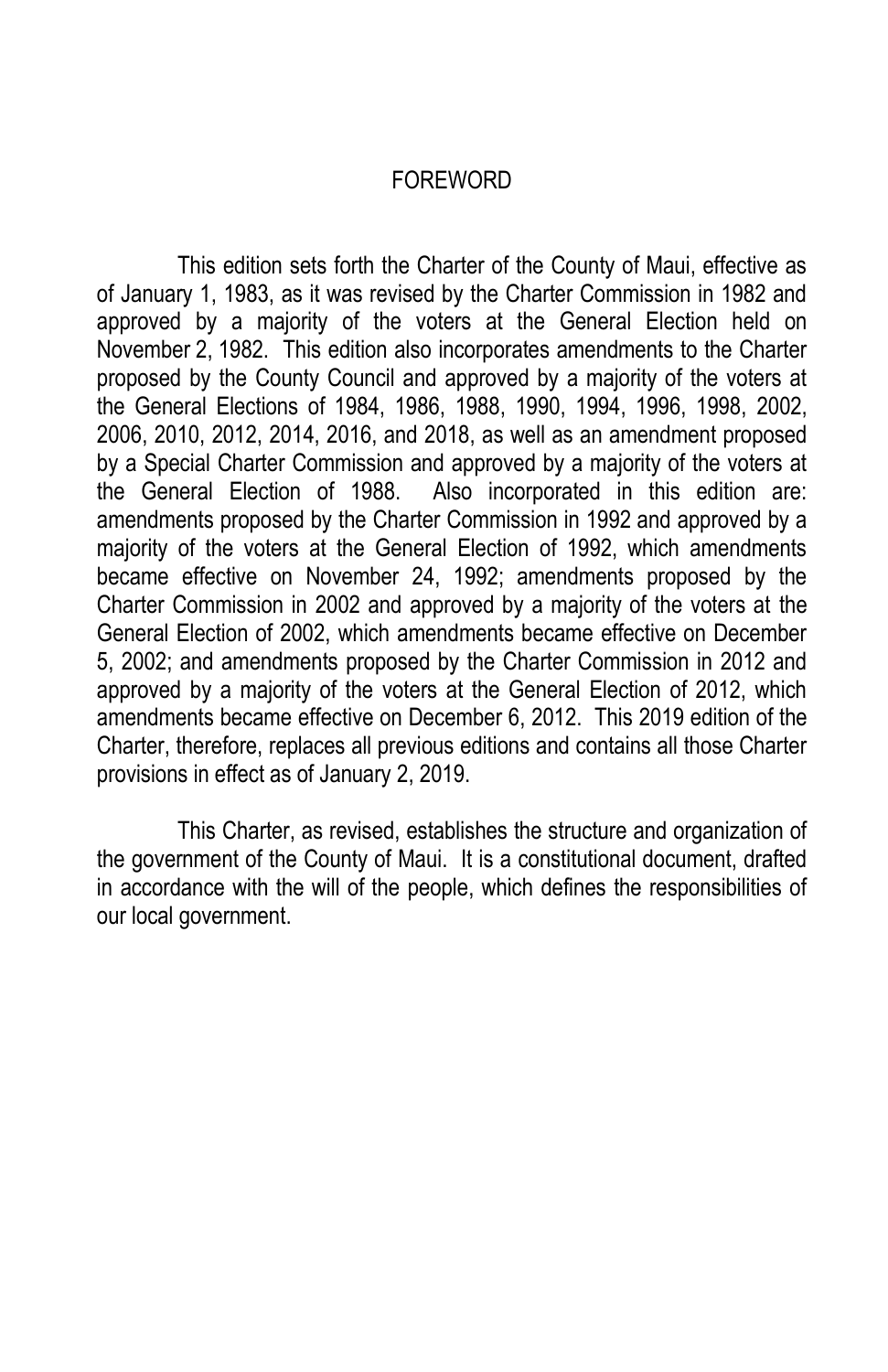# **ELECTED OFFICIALS COUNTY OF MAUI STATE OF HAWAII**

# **MAYOR** MICHAEL P. VICTORINO

# **COUNTY COUNCIL**

KELLY T. KING, Chair KEANI N.W. RAWLINS-FERNANDEZ, Vice-Chair G. RIKI HOKAMA NATALIE A. KAMA ALICE L. LEE MICHAEL J. MOLINA TAMARA A.M. PALTIN SHANE M. SINENCI YUKI LEI KASHIWA SUGIMURA

JANUARY 2, 2019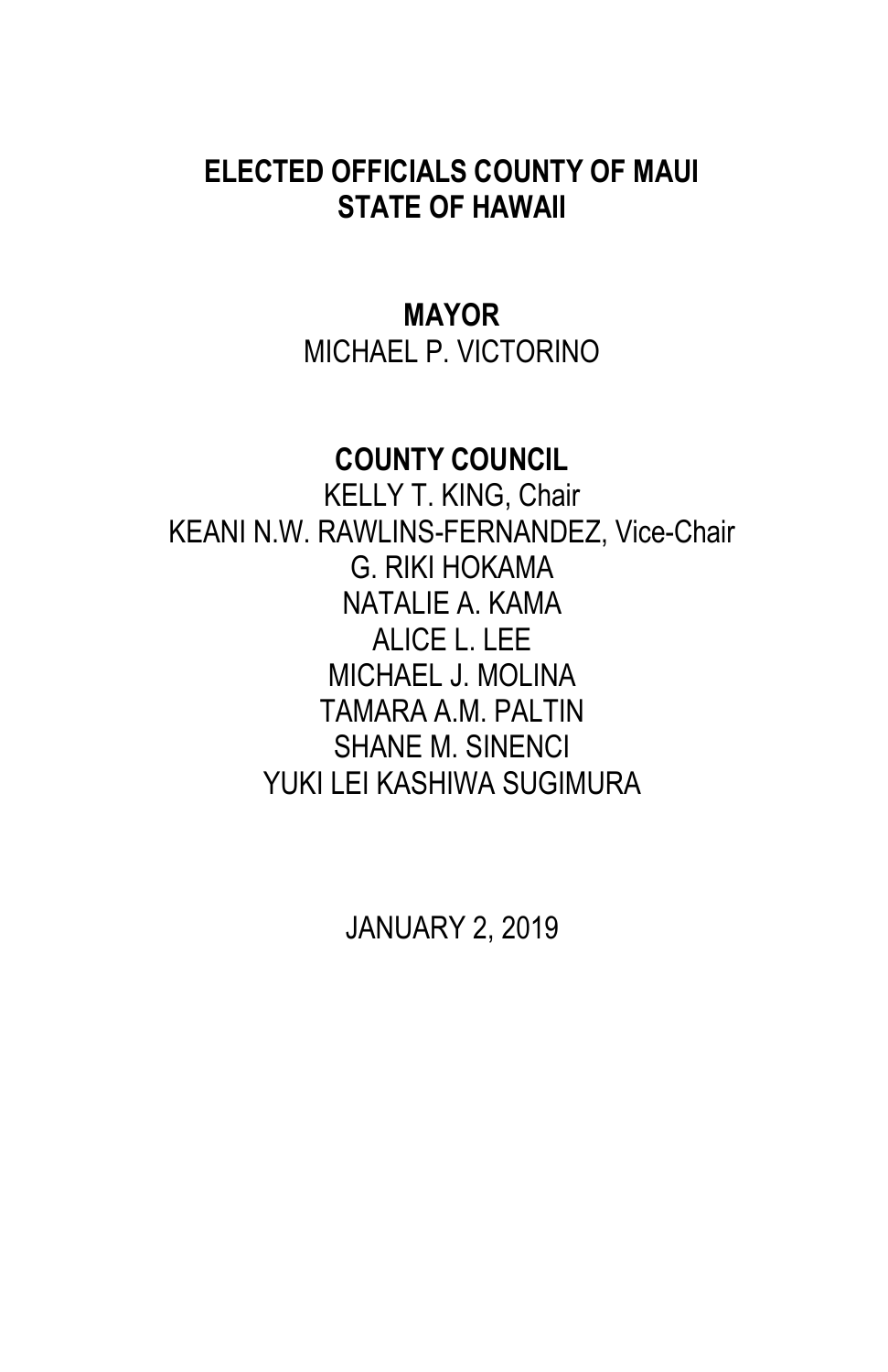# **TABLE OF CONTENTS**

| <b>PREAMBLE</b>                  |            |                   |                                              | 1              |
|----------------------------------|------------|-------------------|----------------------------------------------|----------------|
| Article 1                        |            |                   | <b>INCORPORATION AND GEOGRAPHICAL LIMITS</b> | 1              |
| Article 2                        |            |                   | POWERS OF THE COUNTY                         | 1              |
| Article 3                        |            |                   | <b>COUNTY COUNCIL</b>                        | $\overline{2}$ |
| Article 4                        |            |                   | ORDINANCES AND RESOLUTIONS                   | 11             |
| <b>COUNTY CLERK</b><br>Article 5 |            |                   | 14                                           |                |
| Article 6                        |            |                   | <b>EXECUTIVE BRANCH</b>                      | 14             |
| Article 7                        |            |                   | OFFICE OF THE MAYOR                          | 16             |
| Article 8                        |            |                   | <b>COUNTY DEPARTMENTS</b>                    | 19             |
|                                  | Chapter 1  |                   | Department of Management                     | 19             |
| Chapter 2                        |            |                   | Department of the Corporation Counsel        | 19             |
| Chapter 3                        |            |                   | Department of the Prosecuting Attorney       | 20             |
| Chapter 4                        |            |                   | Department of Finance                        | 21             |
| Chapter 5                        |            |                   | Department of Public Works                   | 23             |
| Chapter 6                        |            |                   | Department of Parks and Recreation           | 23             |
|                                  | Chapter 7  |                   | Department of Fire and Public Safety         | 24             |
|                                  | Chapter 8  |                   | Department of Planning                       | 25             |
|                                  | Chapter 9  |                   | Department of Personnel Services             | 29             |
|                                  | Chapter 10 |                   | Department of Housing and Human Concerns     | 30             |
|                                  | Chapter 11 |                   | Department of Water Supply                   | 31             |
|                                  | Chapter 12 |                   | Department of Police                         | 33             |
|                                  | Chapter 13 |                   | Department of Liquor Control                 | 34             |
|                                  | Chapter 14 |                   | Department of Transportation                 | 35             |
|                                  | Chapter 15 |                   | Department of Environmental Management       | 36             |
|                                  | Chapter 16 |                   | Maui County Emergency Management Agency      | 37             |
|                                  | Chapter 17 |                   | <b>Salary Commission</b>                     | 37             |
| Article 9                        |            |                   | <b>FINANCIAL PROCEDURES</b>                  | 37             |
| Article 10                       |            |                   | <b>CODE OF ETHICS</b>                        | 45             |
| Article 11                       |            | <b>INITIATIVE</b> |                                              | 49             |
| Article 12                       |            | <b>RECALL</b>     |                                              | 52             |
| Article 13                       |            |                   | <b>GENERAL PROVISIONS</b>                    | 54             |
| Article 14                       |            |                   | <b>CHARTER AMENDMENT</b>                     | 59             |
| Article 15                       |            |                   | <b>TRANSITIONAL PROVISIONS</b>               | 61             |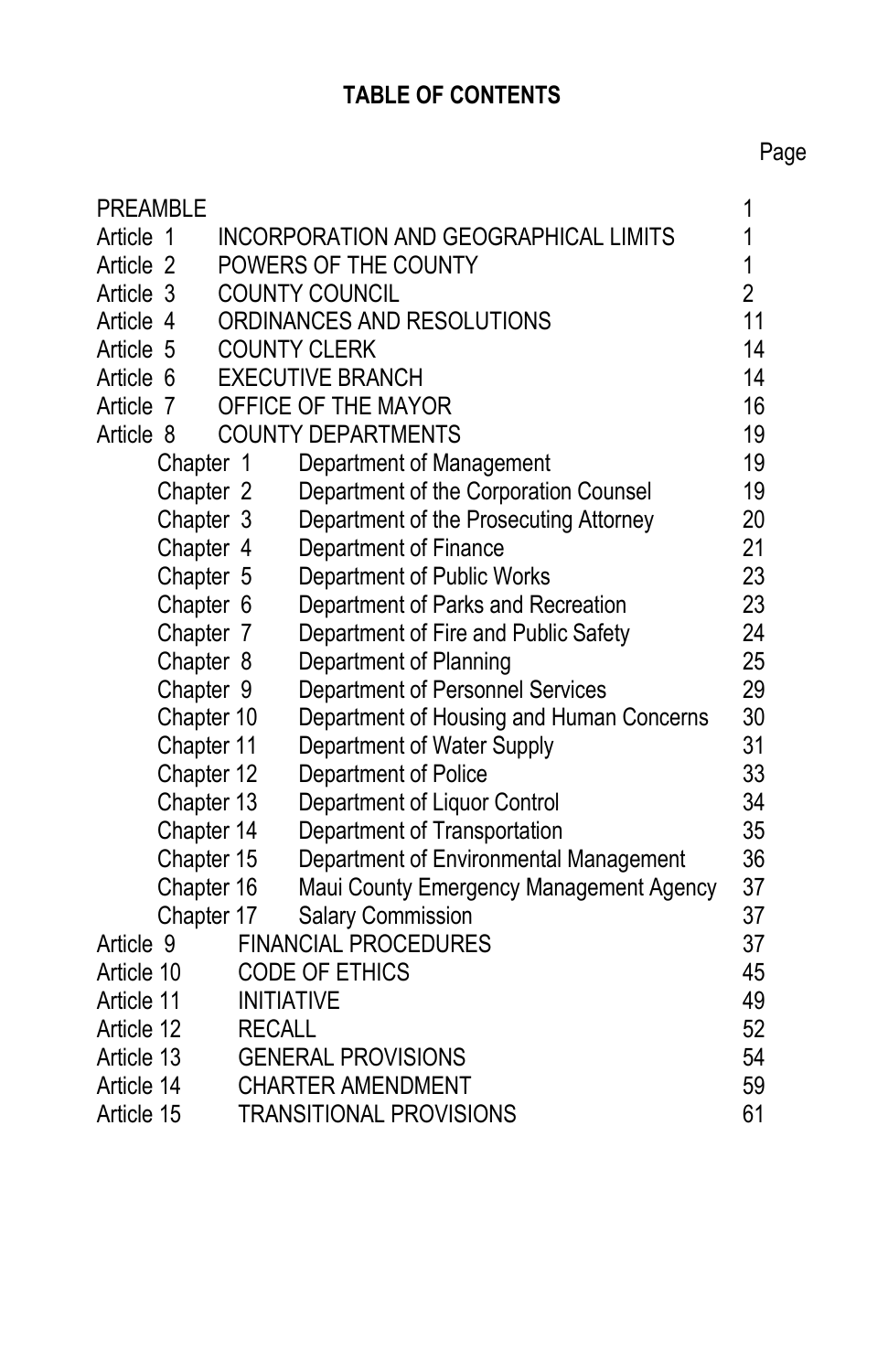#### **PREAMBLE**

WE, THE PEOPLE OF THE COUNTY OF MAUI, mindful of our Hawaiian history, heritage and culture and our uniqueness as a four island county, dedicate our efforts to fulfill the philosophy decreed by the Hawaii State motto, "Ua mau ke ea o ka aina i ka pono," ["The life of the land is perpetuated in righteousness."]

In order to secure the benefits of the best possible form of county government and to exercise the powers and assume the responsibilities of county government to the fullest extent possible, we do hereby adopt this charter of the County of Maui, State of Hawai`i. (Amended 2012)

## **ARTICLE I INCORPORATION AND GEOGRAPHICAL LIMITS**

**Section 1-1. Incorporation.** The people of the county of Maui, as a basis for this incorporation, confirm the equal worth and dignity of every individual, and by this charter shall be and continue as a body politic and corporate by the name of "County of Maui", hereinafter in this charter called "county". By that name it shall have perpetual succession. (Amended 2002)

**Section 1-2. Geographical Limits.** The Islands of Maui, Moloka`i, Lāna`i, and Kaho`olawe and all other islands lying within three nautical miles off the shores thereof and the waters adjacent thereto, except that portion of the Island of Moloka`i known as Kalaupapa, Kalawao and Waikolu, and commonly known and designated as the Kalaupapa Settlement, shall constitute the county.

#### **ARTICLE 2 POWERS OF THE COUNTY**

**Section 2-1. Powers of the County.** The county shall have all powers possible for a county to have under the constitution and laws of the State of Hawai<sup>'</sup>i. These powers shall include, but shall not be restricted to, or by, the following: all powers now or hereafter given by the constitution or other laws, and all other powers not prohibited by such constitution or by this charter, to the county or its agencies, or to counties or county agencies, and all powers necessary and proper to carry into execution other powers of the county. The county shall have all such powers as fully and completely as though they were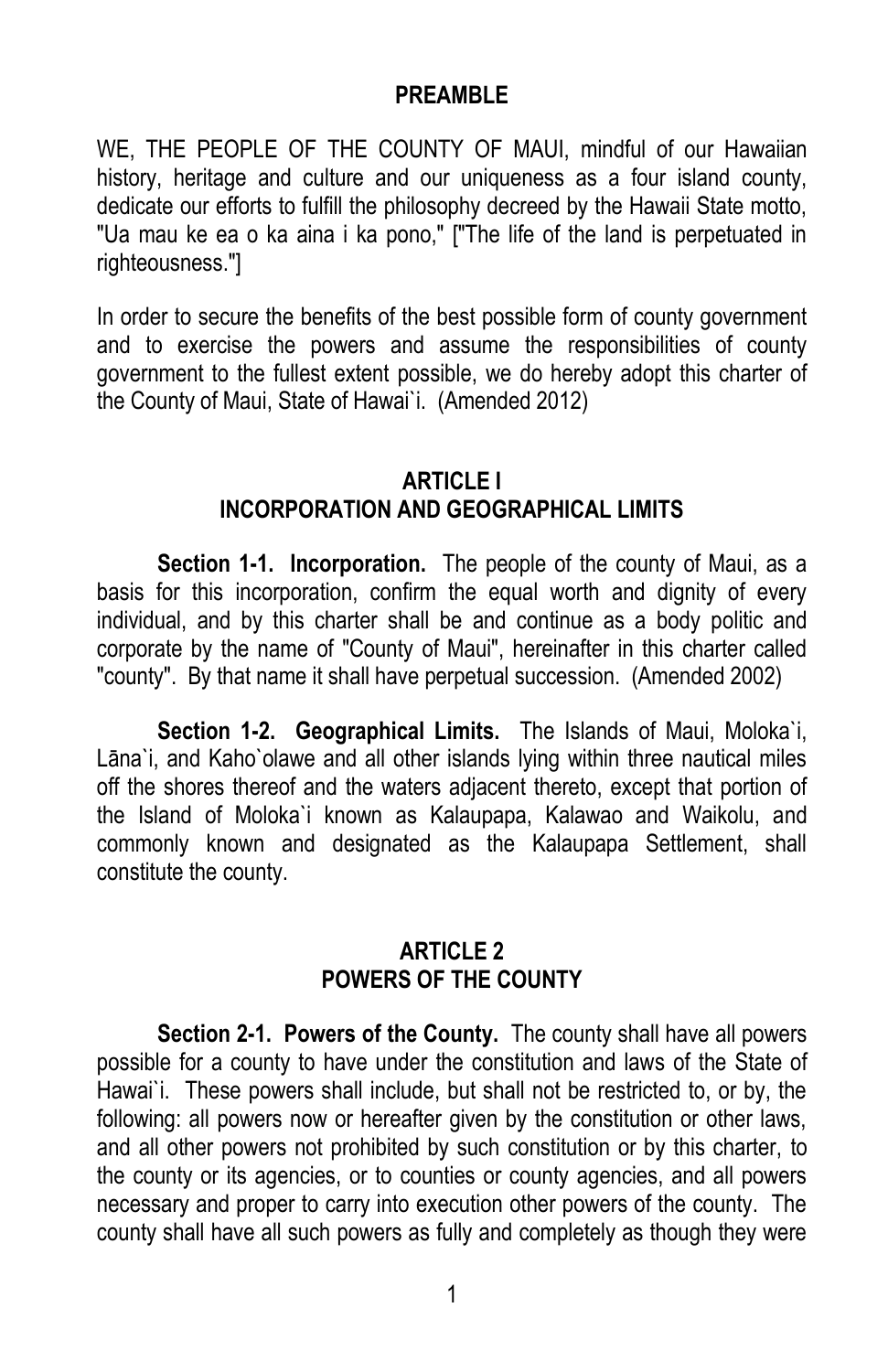specifically enumerated in this charter; and no enumeration of powers in this charter shall be deemed exclusive or restrictive.

**Section 2-2. Exercise of Powers.** All powers of the county shall be carried into execution as provided by this charter, or, if the charter makes no provisions, as provided by ordinance or resolution of the county council.

#### **ARTICLE 3 COUNTY COUNCIL**

**Section 3-1. Composition.** There shall be a council composed of nine members who shall be elected-at large. Of the nine members elected to the council, one shall be a resident of the Island of Lāna`i, one a resident of the Island of Moloka`i, one a resident of the residency area of East Maui, one a resident of the residency area of West Maui, one a resident of the residency area of Makawao-Ha`ikū-Pā`ia, one a resident of the residency area of "Upcountry" comprising Pukalani-Kula-`Ulupalakua, one a resident of the residency area of South Maui, one a resident of the residency area of Kahului, and one a resident of the residency area of Wailuku-Waihe`e-Waikapū. The county clerk shall prepare the nomination papers in such a manner that candidates desiring to file for the office of council member shall specify the residency area from which they are seeking a seat. The ballots shall, nevertheless, be prepared to give every voter in the county the right to vote for each and every council seat.

1. The East Maui (Hana-Keanae-Kailua) residency area shall be described as follows:

Beginning at shoreline and Kakipi Gulch

Proceed to Kepuni Gulch

North along Kepuni Gulch to Kahikinui Forest Reserve boundary

- Easterly along Kahikinui Forest Reserve boundary to Haleakalā National Park boundary
- Northwest, west, northerly, then southeast along Haleakalā National Park boundary to Waikamoi Stream
- North along Waikamoi Stream and continuing due west to Ka`ili`ili Road

West on Ka`ili`ili Road to Opana Gulch

North along Opana Gulch to jeep trail

Easterly on jeep trail to Pālama Gulch then northeasterly to Halehaku Gulch

North along Halehaku Gulch to Kakipi Gulch

North along Kakipi Gulch to point of beginning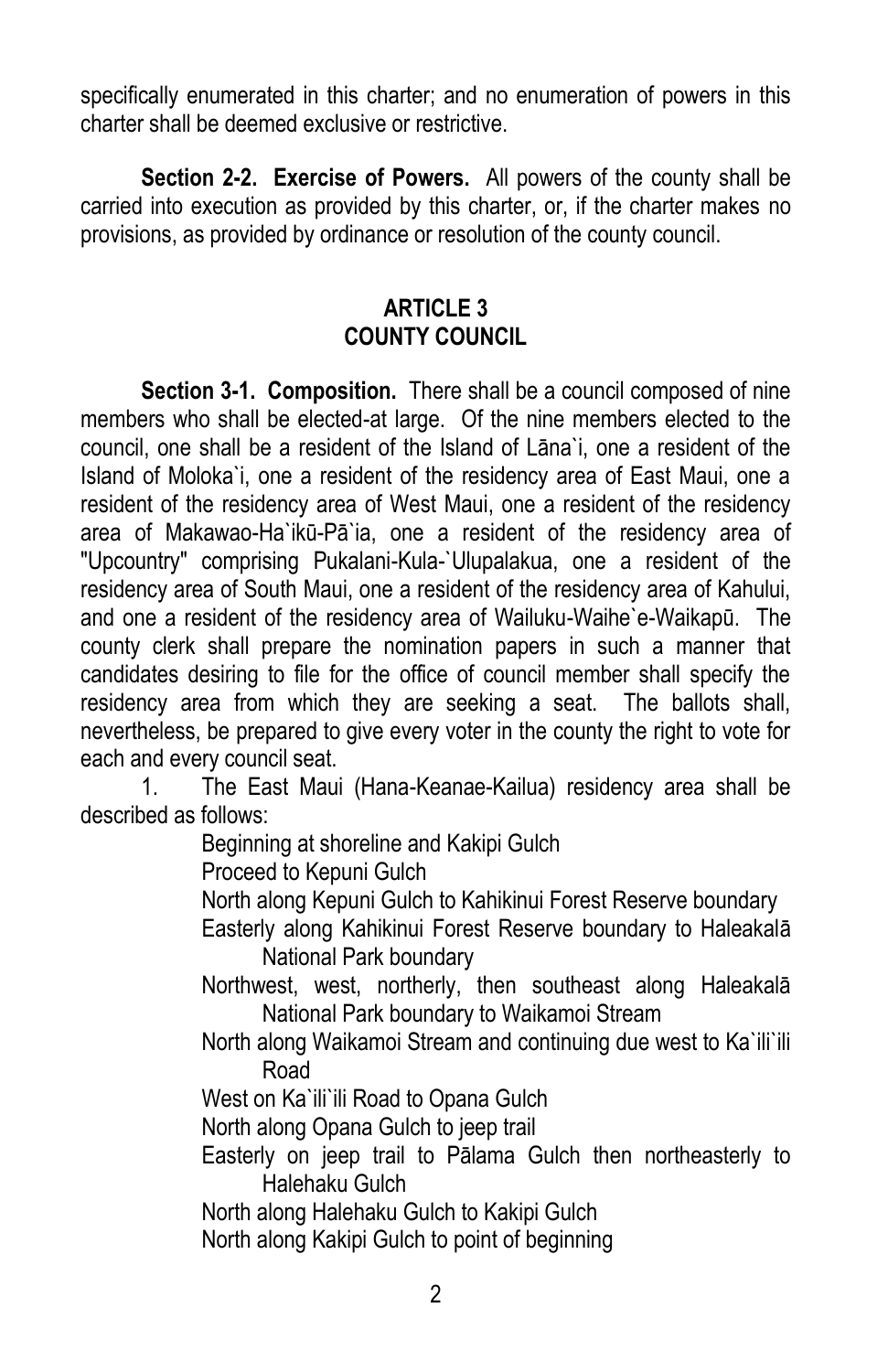2. The West Maui residency area shall be described as follows: Beginning at shoreline and Lahaina-Wailuku District boundary at Po`elua Bay Proceed south along boundary to shoreline (Manawainui Gulch) Northwest, north, then northeast along shoreline to point of beginning (includes the islands of Molokini and Kaho`olawe) 3. The Wailuku-Waihe`e-Waikapū residency area shall be described as follows: Beginning at shoreline and Lahaina-Wailuku District boundary Proceed southeast along shoreline to Kanaloa Avenue extension Southwest on Kanaloa Avenue extension to Kahului Beach Road Southeast on Kahului Beach Road to Ka`ahumanu Avenue West on Ka`ahumanu Avenue to Mahalani Street Southwest on Mahalani Street to Pu`umele Street Southwest on Pu`umele Street to Wai`inu Road West on Wai`inu Road to Wai`ale Road South on Wai`ale Road to East Waikō Road East on East Waikō Road to Kū`ihēlani Highway Southwest on Kū`ihēlani Highway to Honoapi`ilani Highway South on Honoapi`ilani Highway to Pohākea Gulch West, then northwest along Pohākea Gulch to point of beginning 4. The Kahului residency district area shall be described as follows: Beginning at shoreline and Kanaloa Avenue extension Proceed east along shoreline to Kanahā Beach Park boundary Southeast along Kanahā Beach Park boundary to Kalialinui Gulch Southeast along Kalialinui Gulch to Haleakalā Highway Southeast on Haleakalā Highway to Lowrie Ditch Southwest along Lowrie Ditch to Spanish Road West, then northwest on Spanish Road to East Waikō Road West on East Waikō Road to Wai`ale Road North on Wai`ale Road to Wai`inu Road East on Wai`inu Road to Pu`umele Street North on Pu`umele Street to Mahalani Street East, then north on Mahalani Street to Ka`ahumanu Avenue East on Ka`ahumanu Avenue to Kahului Beach Road Northwest on Kahului Beach Road to Kanaloa Avenue extension Northeast on Kanaloa Avenue extension to point of beginning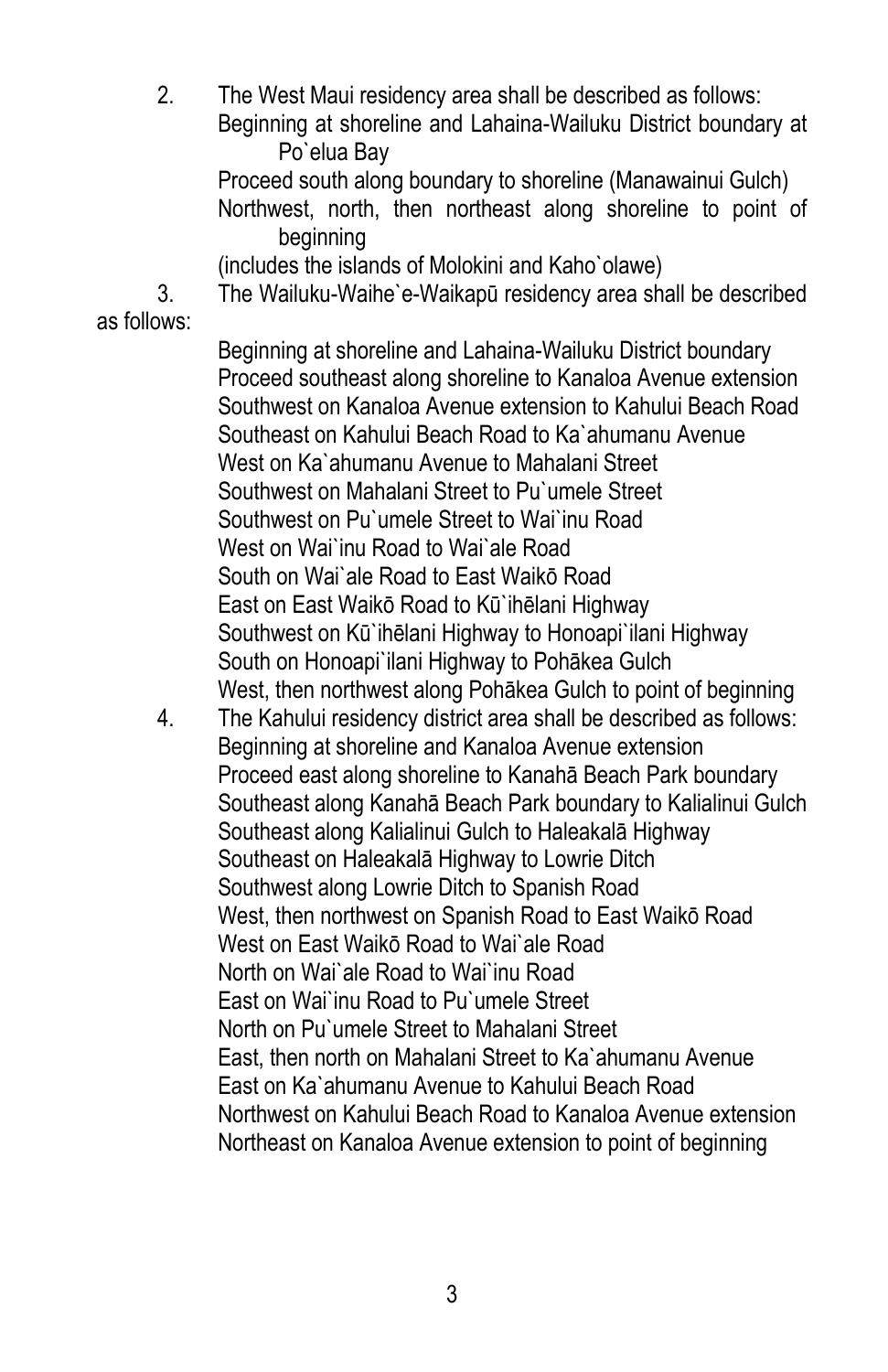5. The South Maui residency area shall be described as follows: Beginning at Lahaina-Wailuku District boundary and Pohākea Gulch Proceed southeast, then east along Pohākea Gulch to Honoapi`ilani Highway North on Honoapi`ilani Highway to Kū`ihēlani Highway Northeast on Kū`ihēlani Highway to East Waikō Road

East on East Waikō Road to Spanish Road

Southeast, then east on Spanish Road to Lowrie Ditch

South along Lowrie Ditch to Pūlehu Gulch

Southeast along Pūlehu Gulch to Waiakoa Road

South on Waiakoa Road to Kīhei CDP boundary

South along Kīhei CDP boundary to unnamed road

- Southwest, then south on unnamed road to unnamed stream (west of Keonekai Road)
- East on unnamed stream to Kula Highway
- Southwest on Kula Highway to jeep trail (abutting Tiger 2000 line 85098642)
- West, then south on jeep trail to Kanaio-Kalama Park Road (`Ulupalakua Road)

Southeast along Kanaio-Kalama Park Road to Pi`ilani Highway Southeast, then east on Pi`ilani Highway to Kepuni Gulch

Southeast along Kepuni Gulch to shoreline

Southwest, west, north, northwest, southwest then northwest along shoreline to Lahaina-Wailuku District boundary (Manawainui Gulch)

North along boundary to point of beginning

6. The Makawao-Ha`ikū-Pā`ia residency area shall be described as

follows:

Beginning at shoreline and Kanahā Beach Park boundary Proceed east along shoreline to Kakipi Gulch South along Kakipi Gulch to Halehaku Gulch South along Halehaku Gulch to Pālama Gulch Southeast along Pālama Gulch to unnamed jeep trail Northwest, then southwest along jeep trail to Opana Gulch South along Opana Gulch to Ka`ili`ili Road East on Ka`ili`ili Road to Waikamoi Stream South along Waikamoi Stream to Haleakalā National Park boundary

Northwest, then southwest along Haleakalā National Park boundary to Kailua Gulch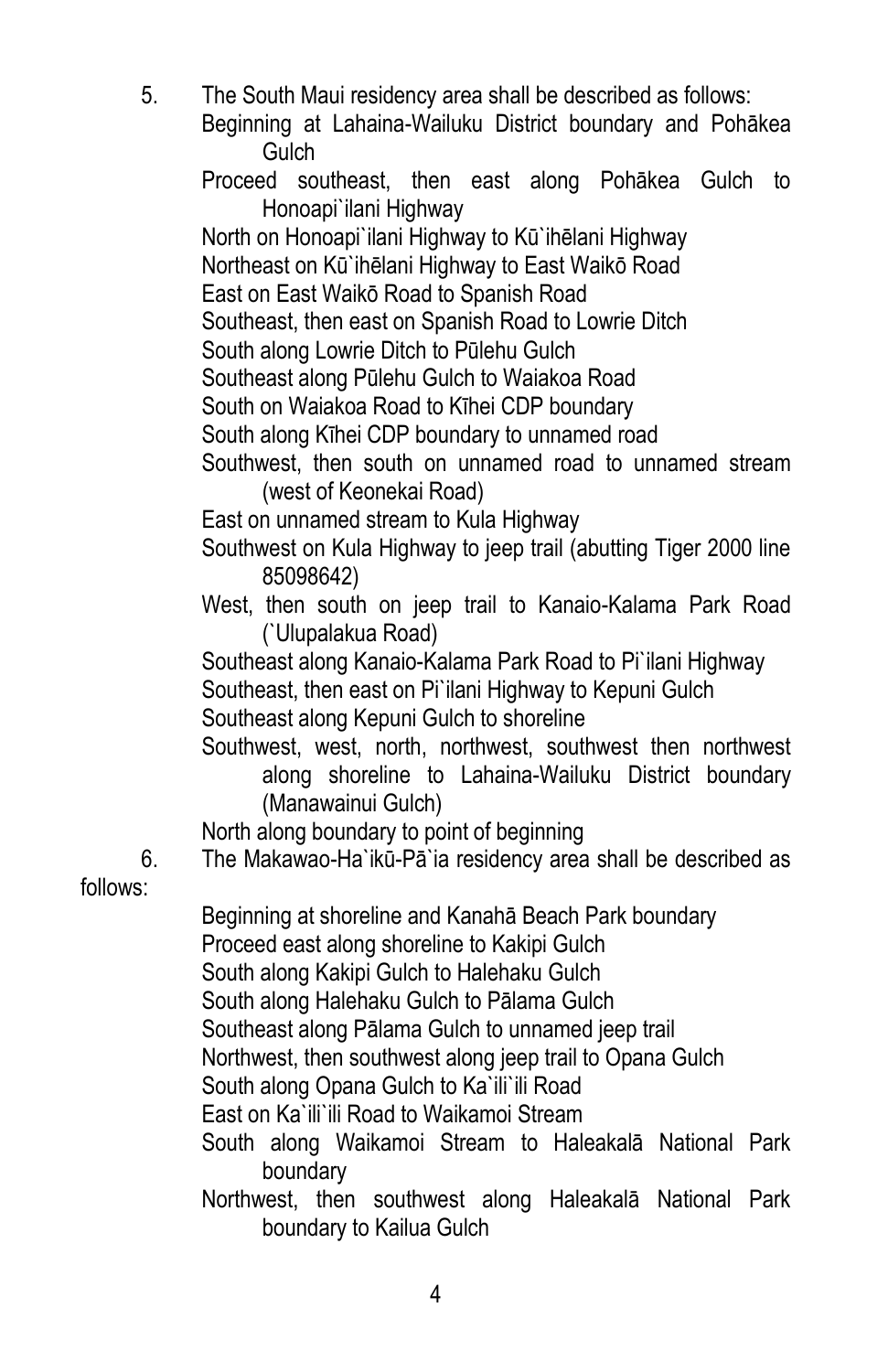Northwest along Kailua Gulch to Lowrie Ditch

Southwest along Lowrie Ditch to Haleakalā Highway

Northwest along Haleakalā Highway to Kalialinui Gulch

Northwest along Kalialinui Gulch to `Āmala Place

Northwest along Kanahā Beach Park boundary to point of beginning

7. The Upcountry (Pukalani-Kula-`Ulupalakua) residency area shall be described as follows:

Beginning at Lowrie Ditch and Kailua Gulch

Proceed southeast along Kailua Gulch to Haleakalā National Park boundary

Southwest, southeast, east, then southwest along Haleakalā National Park boundary to Kahikinui Forest Reserve boundary

Southwest along Kahikinui Forest Reserve boundary to Kepuni **Gulch** 

South along Kepuni Gulch to Pi`ilani Highway

West on Pi`ilani Highway to Kanaio-Kalama Park Road (`Ulupalakua Road)

Northwest along Kanaio-Kalama Park Road to jeep trail

Northeast on jeep trail to Kula Highway (abutting Tiger 2000 line 85098642)

Northeast along Kula Highway to unnamed stream

Northwest, then west along unnamed stream to unnamed jeep trail

North on unnamed jeep trail to unnamed road

North on unnamed road to Kīhei CDP boundary

North on Kīhei CDP boundary to Waiakoa Road

North on Waiakoa Road to Pūlehu Gulch

Northwest along Pūlehu Gulch to Lowrie Ditch

North, then northeast along Lowrie Ditch to point of beginning (Amended 2002, 1998, 1992, 1990)

# **Section 3-2. Election of Council and Term of Office.**

1. Council members shall be elected by nonpartisan special elections. Such special elections shall be held in conjunction with the primary and general elections every two (2) years commencing in 2000. The special election held in conjunction with the primary election every two (2) years shall be known as the first special election. The special election held in conjunction with the general election every two (2) years shall be known as the second special election.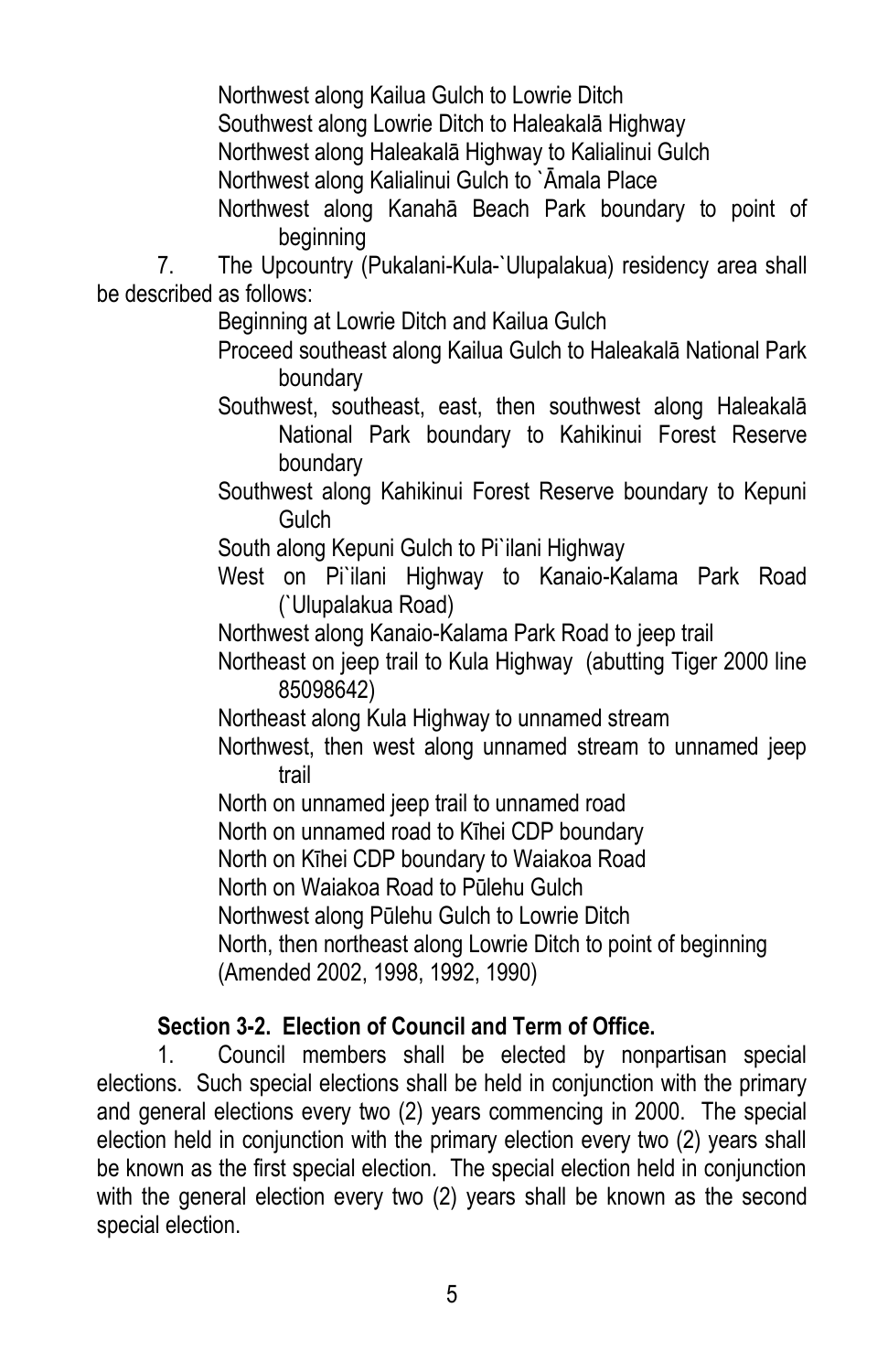2. The names of all candidates for each council seat shall be placed on the ballot for the first special election; provided, that for any council seat with two or fewer candidates, the names of the candidates shall appear only on the ballot for the second special election.

3. For any council seat with three or more candidates, the names of the two candidates receiving the highest number of votes for each council seat in the first special election shall be placed on the ballot for the second special election; provided, that if two or more candidates tie for the highest number of votes received in the first special election, the names of the candidates tied for the highest number of votes shall be placed on the ballot for the second special election; and further provided, that if a single candidate receives the highest number of votes in the first special election and two or more candidates tie for the second-highest number of votes received, the names of the candidate receiving the highest number of votes and the candidates tied for the secondhighest number of votes shall be placed on the ballot for the second special election.

4. At the second special election, the candidates receiving the highest number of votes for each council seat shall be deemed elected. If there is no more than one candidate for a council seat, such person shall be deemed elected regardless of the number of votes received.

5. The term of office of council members shall be for two (2) years, beginning at twelve o'clock meridian on the second day of January following their election. No member of the county council shall serve more than five consecutive full terms of office. (Amended 1998, 1992)

**Section 3-3. Qualifications.** To be eligible for election or appointment to the council, a person must be a citizen of the United States, a voter in the county, and be a resident in the area of the county from which the person seeks to be elected for a period of one (1) year before the filing of nomination papers. If a council member ceases to be a resident of the county, or ceases to be a resident of the council member's residency area during the council member's term of office, or if a council member is adjudicated guilty of a felony, the council member shall immediately forfeit office and the seat shall thereupon become vacant. (Amended 2012, 1992)

**Section 3-4. Vacancy in Office.** A vacancy in the office of any council member shall be filled for the remainder of the unexpired term. The remainder of the unexpired term served by a council member filling such a vacancy shall not be counted towards the maximum number of consecutive terms the council member may serve. The vacancy shall be filled in the following manner: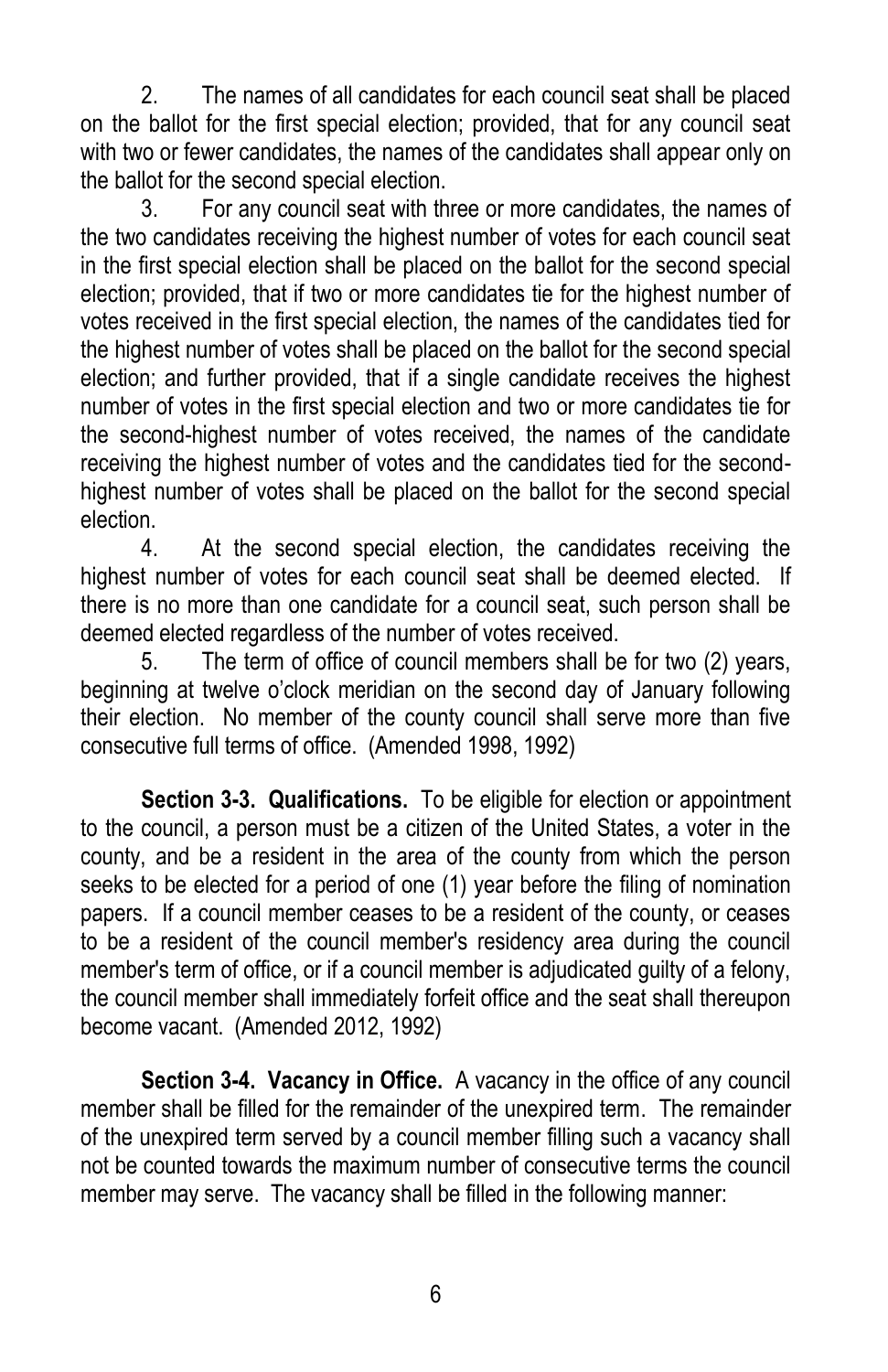1. If the unexpired term is less than fifteen (15) months, the remaining members of the council shall appoint a person by resolution adopted by a majority of its remaining members to fill the vacancy for the current unexpired term. Should the council fail to fill any vacancy within thirty (30) days after its occurrence, the mayor shall appoint a person to fill the vacancy for the current unexpired term. The person appointed by the council or mayor shall have the same qualifications required of a candidate elected by the voters.

2. If the unexpired term is fifteen (15) months or more, the vacancy shall be filled by a special election to be called by the council within thirty (30) days and to be held within ninety (90) days after the occurrence of the vacancy. The electors of the county shall then elect a successor with requisite qualifications to fill the vacancy for the remainder of the term. At the special election, the candidate receiving the highest number of votes shall be deemed elected. (Amended 2012, 1998)

#### **Section 3-5. Procedure; Meetings; Rules and Journal; Voting.**

1. The council shall meet in the council room at the county building for its organization at two o'clock p.m. on the second day of January following its election, or on the following Monday if the second day be a Saturday or Sunday, at which time it shall elect one of its members as chair and presiding officer of the council. Until such time as the chair shall be elected, the mayor shall preside at such meeting, provided that the mayor shall not have a vote. The council shall also elect a vice-chair who shall act as the presiding officer in the event of the chair's absence or disability. The council shall appoint a presiding officer pro tempore from its own members in the event of the absence or disability of both the chair and vice-chair.

2. The council shall meet regularly at least twice in every month at such times and places as the council may prescribe by rule. Special meetings may be held on the call of the mayor, chair or of five or more members and, whenever practical, upon no less than seventy-two (72) hours effective notice to each member.

3. The council shall determine its own rules and order of business and shall provide for keeping a public journal of its proceedings.

4. Voting and all motions shall be in accordance with the rules of the council and shall be recorded in the journal of the council, provided, however, a roll call vote must be taken if requested by any one council member. Five members of the council shall constitute a quorum, but a smaller number may convene from time to time and compel the attendance of absent members in the manner and subject to the penalties prescribed by the rules of the council.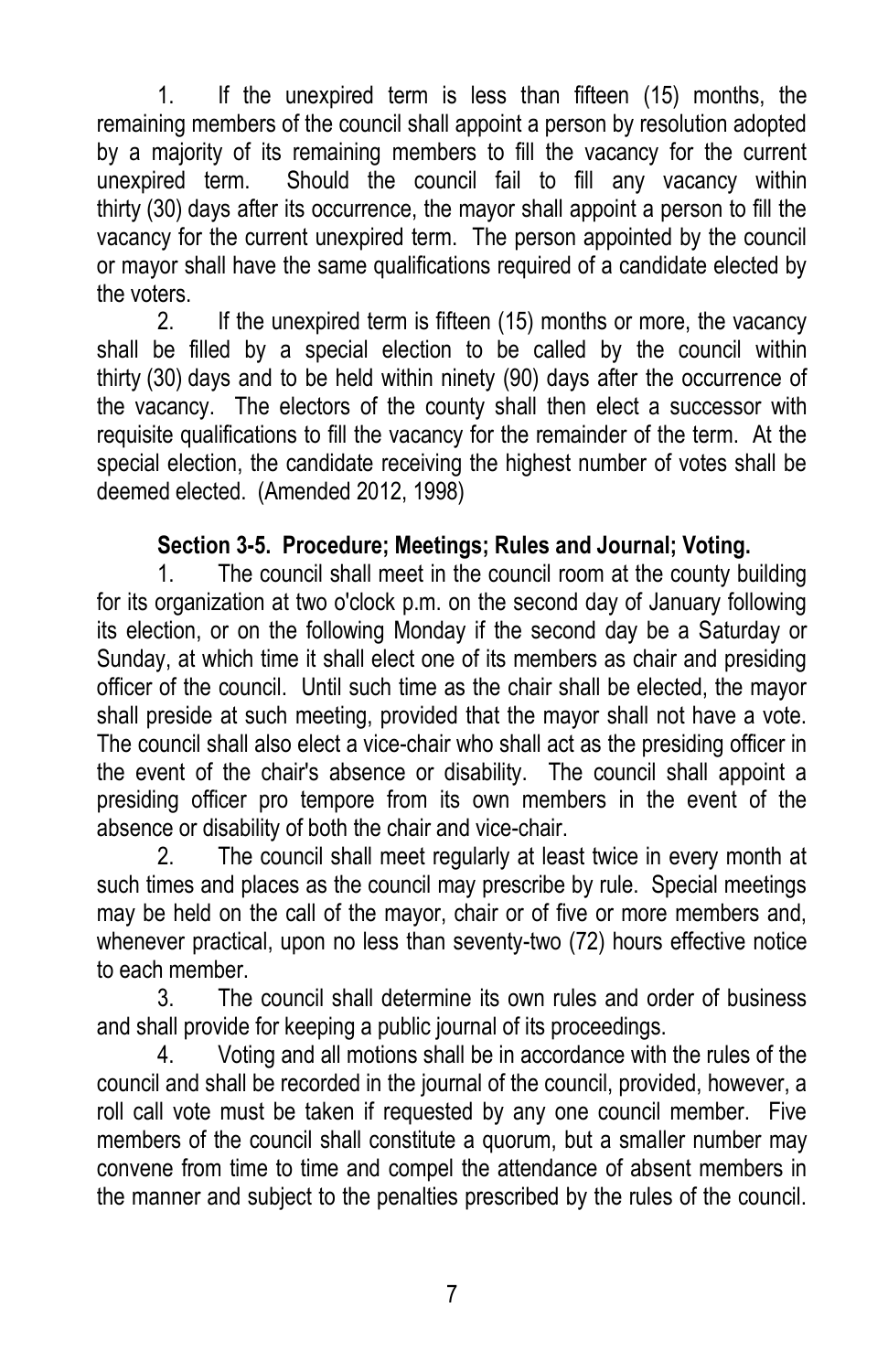Unless otherwise provided for herein, no action of the council shall be valid or binding unless adopted by a vote of five or more members of the council.

5. To the extent capable, the council shall provide interactive communications access for the residents of Hana, Lāna`i, Moloka`i and other geographic areas as the council shall deem appropriate and reasonable to all county council meetings and county council committee meetings. Said access shall include, but not be limited to, the ability of the public to testify, of council members to ask questions, and of the public to respond to questions. (Amended 2012, 1992)

**Section 3-6. Powers of Council.** The council shall be the legislative body of the county. Without limitation of the foregoing grant or of other powers given it by this charter, the council shall have the power:

1. To legislate taxes, rates, fees, assessments and special assessments and to borrow money, subject to the limitations provided by law and this charter.

2. To legislate appropriations for county purposes subject to the limitations provided by this charter.

3. To conduct investigations of (a) the operation of any department or function of the county and (b) any subject upon which the council may legislate.

4. To fix the salaries of such employees and officers as may be necessary.

5. To require periodic and special reports from all county departments concerning their functions and operations. Such reports shall be requested and submitted by and through the mayor.

6. To retain, employ, or designate, by a vote of two-thirds of its entire membership, special counsel as legal representative for any special matter presenting a real necessity for such employment. Any such employment shall specify the compensation, if any, to be paid for said services.

7. To designate attorneys within the office of council services to serve as legal advisors. (Amended 2016)

# **Section 3-7. Office of Council Services.**

1. There shall be an office of council services. The council may create such positions in the office of council services as it deems necessary to assist it in the exercise of its legislative power. The salaries of such positions shall be fixed by ordinance. Persons appointed to such positions by the council shall be exempt from civil service.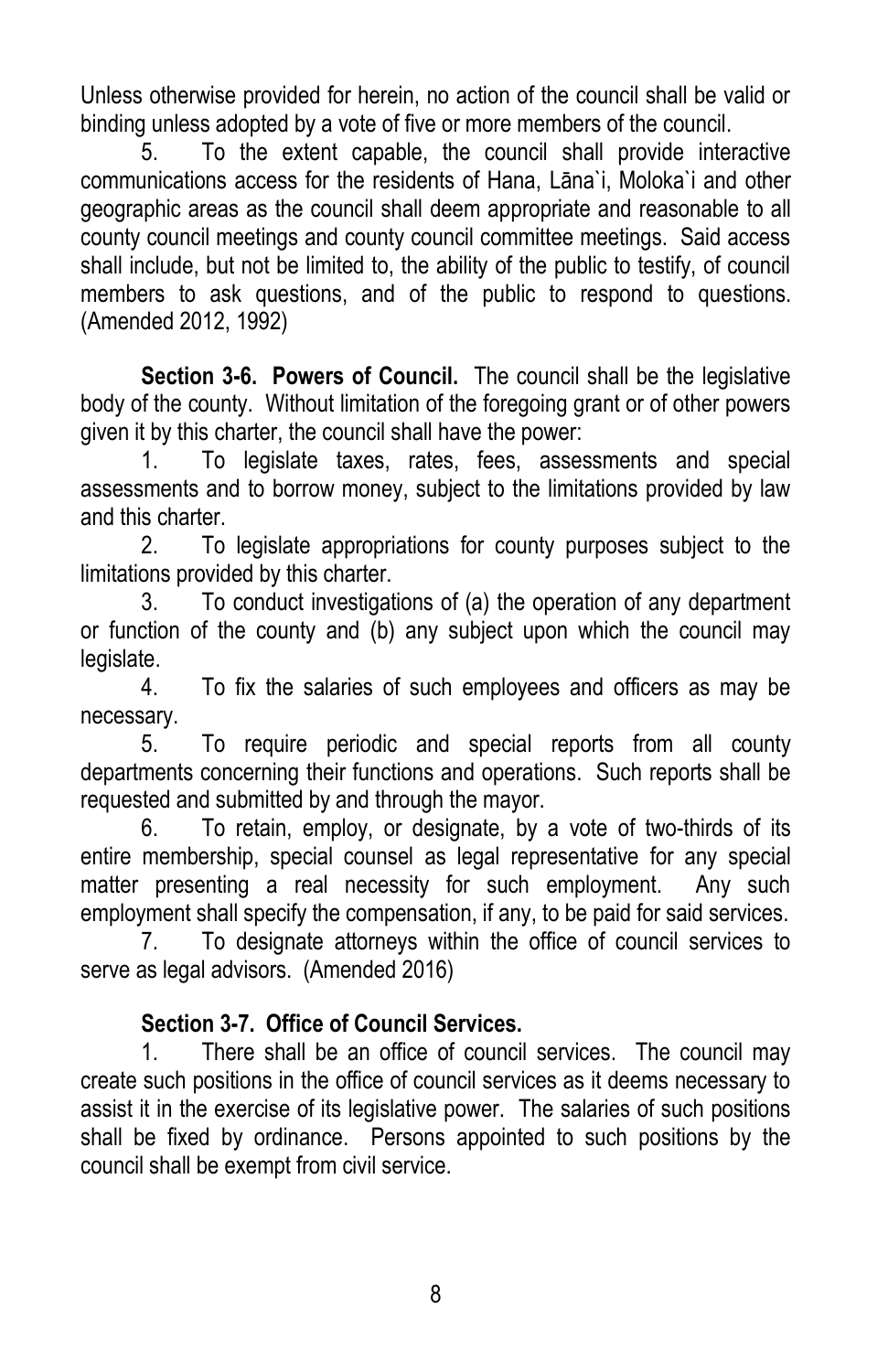2. The attorneys within the office of council services, in addition to the attorneys within the department of the corporation counsel, may serve as legal advisors to the council and its members. (Amended 2016)

# **Section 3-8. Restrictions on Council and Council Members.**

1. Unless otherwise provided in this charter, neither the council nor any of its members shall, in any manner, dictate the appointment or removal of any officer or employee appointed by the mayor or by the mayor's subordinates.

2. Neither the council nor its members shall give orders to any county employees or county officers other than those appointed pursuant to Section 3-7 or Article 5, either publicly or privately. Any willful violation of the provisions of this subsection by a member of the council shall be sufficient grounds for the councilmember's removal from office by impeachment. (Amended 2016, 2002)

**Section 3-9. Declaration of Policy.** It is declared to be the policy of the county to promote economy, efficiency and improved service in the transaction of the public business in the legislative and executive branches of the county by:

1. Limiting expenditures to the lowest amount consistent with the efficient performance of essential services, activities, and functions.

2. Eliminating duplication and overlapping of services, activities, and functions.

3. Consolidating services, activities, and functions of a similar nature.

4. Abolishing services, activities, and functions not necessary to the efficient conduct of government. (Amended 2012)

# **Section 3-9.1. Office of the County Auditor and County Auditor.**

1. There is established an office of the county auditor, to be headed by a county auditor who shall be appointed by the county council, by a majority vote of its membership, and shall serve for a term of six years. The county auditor may be re-appointed, or a successor appointed, by the council for subsequent terms of six years. The county auditor may hold over until a successor is appointed. The salary of the county auditor shall be determined by the salary commission. The council, by a two-thirds vote of its membership, may remove the county auditor from office at any time for cause. The county auditor shall be exempt from civil service.

2. The county auditor shall possess adequate professional proficiency for the office, demonstrated by relevant certification as a certified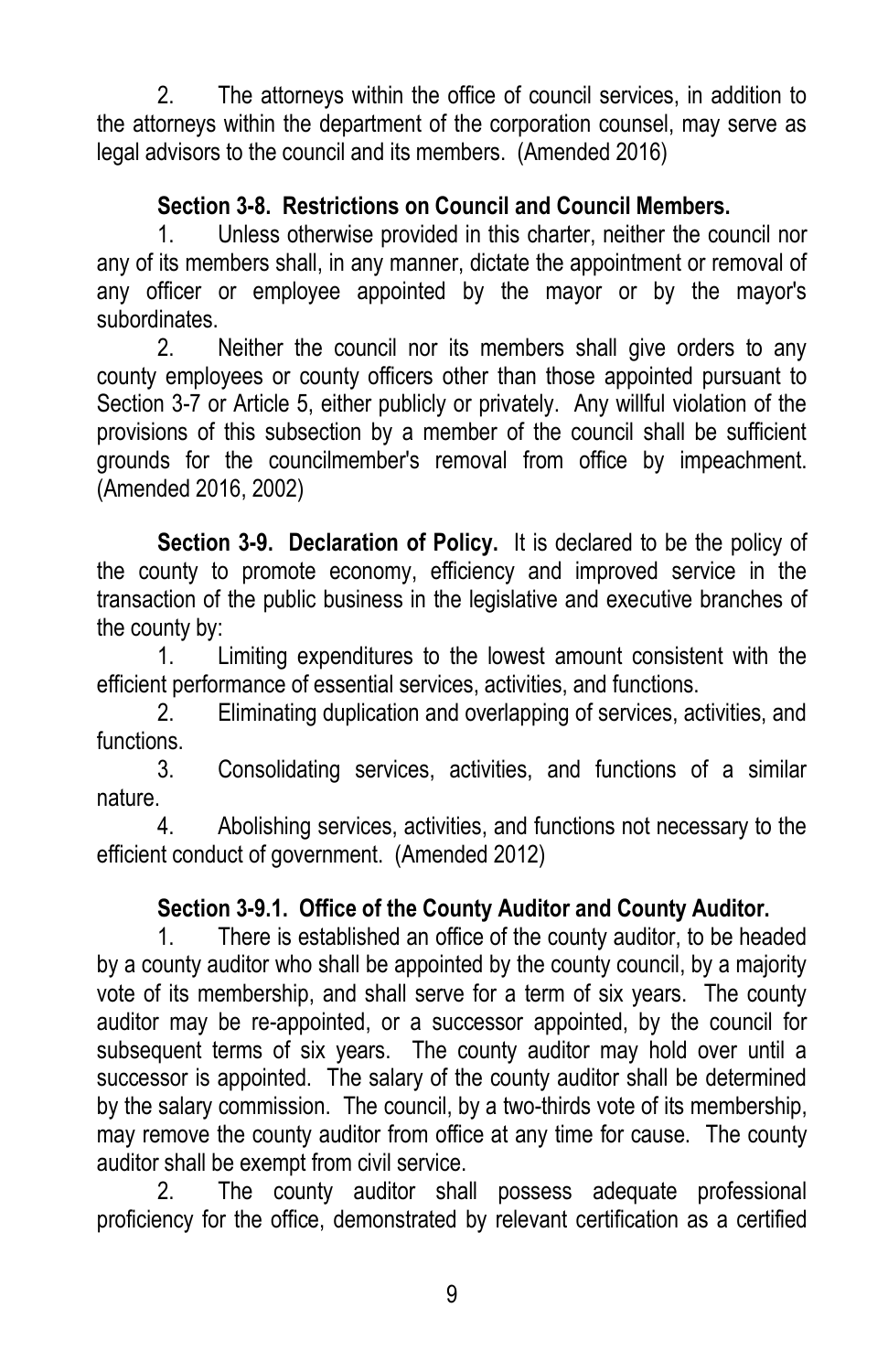internal auditor or certified public accountant, and have at least five years of experience in the field of auditing, evaluation, or analysis. The county auditor shall have a bachelor's degree in accounting, business administration, or public administration or related field.

3. Except for exercising the right to vote, neither the county auditor nor any staff member of the office of the county auditor shall support, advocate, or aid in the election or defeat of any candidate for county public office.

4. The county auditor shall appoint the necessary staff as shall be authorized by law. Persons appointed to such positions shall be exempt from civil service and shall serve at the pleasure of the county auditor. (Amended 2012)

#### **Section 3-9.2. Powers, Duties, and Functions.**

1. The county auditor shall have the duty and power to conduct or cause to be conducted:

a. The independent annual financial audit of the county, as authorized by Section 9-13 of this charter;

b. Other program, financial, or performance audits or evaluations regarding county organizations, operations, and regulations; and

c. Performance or financial audits of the funds, programs, or activities of any agency or function of the county, as the county auditor deems warranted; provided that, before each fiscal year, the auditor shall transmit a plan of the audits proposed to be conducted during the fiscal year to the mayor and the council, for review and comment, but not approval.

2. Audit findings and recommendations shall be set forth in written reports of the county auditor, a copy of which shall be transmitted to the mayor and to the council, which shall be public records, except as provided by law.

3. For the purposes of carrying out any audit, the county auditor shall have full, free, and unrestricted access to any county officer or employee and shall be authorized to examine and inspect any record of any agency or operation of the county, to administer oaths and subpoena witnesses, and compel the production of records pertinent thereto. If any person subpoenaed as a witness or compelled to produce records shall fail or refuse to respond thereto, the proper court, upon request of the county auditor, shall have the power to compel obedience to any process of the county auditor and to punish, as a contempt of the court, any refusal to comply therewith without good cause. Notwithstanding Section 3-6.6, the county auditor may, without council approval, retain special counsel to represent the county auditor in implementing these powers.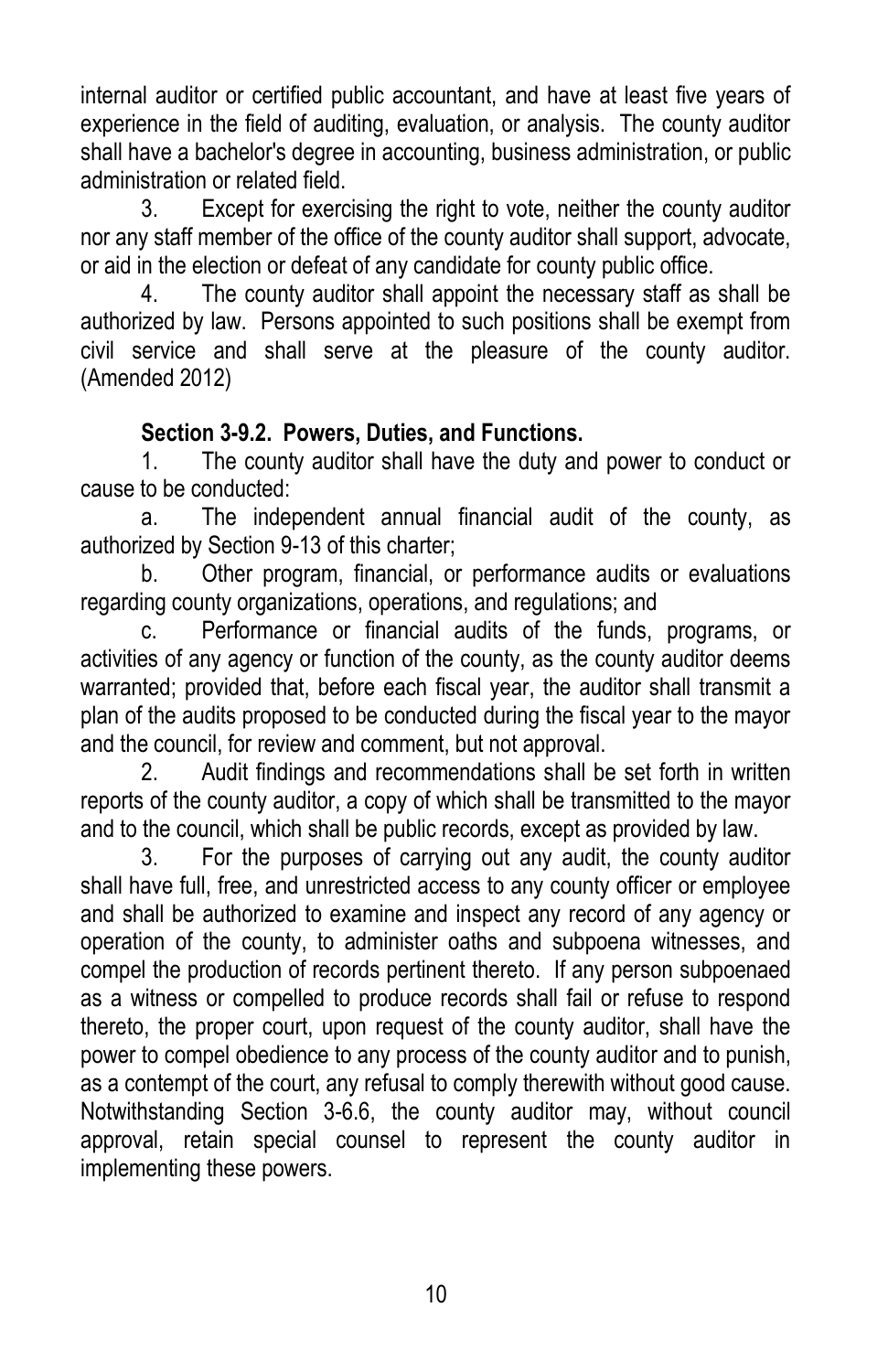4. The county auditor shall submit its budget to the county council and its budget shall include the cost of government's budget subject to Article 9, Section 9-2.1. (Amended 2012)

**Section 3-9.3. Cost of Government Commission.** For the purpose of carrying out the policy set forth herein, in accordance with section 13-2 of this charter, the mayor with the approval of the council shall appoint a cost of government commission consisting of nine members. The commission shall be advisory to the county auditor.

The commission shall have the power and duty to:

1. Study and investigate the organizations and methods of operations of all departments, commissions, boards, offices, and other instrumentality of all branches of the county government and determine what changes, if any, may be desirable to accomplish the policy set forth herein.

2. Be authorized to secure directly from any department, commission, board, office, or any other instrumentalities of all branches of the county government or from any individual officer or employee of the county, information, suggestions, estimates, and statistics necessary to carry out its duties.

3. Submit an annual report of its findings and recommendations to the mayor, council, and county auditor. (Amended 2012)

**Section 3-9.4. Definitions.** For the purpose of this section, the following definitions shall apply:

"Agency or operation of the county" includes any executive agency, semi-autonomous agency, council office, and other establishment of county government supported, in whole or in part, by county or public funds.

"Council office" includes the council itself, the office of a council member and the council member's immediate staff, the office of the county clerk, and the office of council services. This definition shall not be construed as excluding the office of the county auditor from the legislative branch.

"Record" includes any account, book, paper, and document, and any financial affair, notwithstanding whether any of the preceding is stored on paper or electronically. (Amended 2012)

#### **ARTICLE 4 ORDINANCES AND RESOLUTIONS**

**Section 4-1. Actions of the Council.** Every legislative act of the council shall be by ordinance, unless otherwise provided for herein. Other acts of the council may be by resolution.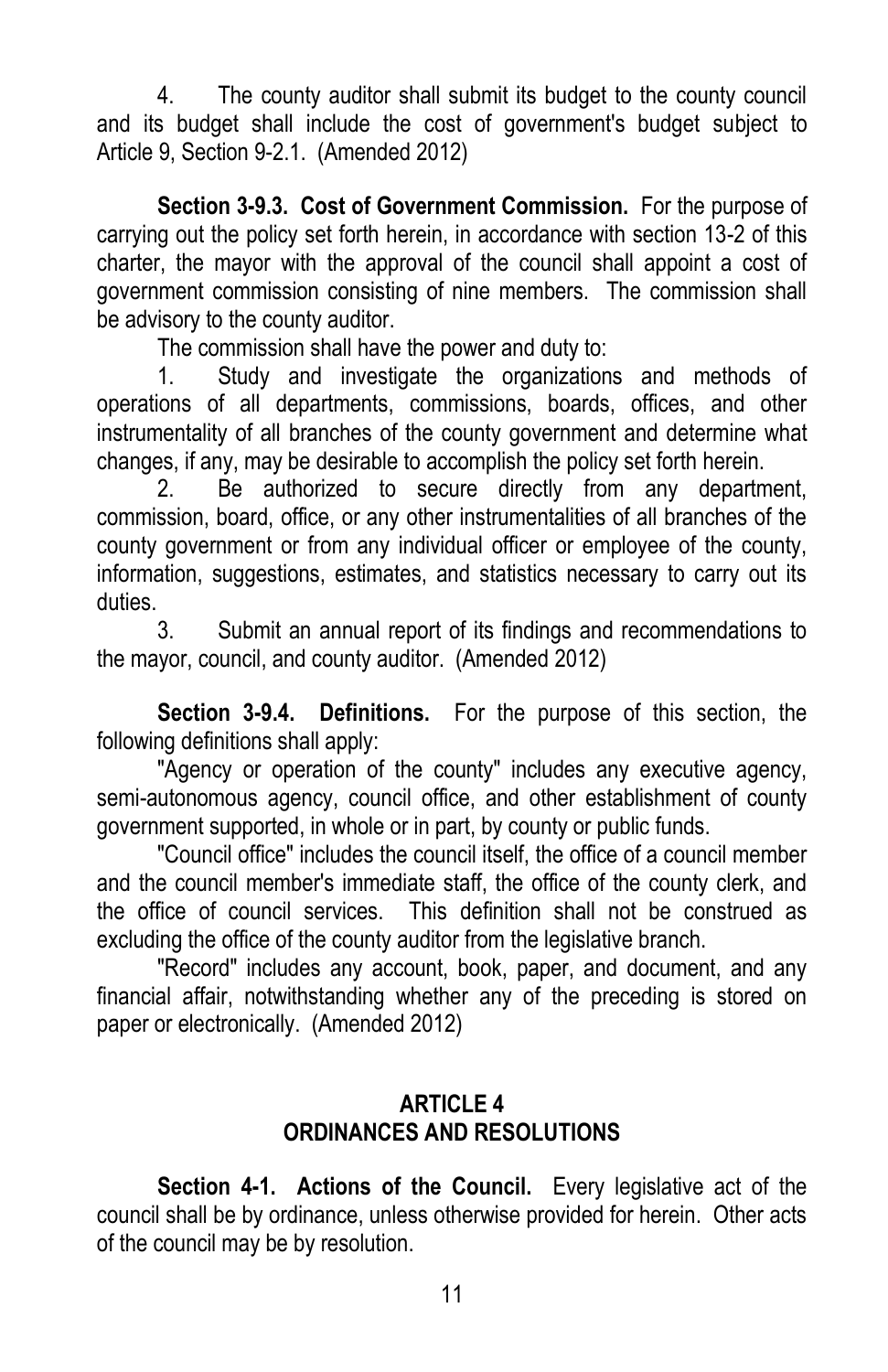**Section 4-2. Introduction, Consideration and Passage of Ordinances and Resolutions.**

1. Every proposed ordinance shall be initiated as a bill and shall be passed after two readings on separate days.

2. Except as otherwise provided by law, resolutions may be adopted on one reading.

3. Upon the request of three members of the council, a public hearing shall be held on any proposed ordinance or resolution.

4. Digests of all bills which pass first reading and the votes thereon shall be published once in a newspaper of general circulation in the county at least three (3) days before final reading.

5. After passage all bills shall be promptly advertised once by title only in a newspaper of general circulation in the county, with the ayes and noes.

6. Should the council find by a two-thirds vote of its entire membership the existence of an emergency threatening life, health, or property due to a public calamity, the council may waive all of the requirements of this section pertaining to procedure, except all votes shall be recorded. Every emergency ordinance, including any amendments made therein after its adoption, shall automatically stand repealed on the ninety-first (91st) day following the date on which it became effective. The council may prescribe by rule procedures for emergency meetings of its membership to be held by conference telephone or similar communication equipment in the event of public calamity.

7. Resolutions authorizing proceedings in eminent domain shall be adopted as provided by law.

8. Bills and resolutions may be passed on first reading by council members and passed on second reading by their successors.

# **Section 4-3. Submission of Bills to the Mayor.**

1. Every bill which has passed the council shall be presented to the mayor for the mayor's approval. If the mayor approves it, the mayor shall sign it and the bill shall then become effective as an ordinance as provided herein. If the mayor disapproves it, the mayor shall specify the mayor's objections thereto in writing and return the bill to the county clerk with the mayor's objections within ten (10) days (excluding Saturdays, Sundays and legal holidays) after receiving it. If the mayor does not return it with a disapproval within that time, it shall take effect as an ordinance as if the mayor had signed it. The council may, after five (5) and within thirty (30) days after the bill has been so returned, reconsider the vote upon the bill. If the bill, upon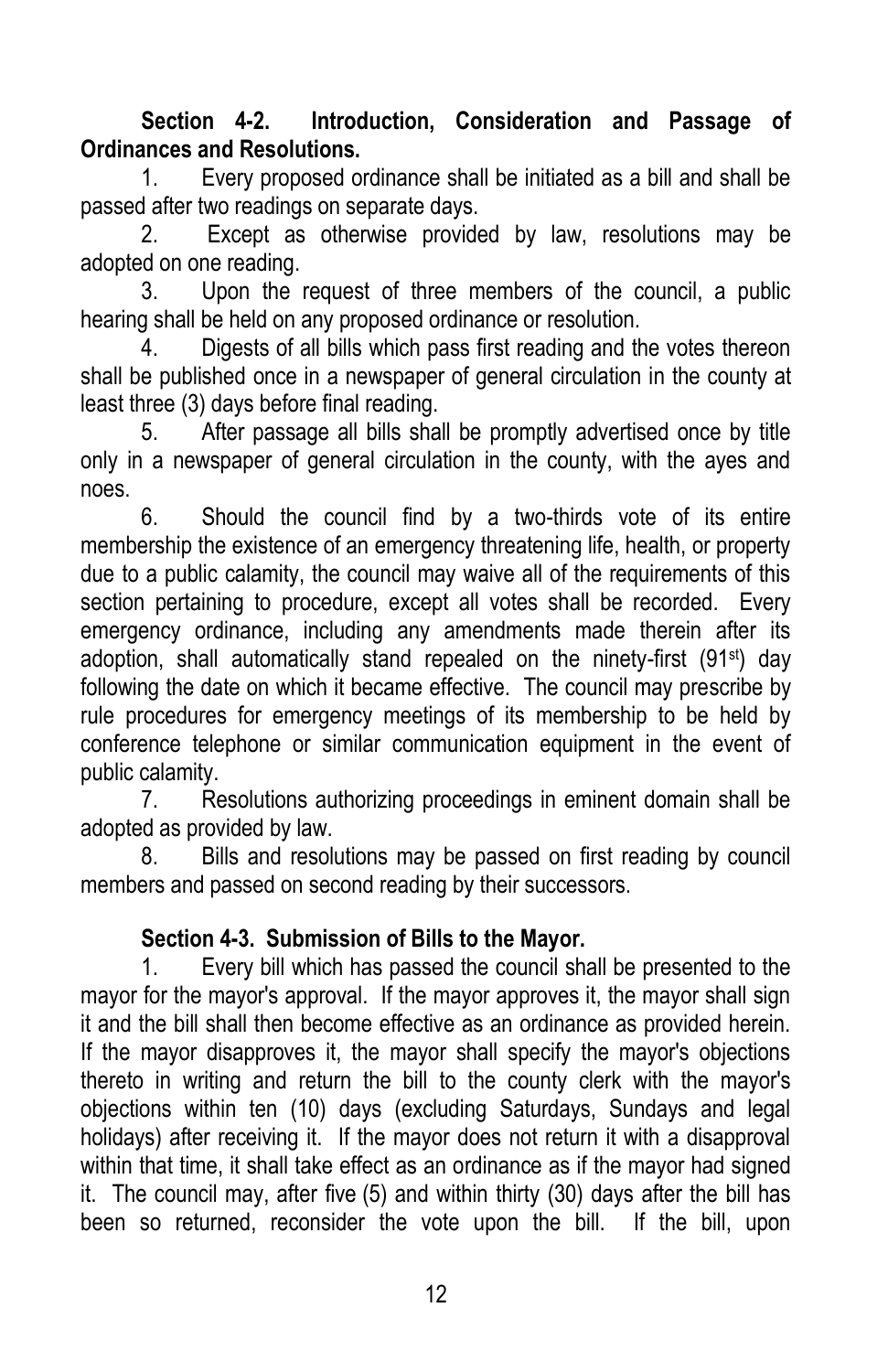reconsideration, is again passed by a two-thirds vote of the entire membership of the council, the presiding officer shall verify that fact on the bill and, when so verified, the bill shall take effect as an ordinance as if it had been signed by the mayor. If the bill fails to receive the two-thirds vote of the entire membership of the council, it shall be deemed lost.

2. If any bill is presented to the mayor appropriating money, the mayor may veto any items or portions thereof by striking out or reducing the same. Such veto power shall extend to conditions, limitations or restrictions imposed with respect to the disbursement of any appropriation. In the case of such a veto, the mayor shall append to the bill at the time of signing it a statement of the items or portions thereof to which the mayor objects and the reasons therefor, and the items or portions thereof, so vetoed, shall not take effect unless passed notwithstanding the mayor's veto. Each item so vetoed may be reconsidered by the council in the same manner as bills which have been disapproved by the mayor.

3. Notwithstanding the provisions of Subsection 4-3.1, if the mayor disapproves of any bill passed by the council pursuant to Section 9-5 and 9-6, or any items or portions thereof, the mayor shall return the bill and the statement to the county clerk within ten (10) days after receiving it. If the mayor does not return it with a disapproval within that time, it shall take effect as an ordinance as if the mayor had signed it. The council may, within ten (10) days after the bill has been so returned, reconsider the vote upon the bill and override the mayor's veto as provided in Subsection 4-3.1. (Amended 2010)

**Section 4-4. Form of Bills, Ordinances and Resolutions.** The council may by its rules provide for the form and content of bills, ordinances and resolutions.

#### **Section 4-5. Codification of Ordinances.**

1. The council shall cause any codification of all of the ordinances of the county heretofore prepared and published to be revised and updated at least biennially.

2. Prior to passage of a bill providing for the adoption of a uniform code not less than three copies of the uniform code shall be filed for use and examination by the public in the office of the county clerk at least sixty (60) days prior to passage thereof.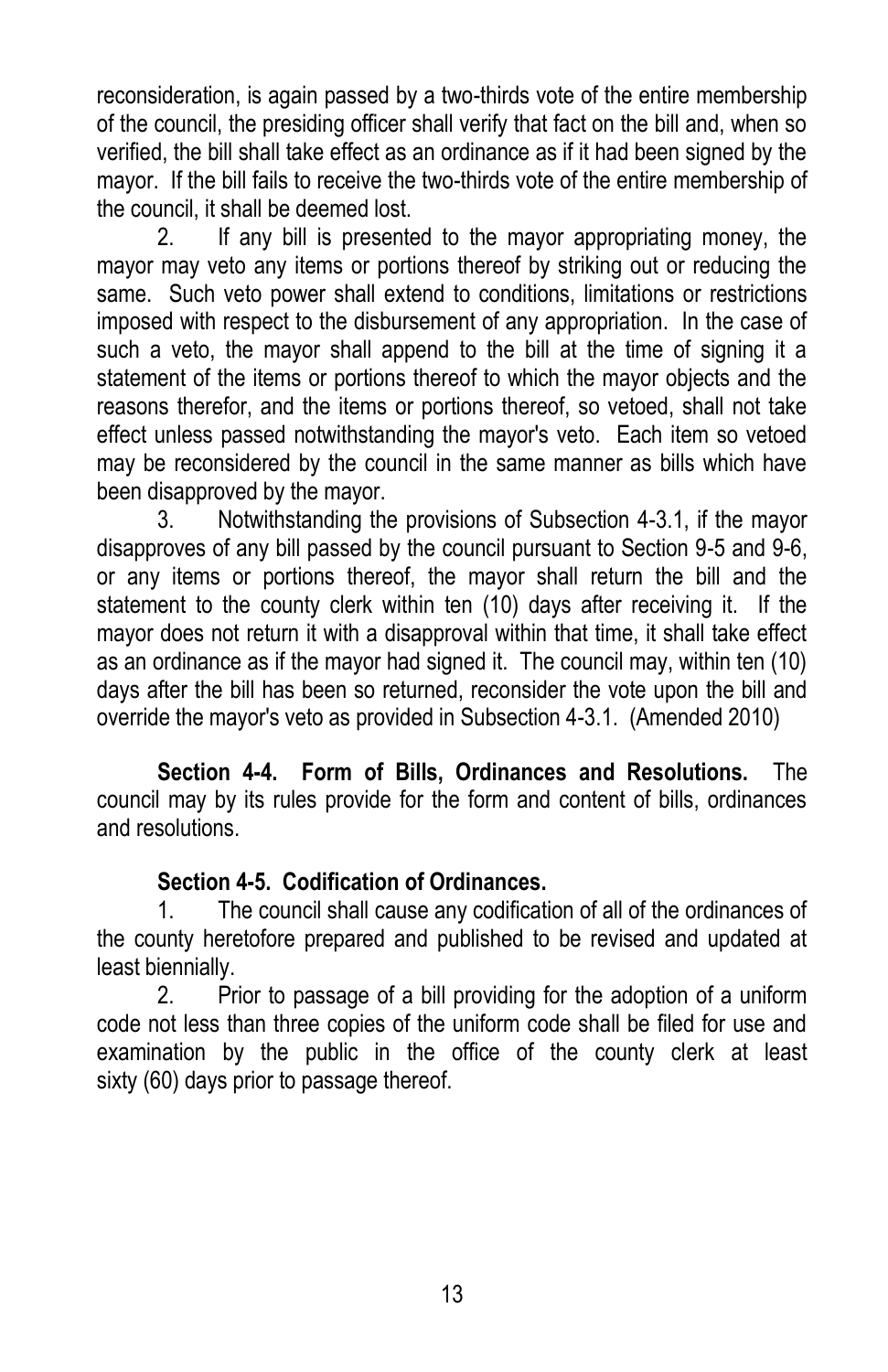# **ARTICLE 5 COUNTY CLERK**

**Section 5-1. Organization.** There shall be an office of the county clerk consisting of the county clerk and the necessary staff.

**Section 5-2. County Clerk.** The county clerk shall be appointed and may be removed by the council.

**Section 5-3. Powers, Duties and Functions.** The county clerk shall:

1. Be the clerk of the council.

2. Take charge of, safely keep and dispose of all books, papers and records which may properly be filed in the clerk's office and keep in separate files all bills, ordinances, resolutions and rules and cumulative indices of the same.

3. Have custody of the county seal.

4. Conduct all elections held within the county as provided by law.

5. Certify ordinances.

6. Adopt rules for the classification, storage and destruction of all records of the county.

7. Perform such other functions as may be prescribed by the council or law.

# **ARTICLE 6 EXECUTIVE BRANCH**

**Section 6-1. Executive Power.** The executive power of the county shall be vested in and exercised by the executive branch, which shall be headed by the mayor, except as otherwise provided by this charter.

# **Section 6-2. Appointment and Removal of Officers and Employees.**

1. The administrative head of a department may not appoint more than the staff for which appropriations have been made by the council.

2. No appointing authority shall appoint any person to any office or position exempted from civil service until satisfied by proper investigation that the person to be appointed is fully qualified by experience and ability to perform the duties of the office or position.

3. The term of office of any administrative head of a department who is appointed by the mayor shall end with the term of office of the mayor, except that any such administrative head may be earlier removed as provided for in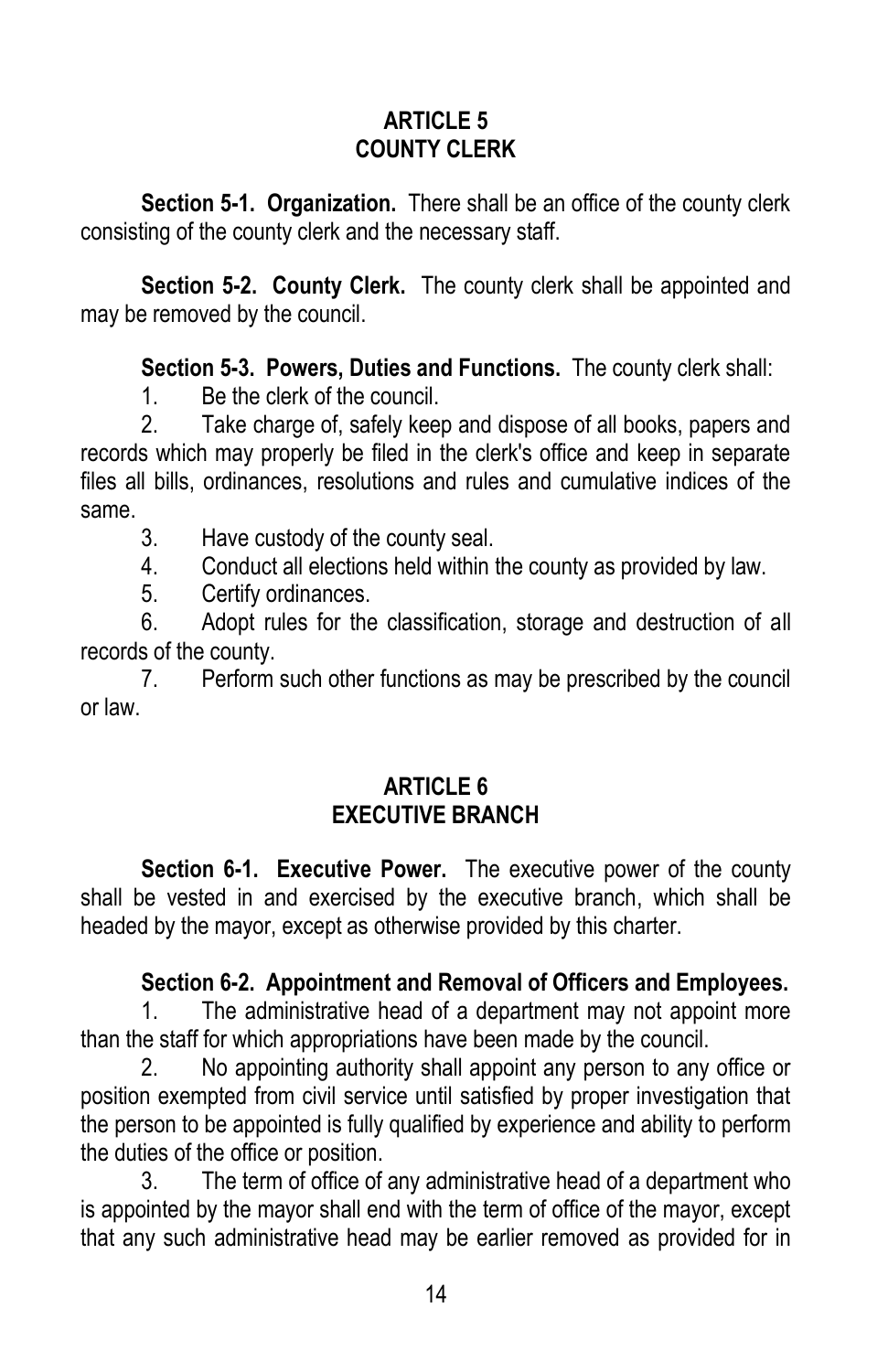this charter. Such officers shall not hold over more than sixty (60) days after their respective terms of office, and shall immediately vacate their respective offices at the end of the 60-day period or upon the appointment of a successor in accordance with this charter, whichever occurs first.

4. The mayor shall have the authority to appoint, on a temporary basis, an administrative head of any department, provided that such department is one where the administrative head is appointed by the mayor.

5. Within sixty (60) days of taking office, or within sixty (60) days after a vacancy is created, the mayor shall appoint the managing director, corporation counsel, prosecuting attorney, director of finance, director of public works, director of parks and recreation, planning director, director of housing and human concerns, director of water supply, director of transportation, and director of environmental management, with written notice of the appointment to the council. The council shall confirm or deny the appointment within sixty (60) days after receiving notice of the appointment by the mayor. If the council does not act within the 60-day period, the appointment shall be deemed to be confirmed. The appointee shall take office upon appointment by the mayor but shall not continue in office if the council denies the appointment. If the appointment is denied by the council, the mayor shall make a new appointment within sixty (60) days of the council's denial, and the council shall confirm or deny within sixty (60) days after receiving notice of the new appointment by the mayor. If the council does not act within the 60-day period, the appointment shall be deemed to be confirmed. (Amended 2016, 1992, 1984)

#### **Section 6-3. Powers and Duties of Administrative Heads of Departments.**

1. Pursuant to law the administrative heads of departments shall have the power to take all personnel actions.

2. The administrative head of a department shall perform such duties and exercise such powers as provided for herein or as may be assigned by the mayor.

3. The powers, duties and functions of the administrative head of any department may be assigned to any staff member or members of that department by the administrative head.

**Section 6-4. Specific Qualifications of Administrative Heads of Departments**. In addition to any qualifications set forth in this charter, specific qualifications for administrative heads appointed by the mayor may be established by the council by ordinance. (Amended 2016)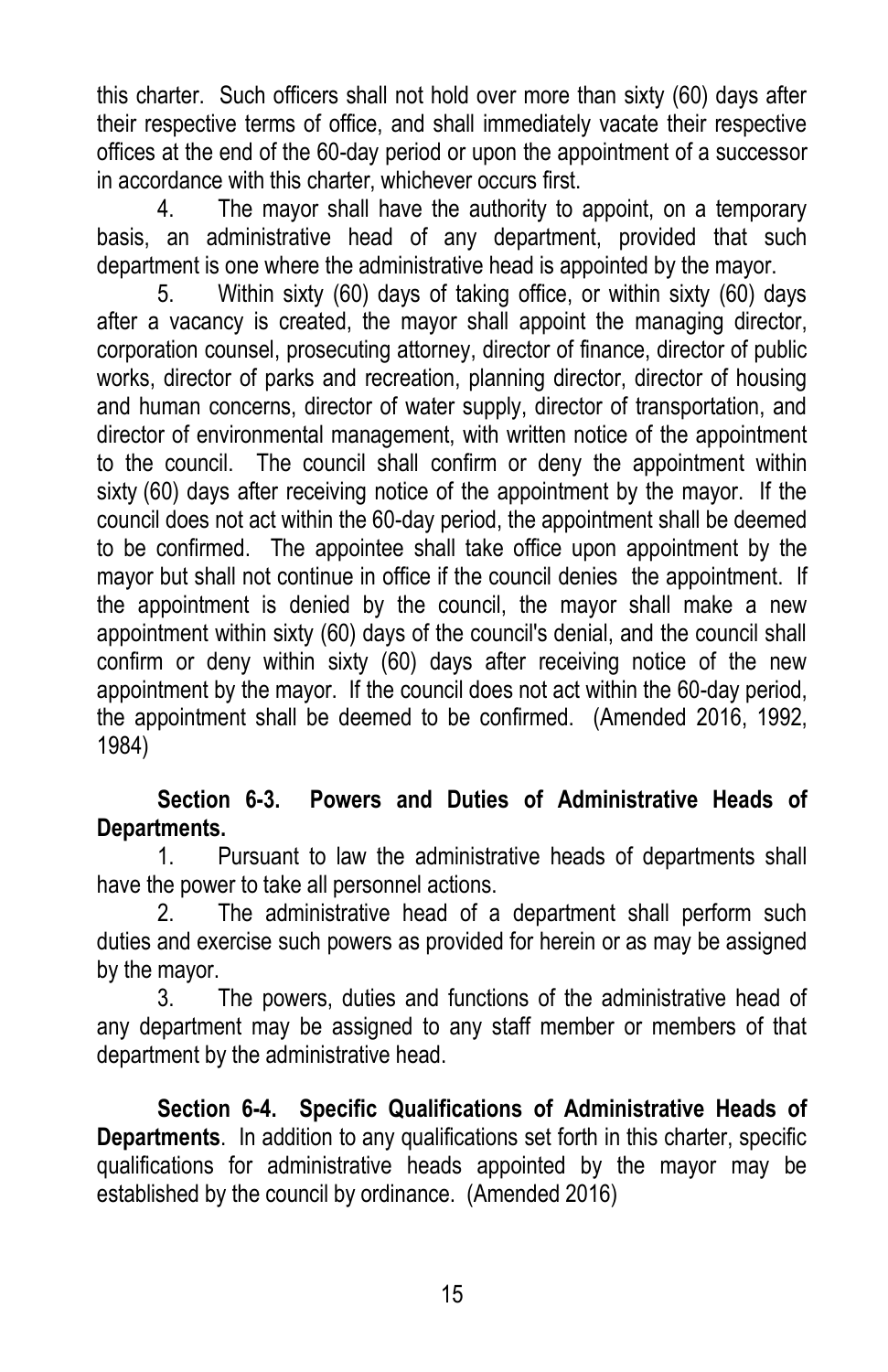## **ARTICLE 7 OFFICE OF THE MAYOR**

**Section 7-1. Organization.** The office of the mayor shall consist of a mayor and necessary staff.

#### **Section 7-2. Election of Mayor and Term of Office.**

1. The mayor shall be elected by nonpartisan special elections. Such special elections shall be held in conjunction with the primary and general elections every four (4) years commencing in 2002. The special election held in conjunction with the primary election every four (4) years shall be known as the first special election. The special election held in conjunction with the general election every four (4) years shall be known as the second special election.

2. The names of all candidates for mayor shall be placed on the ballot for the first special election; provided, that if there are two or fewer candidates, the names of the candidates shall appear only on the ballot for the second special election.

3. If there are three or more candidates, the names of the two candidates receiving the highest number of votes in the first special election shall be placed on the ballot for the second special election; provided, that if two or more candidates tie for the highest number of votes received in the first special election, the names of the candidates tied for the highest number of votes shall be placed on the ballot for the second special election; and further provided, that if a single candidate receives the highest number of votes in the first special election and two or more candidates tie for the second-highest number of votes received, the names of the candidate receiving the highest number of votes and the candidates tied for the second-highest number of votes shall be placed on the ballot for the second special election.

4. At the second special election, the candidate receiving the highest number of votes shall be deemed elected. If there is no more than one candidate for mayor, such person shall be deemed elected regardless of the number of votes received.

5. The voters of the county shall elect a mayor whose term of office shall be four (4) years beginning at twelve o'clock meridian on the second day of January following the mayor's election. A mayor shall not serve more than two consecutive full terms of office. (Amended 1998)

**Section 7-3. Qualifications.** Any citizen of the United States who is a voter of the county and a resident of the county for a period of at least one (1) year next preceding the filing of nomination papers shall be eligible to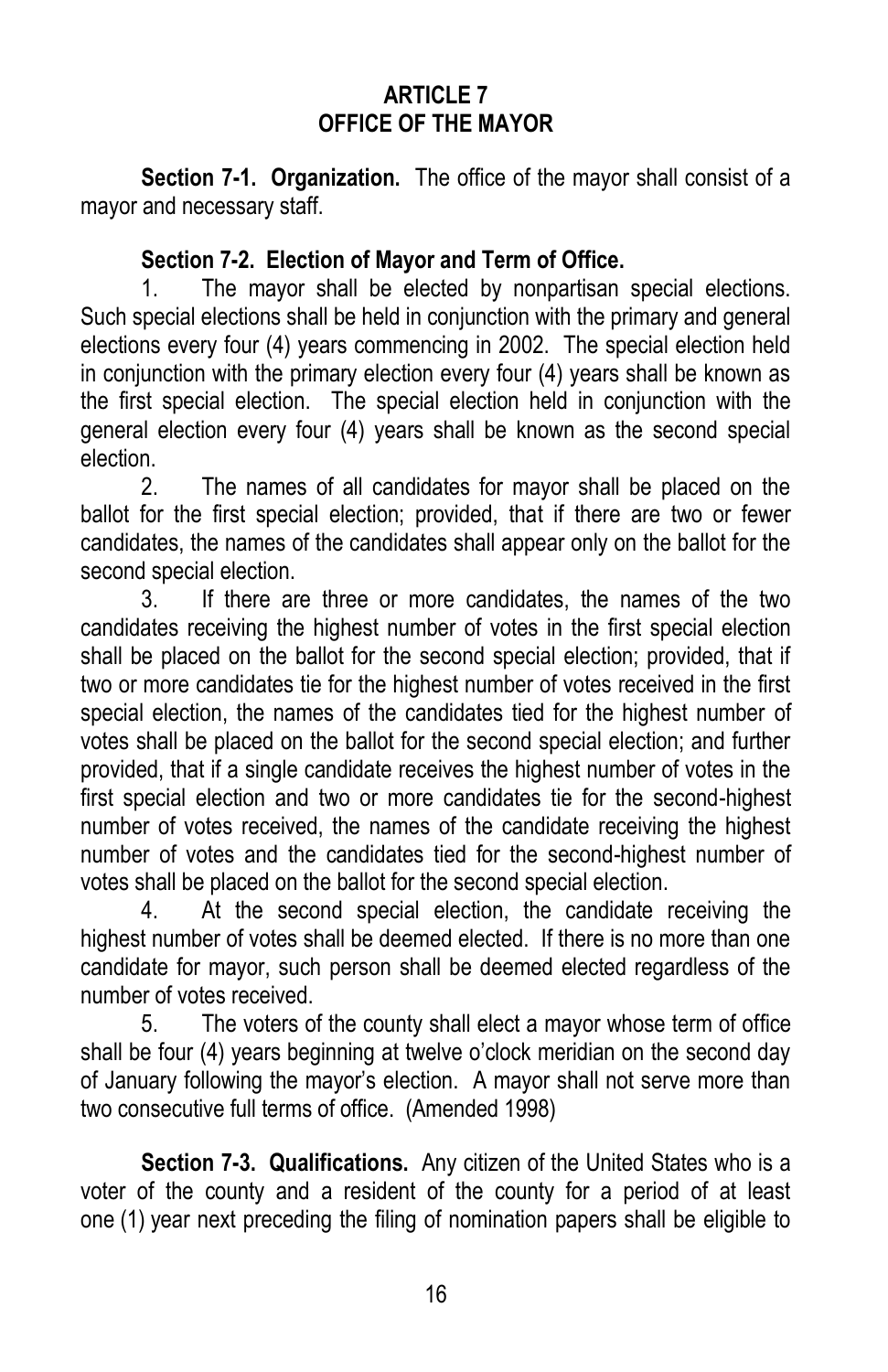be mayor. Upon removal of the mayor's residence from the county, the mayor shall by that fact be deemed to have vacated the office of mayor. If the mayor ceases to be a voter of the county, or is adjudicated guilty of a felony, the mayor shall immediately forfeit the office of mayor. (Amended 2012)

**Section 7-4. The Salary of the Mayor.** The salary of the mayor shall be determined by the salary commission. (Amended 1986)

**Section 7-5. Powers, Duties and Functions.** The mayor shall be the chief executive officer of the county. The mayor shall:

1. Exercise supervision directly or through the managing director over all departments enumerated in Article 8 of this charter and other agencies as provided by law.

2. Appoint the necessary staff for which appropriations have been made by the council.

3. Create positions for which appropriations have been made, or abolish positions, but a report of such actions shall be made to the council within fifteen (15) days of such actions.

4. Make temporary transfers of positions between departments or between subdivisions of departments.

5. Recommend to the council a pay plan for all county employees and officers whose pay is not otherwise provided for by law.

6. Prepare and submit an operating budget and a capital program annually to the council for its consideration pursuant to Article 9.

7. Control, manage and execute the annual operating budget and capital program.

8. Conduct a systematic and continual review of the finances, organizations, and methods of each department of the county to assist each department in achieving the most effective expenditure of public funds and to determine that such expenditures are in accordance with the budget laws and controls in force.

9. Prepare and process applications for state, federal or other governmental funds on behalf of the county.

10. Assign powers, duties, and functions that are not already assigned or enumerated in Article 8, to and between the departments.

11. Sign instruments requiring execution by the county, including deed and other conveyances, except those which the director of finance or other officer is authorized by this charter, ordinance or resolution, to sign.

12. Present messages or information to the council which, in the mayor's opinion, are necessary or expedient.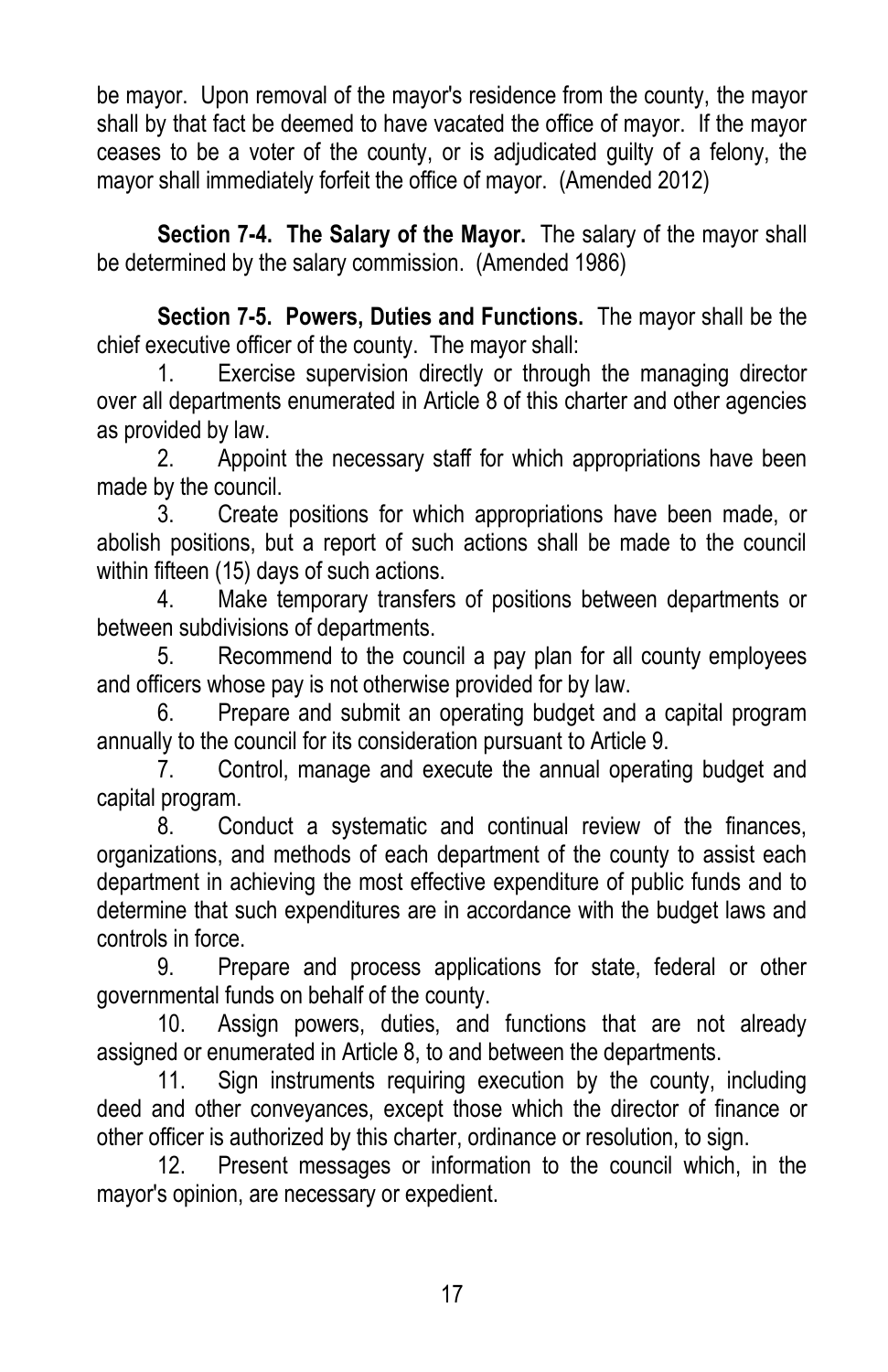13. In addition to the annual report, make periodic reports informing the public as to county policies, programs and operations.

14. Approve or veto bills passed by the council.

15. Have a voice but no vote in the proceedings of all boards and commissions.

16. Enter into bilateral and multilateral contracts with other counties, the State, or the United States for the performance of any function or activity which the county is authorized to perform.

17. Enforce the provisions of this charter, the ordinances of the county and all applicable laws.

18. Exercise such other powers and perform such other duties as may be prescribed by this charter or by law. (Amended 1984)

# **Section 7-6. Vacancy in Office.**

1. A vacancy in the office of mayor shall be filled for the remainder of the unexpired term in the following manner:

a. If the unexpired term is less than one (1) year, the managing director shall act as mayor. If the office of managing director is vacant or during such periods that the managing director is unable to so act, the director of finance shall then act as mayor.

b. If the unexpired term is one (1) year or more, the vacancy shall be filled by a special election to be called by the council within thirty (30) days and to be held within ninety (90) days after the occurrence of the vacancy. The electors of the county shall then elect a successor with requisite qualifications to fill the vacancy for the remainder of the term. In the event no candidate receives at least a majority of the votes cast to fill the vacancy then within fifteen (15) days after said election the council shall call for a run-off election to be held within forty-five (45) days of the first election. The candidates in said election shall be the two candidates receiving the most number of votes in the first election. If any special or general election is to be held in the county after thirty (30) days and within one hundred eighty (180) days after the occurrence of the vacancy, then the election shall be held in conjunction with such other election.

2. Pending the election of a mayor in the case of a vacancy or in the temporary absence of the mayor from the State, or a temporary disability of the mayor, the managing director shall act as mayor. If there is no managing director or if the managing director is unable to act, the finance director shall act as mayor. In the event of the temporary absence of the mayor from the county, or temporary leave, the mayor may designate the managing director or, in the managing director's absence or unavailability, the finance director to act as mayor. (Amended 1988)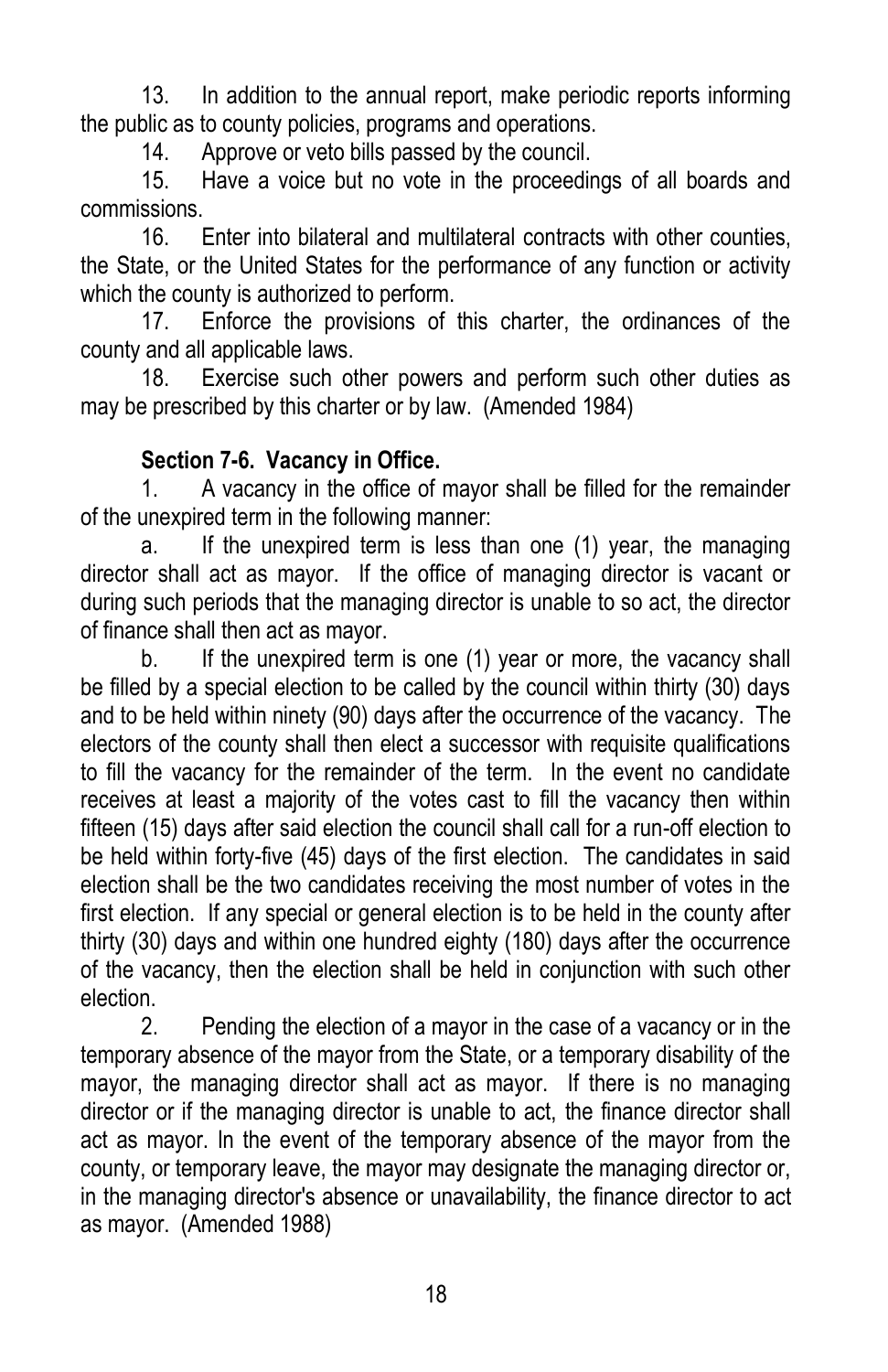#### **ARTICLE 8 COUNTY DEPARTMENTS**

The county departments hereinafter described are hereby recognized and continued.

## **CHAPTER 1 DEPARTMENT OF MANAGEMENT**

**Section 8-1.1. Organization.** There shall be a department of management consisting of a managing director and the necessary staff.

**Section 8-1.2. Managing Director.** The managing director shall be appointed by the mayor with the approval of the council and may be removed by the mayor. The managing director shall have had a minimum of five years of experience in an administrative capacity, either in public or private business, or both. (Amended 2016)

**Section 8-1.3. Powers, Duties and Functions.** The managing director shall:

1. Act as the principal management aid to the mayor.

2. Supervise the administrative functions of those agencies, departments, boards and commissions assigned by the mayor.

3. Evaluate the management and performance of each agency.

4. Prescribe standards of administrative practice to be followed by all agencies under his or her supervision.

5. Supervise and coordinate those functions described in Subsections 7-5.6, 7-5.7 and 7-5.8.

6. Perform all other duties and functions required by this charter or assigned by the mayor.

# **CHAPTER 2 DEPARTMENT OF THE CORPORATION COUNSEL**

**Section 8-2.1. Organization.** There shall be a department of the corporation counsel consisting of the corporation counsel and the necessary staff.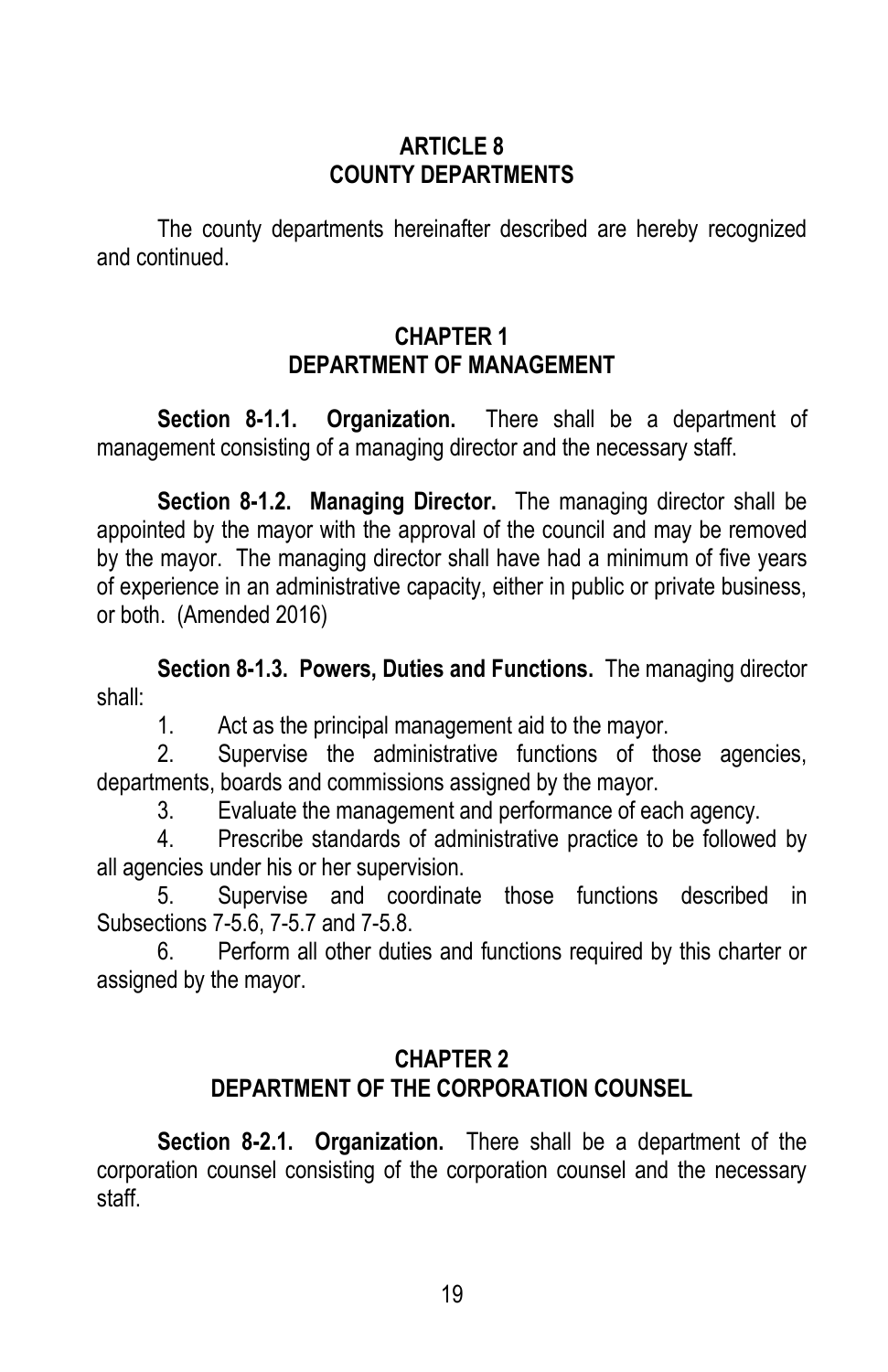**Section 8-2.2. Corporation Counsel.** The corporation counsel shall be appointed by the mayor with the approval of the council and may be removed by the mayor with the approval of the council. The corporation counsel shall be an attorney licensed to practice and in good standing before the Supreme Court of the State and shall have engaged in the practice of law for at least five years. (Amended 2016, 1992)

**Section 8-2.3. Powers, Duties, and Functions.** The corporation counsel shall:

1. Appoint such deputy corporation counsel and necessary staff as shall be authorized by the council. Deputy corporation counsel shall be exempt from civil service and shall serve at the pleasure of the corporation counsel.

2. Be the chief legal advisor and legal representative of the County of Maui; of the council, the mayor, all departments, and all boards and commissions; and of all officers and employees in matters relating to their official duties, except as otherwise provided in this charter.

3. Represent the county in all legal proceedings.

4. Perform such other duties and functions as may be incident to the department or required by law. (Amended 2016, 2002)

**Section 8-2.4. Service of Legal Process.** Legal process against the county shall be served upon the corporation counsel or any of the deputies.

# **CHAPTER 3 DEPARTMENT OF THE PROSECUTING ATTORNEY**

**Section 8-3.1. Organization.** There shall be a department of the prosecuting attorney consisting of a prosecuting attorney and the necessary staff.

**Section 8-3.2. Prosecuting Attorney.** The prosecuting attorney shall be appointed by the mayor with the approval of the council and may be removed by the mayor with the approval of the council. The prosecuting attorney shall be an attorney licensed to practice and in good standing before the Supreme Court of the State and shall have engaged in the practice of law for at least five years. (Amended 2016, 1992)

**Section 8-3.3. Powers, Duties and Functions.** The prosecuting attorney shall:

1. Appoint such deputy prosecuting attorneys and necessary staff as shall be authorized by the council. Deputy prosecuting attorneys shall be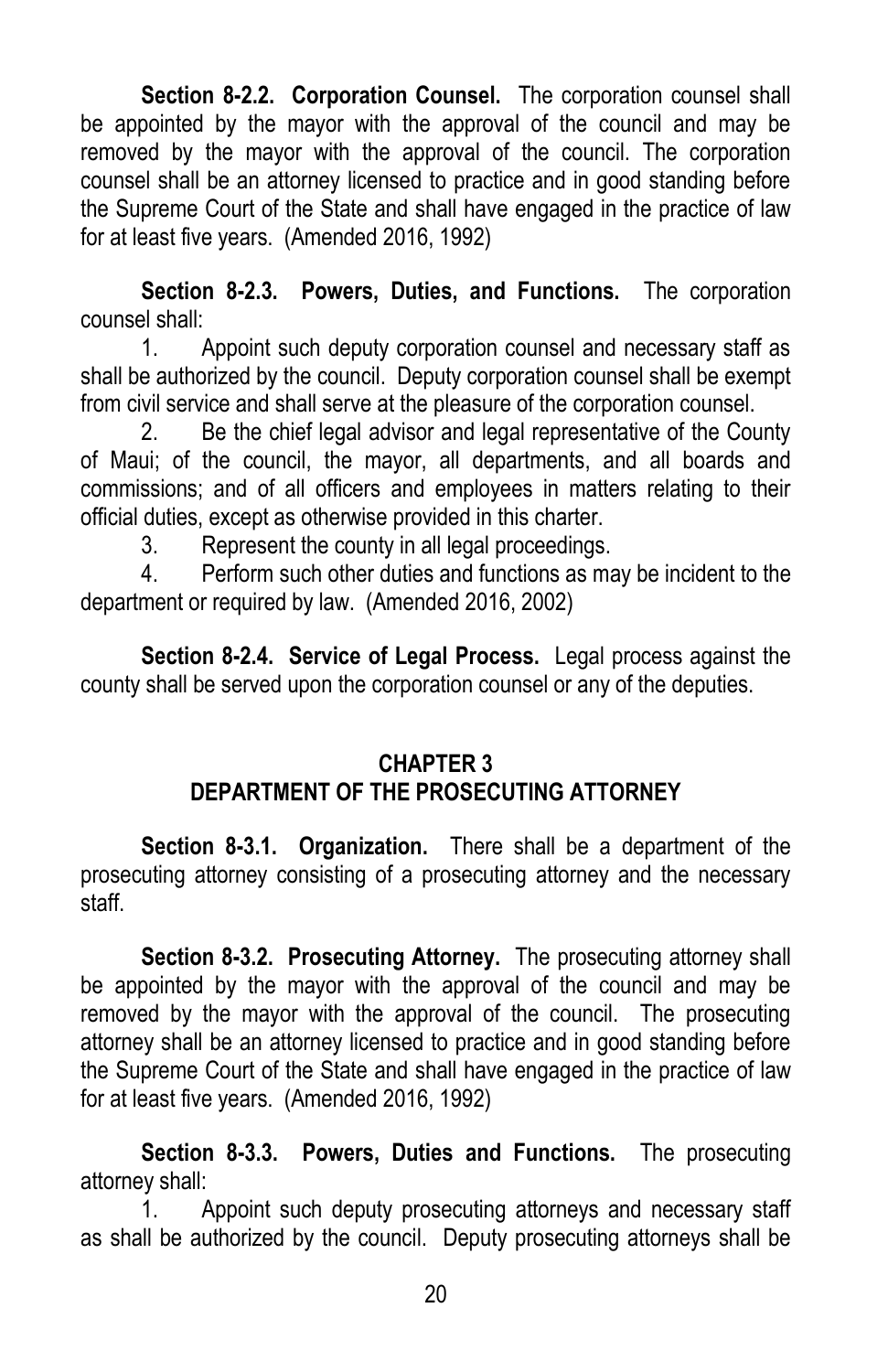exempt from civil service and shall serve at the pleasure of the prosecuting attorney.

2. Attend all courts in the county and conduct, on behalf of the people, all prosecutions therein for offenses against the laws of the State and the ordinances and rules of the county.

3. Appear in every criminal case where there is a change of venue from the courts in the county and prosecute the same in any jurisdiction to which the same is changed or removed.

4. Institute proceedings, or direct the chief of police to do so, before a judge of a court of competent jurisdiction for the arrest of persons charged with or reasonably suspected of public offenses when the prosecuting attorney has information that any such offenses have been committed, and for that purpose take charge of criminal cases before a judge of a court of competent jurisdiction, either in person or by a deputy or by such other prosecuting officer as the prosecuting attorney shall designate.

5. Draw all indictments and attend before the grand jury whenever cases are presented to it for its consideration. Nothing herein contained shall prevent the conduct of proceedings by private counsel before a judge or courts of record under the direction of the prosecuting attorney.

6. Prosecute administrative violations of the liquor laws before the board of liquor adjudication.

7. Perform such other duties and functions as shall be assigned by the mayor.

# **CHAPTER 4 DEPARTMENT OF FINANCE**

**Section 8-4.1. Organization.** There shall be a department of finance consisting of the director of finance and the necessary staff.

**Section 8-4.2. Director of Finance.** The director of finance shall be appointed by the mayor with the approval of the council and may be removed by the mayor. The director of finance shall have had a minimum of five years of experience in a public or private financial position, at least three of which shall have been in an administrative capacity. (Amended 2016)

**Section 8-4.3. Powers, Duties and Functions.** The director of finance shall:

1. Prepare bills for the collection of money due the county, or authorize the preparation thereof, by other departments of the county government, under the director's general supervision.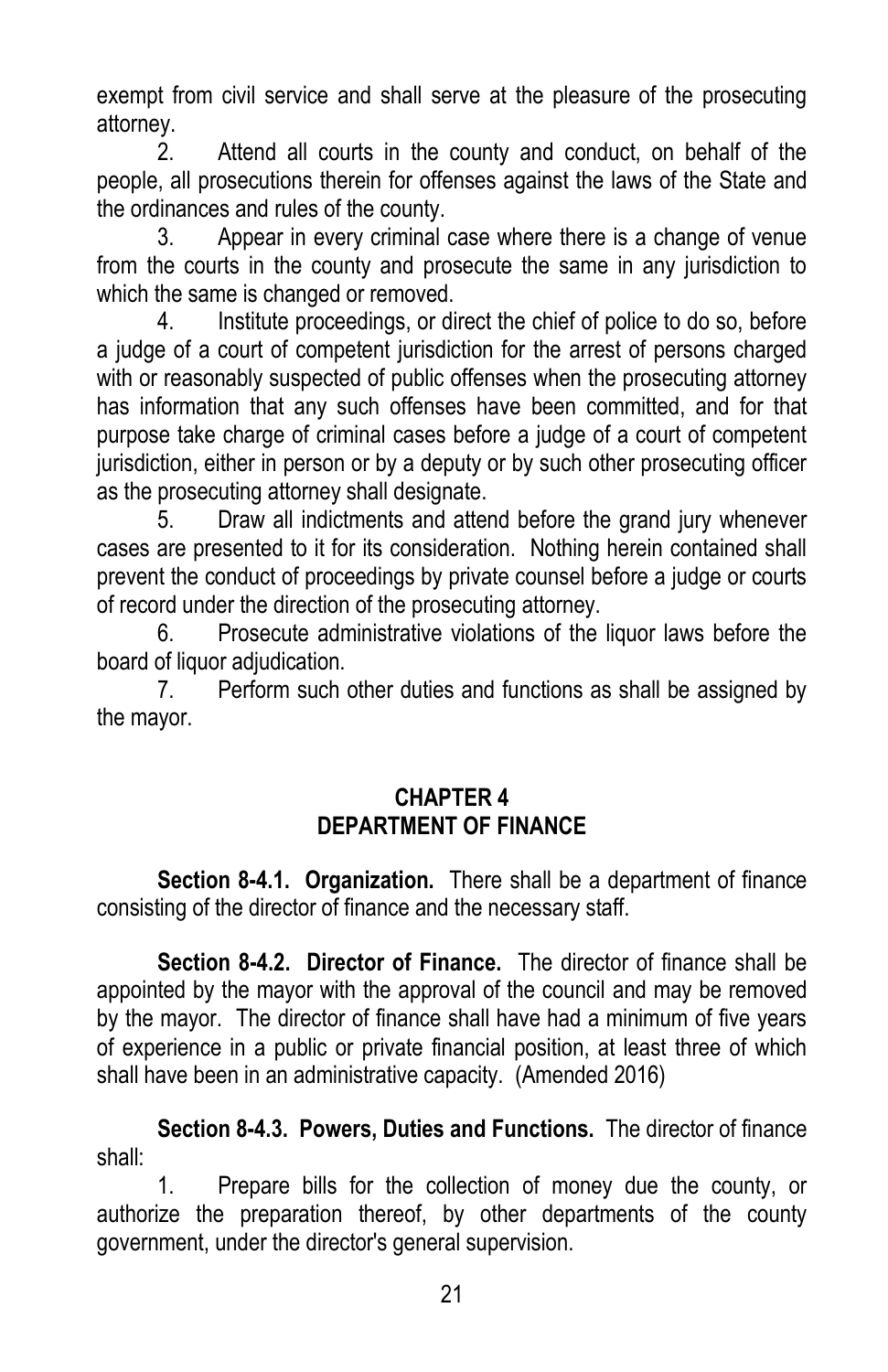2. Collect and receive moneys due to or receivable by the county and issue receipts therefor, or authorize other departments to do so under conditions prescribed by the finance director.

3. Keep accurate and complete account of receipts and disbursements.

4. Maintain and manage the treasury and deposit moneys belonging to the county in depositories and instruments authorized by law which fulfill all conditions prescribed for them by law.

5. Contract for services of independent contractors, including contractors for public works and county physicians, and permit disbursements to be made pursuant to policies established by the council.

6. Be responsible for issuing and selling, paying interest on and redeeming bonds of the county.

7. Prepare and issue warrants and checks.

8. Prepare payrolls and pension rolls.

9. Sell real property upon which improvement assessments or real property taxes are not paid within the period prescribed and dispose of real property or personal property not needed by any department of the county pursuant to policies established by ordinance, provided that all deeds and other conveyances shall be executed by the mayor.

10. Rent or lease county property and award concessions pursuant to policies established by the council.

11. Prepare and maintain a perpetual inventory of all lands and equipment or other personally owned, leased, rented or controlled by the county.

12. Review assessment rolls for assessable public improvements prior to approval by the council and issue bills therefor after such approval has been given.

13. Have custody of all official's surety bonds, except the surety bond of the director of finance, which shall be in the custody of the county clerk.

14. Each quarter submit through the mayor to the council a statement of the revenues and expenditures for the preceding quarter and for the fiscal year up to and including the preceding quarter. Such statement shall be sufficiently detailed as to appropriations, allotments and funds to show the exact financial condition of the county and of each of its agencies and executive departments. A copy of the statement shall be filed with the county clerk and shall be a public record.

15. Administer the real property taxation function of the county.

16. Perform such other duties and functions as shall be assigned by the mayor. (Amended 1992)

22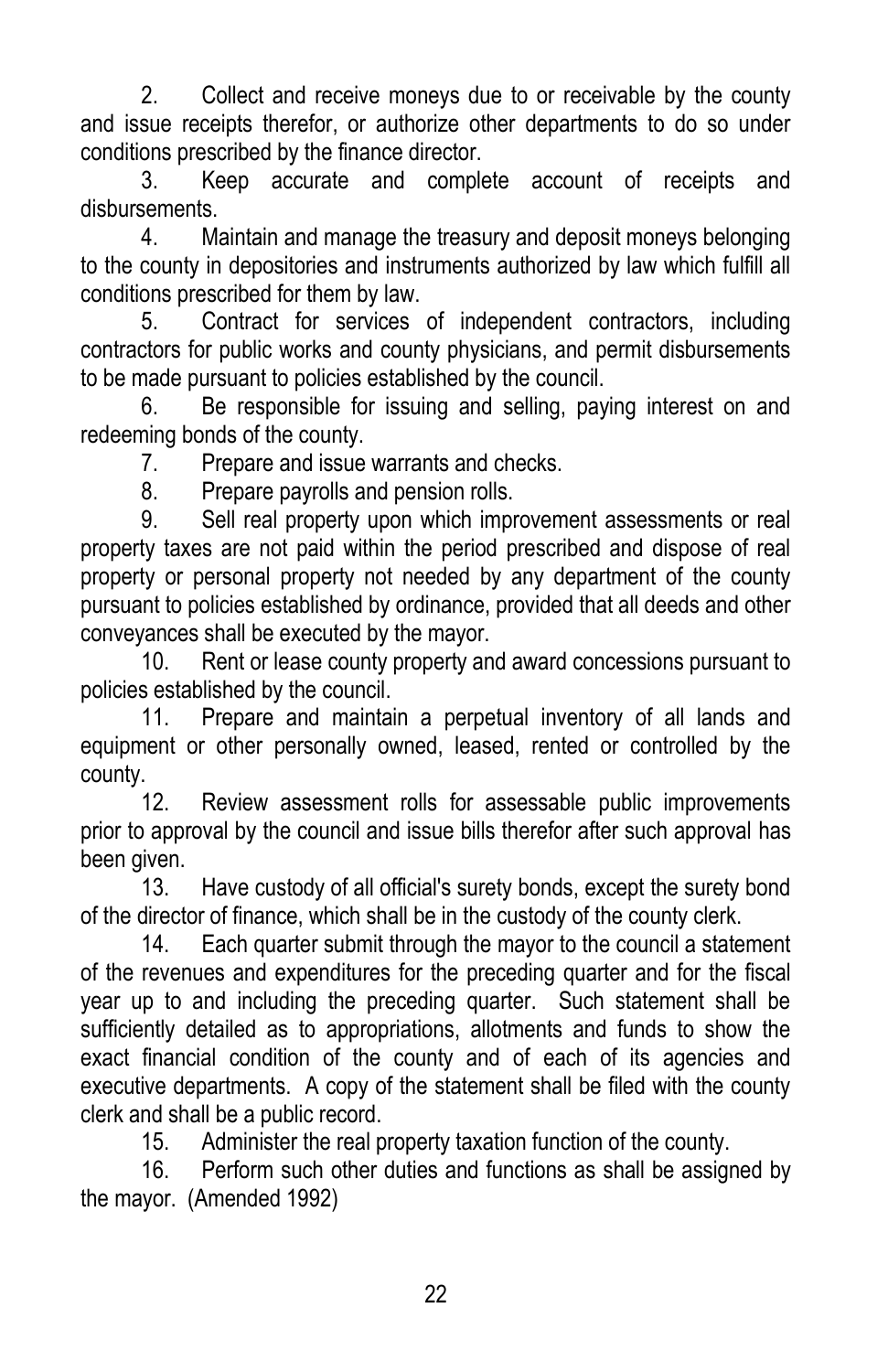#### **CHAPTER 5 DEPARTMENT OF PUBLIC WORKS**

**Section 8-5.1. Organization.** There shall be a department of public works consisting of a director and the necessary staff. (Amended 2006, 2002, 1996, 1992)

**Section 8-5.2. Director of Public Works.** The director of public works shall be appointed by the mayor with the approval of the council and may be removed by the mayor. The director of public works shall have had a minimum of five years of experience in an administrative capacity, either in public service or private business, or both. (Amended 2016, 2006, 2002, 1992)

**Section 8-5.3. Powers, Duties, and Functions.** The director of public works shall:

1. Administer the building, housing, and subdivision ordinances and rules adopted thereunder.

2. Approve proposed subdivision plans, which are in conformity with the subdivision ordinance.

3. Plan, design, build, and maintain the county's highways, and drainage and flood control systems.

4. Perform such other duties and functions as shall be assigned by the mayor. (Amended 2006, 2002, 1996, 1992)

#### **CHAPTER 6 DEPARTMENT OF PARKS AND RECREATION**

**Section 8-6.1. Organization.** There shall be a department of parks and recreation consisting of a director of parks and recreation and the necessary staff.

**Section 8-6.2. Director of Parks and Recreation.** The director of parks and recreation shall be appointed by the mayor with the approval of the council and may be removed by the mayor. The director of parks and recreation shall have had a minimum of five years of experience in an administrative capacity, either in public service or private business, or both. (Amended 2016)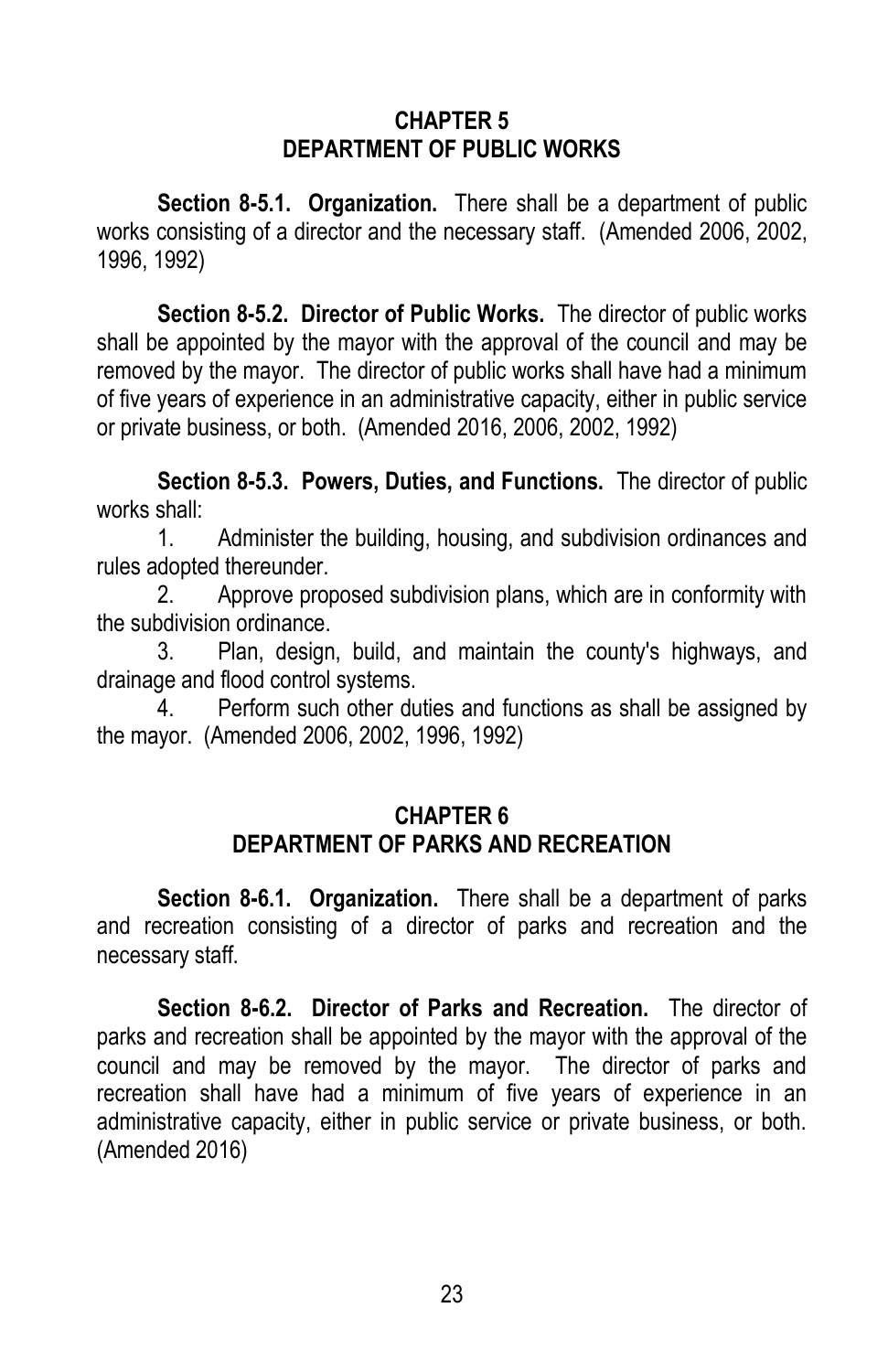**Section 8-6.3. Powers, Duties and Functions.** The director of parks and recreation shall:

1. Plan, design, construct, maintain and operate all parks and recreational facilities administered by the county.

2. Develop and implement programs for cultural, recreational and other leisure activities for the people of the county.

3. Perform such other duties and functions as shall be assigned by the mayor.

#### **CHAPTER 7 DEPARTMENT OF FIRE AND PUBLIC SAFETY**

**Section 8-7.1. Organization.** There shall be a department of fire and public safety consisting of a fire and public safety commission, a fire chief, and the necessary staff. (Amended 2002, 1986)

**Section 8-7.2. Fire and Public Safety Commission.** The fire and public safety commission shall consist of nine members appointed by the mayor with the approval of the council.

The fire and public safety commission shall:

1. Adopt such rules as it may consider necessary for the conduct of its business and regulation of the matters committed to its charge by law.

2. Review and submit to the mayor the department of fire and public safety's request for an annual appropriation for the operation of the department.

3. Review the operations of the department of fire and public safety and the Maui County emergency management agency and make recommendations for changes that may be desirable to improve the performance of emergency functions and the provision of public safety services.

4. Receive, review, and investigate any charges brought forth by the public against the conduct of the department of fire and public safety or any of its members and submit a written report of its findings and recommendations to the fire chief for disposition.

5. Annually review and evaluate the performance of the fire chief and submit a report to the mayor and the council.

6. Submit an annual report to the mayor and the council on its activities.

7. Have such other powers and duties as may be provided by law.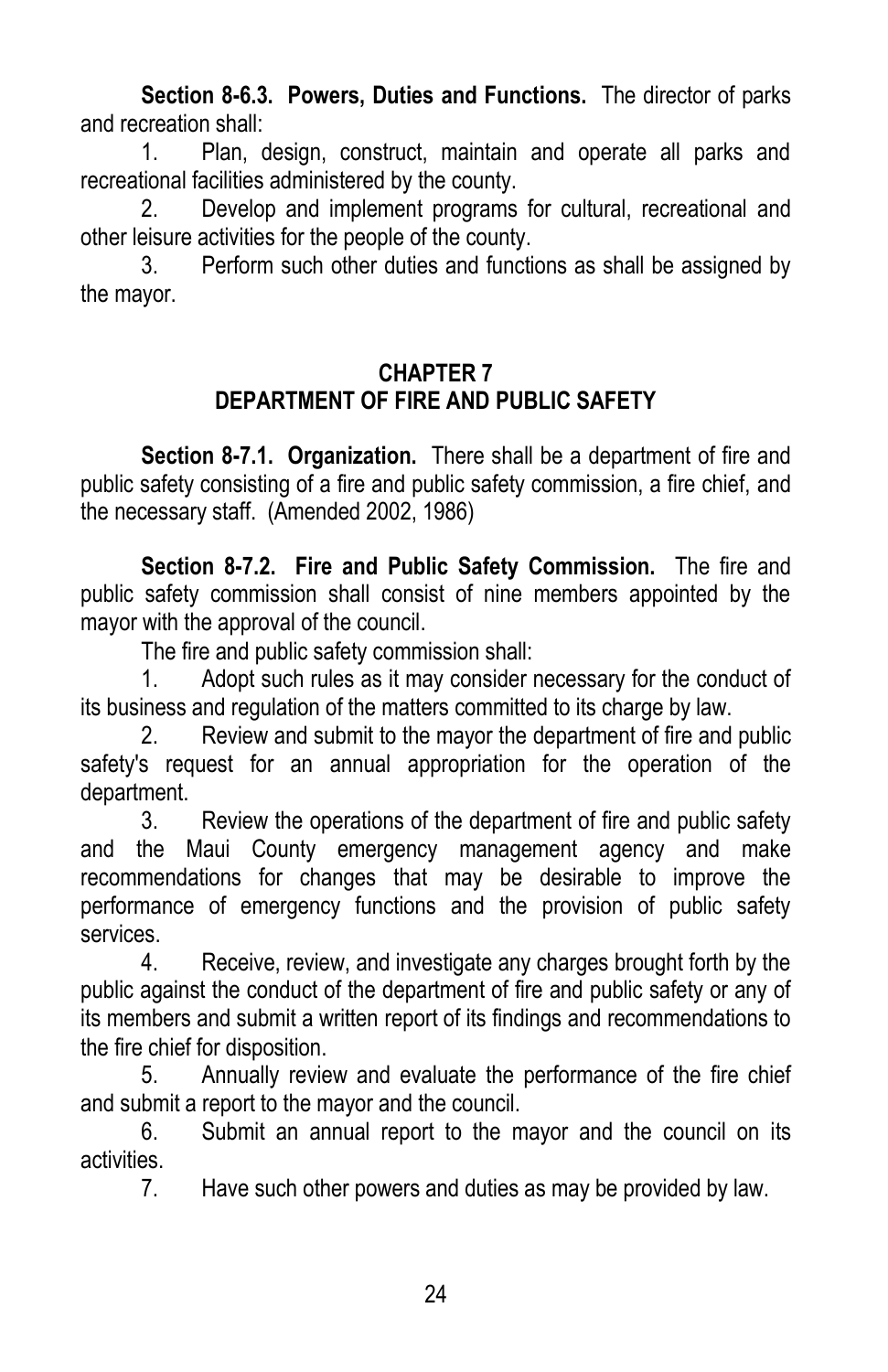Except for purposes of inquiry or as otherwise provided in this charter, neither the commission nor its members shall interfere in any way with the administrative affairs of the department. (Amended 2016, 2012, 2002)

**Section 8-7.3. Fire Chief.** The fire chief shall be appointed and may be removed by the fire and public safety commission. The fire chief may be removed by the fire and public safety commission only after being informed in writing of the charges that are resulting in the fire chief's dismissal, and after being given a hearing before the commission. The fire chief shall have had a minimum of five years of experience in fire control, at least three years of which shall have been in an administrative capacity. (Amended 2002)

**Section 8-7.4. Powers, Duties, and Functions.** The fire chief shall:

1. Be the administrative head of the department.

2. Provide and perform fire fighting, rescue, shoreline and ocean rescue and safety, and first-responder emergency services in order to save lives and property from fires and other emergencies arising on land, sea, and hazardous terrain, including the mitigation and stabilization of hazardous materials and incidents relating to the same.

3. Provide public education programs related to fire prevention, shoreline and ocean rescue and safety, and public safety.

4. Train, equip, maintain, and supervise the force of fire fighting, shoreline and ocean rescue and safety, and emergency rescue personnel.

5. Investigate the cause, origin and circumstances of fires.

6. Adopt rules relating to the protection of persons and property against fires.

7. Monitor the standards for construction and occupancy of buildings for the purposes of fire prevention and life safety and approve building plans as provided by law.

8. Exercise such other powers and duties as may be assigned by the commission or as may be provided by law. (Amended 2012, 2002, 1992, 1984)

# **CHAPTER 8 DEPARTMENT OF PLANNING**

**Section 8-8.1. Organization.** There shall be a department of planning consisting of a Maui planning commission, a Moloka`i planning commission and a Lāna`i planning commission, a planning director, a board of variances and appeals and the necessary staff. (Amended 1996, 1992, 1988)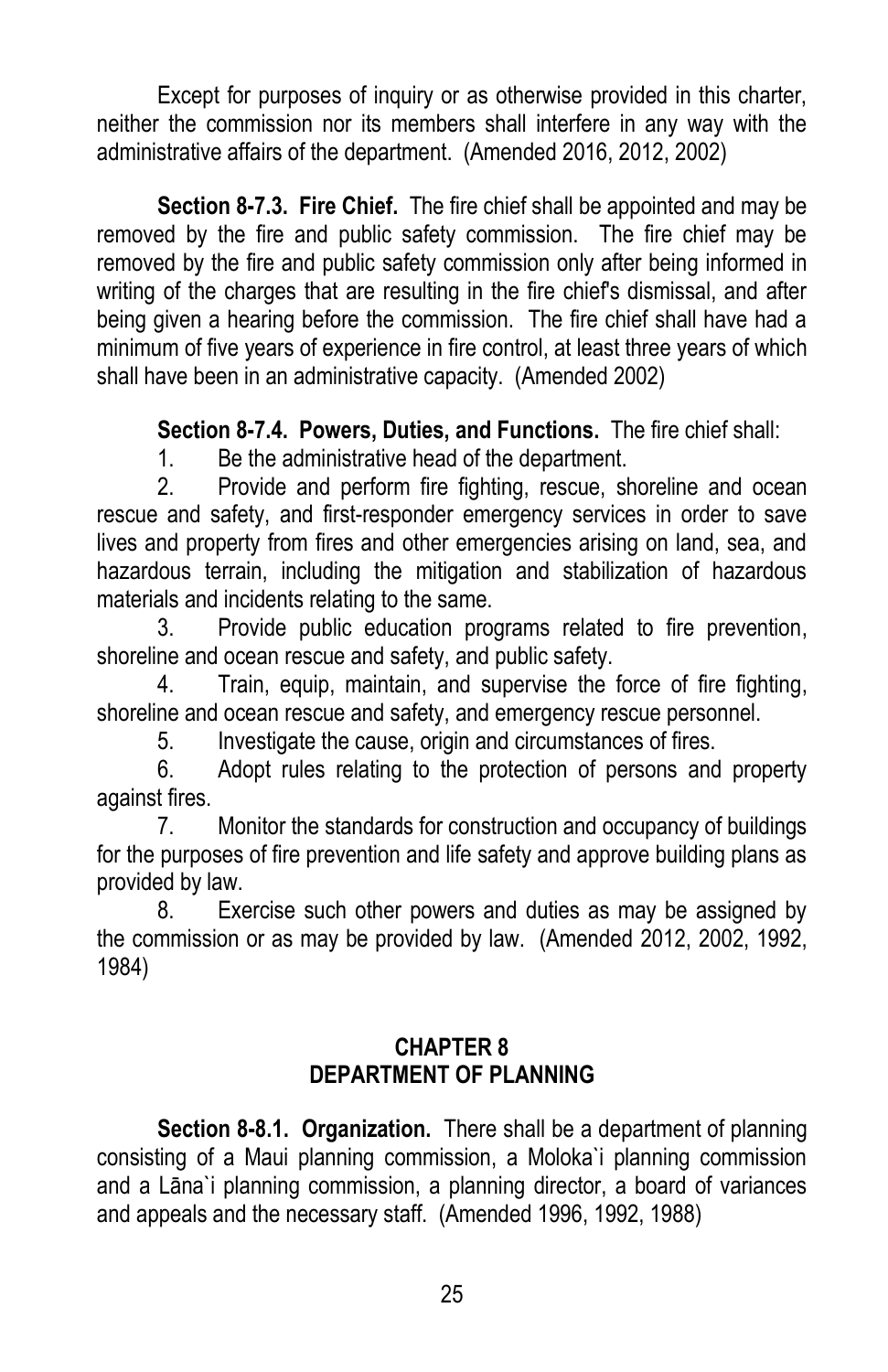**Section 8-8.2. Planning Director.** The planning director shall be appointed by the mayor with the approval of the council and may be removed by the mayor. The planning director shall have had a minimum of five years of experience in the field of planning, at least three of which shall have been in an administrative capacity, either in public service or private business, or both. (Amended 2016)

**Section 8-8.3. Powers, Duties, and Functions.** The planning director shall:

1. Be the administrative head of the department of planning.

2. Serve as the chief planning officer of the county and as the technical advisor to the mayor, council and planning commissions on all planning and related matters.

3. Recommend revisions of the general plan at least every ten (10) years to guide the development of the county.

4. Prepare, administer, and enforce long-range planning programs.

5. Prepare, administer, and enforce a cultural resource management program.

6. Prepare, administer, and enforce zoning ordinances, zoning maps and regulations and any amendments or modifications thereto.

7. Review the lists of proposed capital improvements projects contemplated by the county and recommend the order of their priority to the mayor.

8. Perform such other duties and functions as shall be required by law or as shall be assigned by the mayor. (Amended 2002, 1996)

**Section 8-8.4. Planning Commissions.** Each planning commission shall consist of nine members appointed by the mayor with the approval of the council. The members of each planning commission shall be residents of the island of the planning commission on which the member serves. The director of the department of public works and environmental management and the director of the department of water supply shall be non-voting ex-officio members of each commission.

Each planning commission shall exercise its powers, duties, and functions as follows:

1. The Maui planning commission shall be concerned with the area encompassing the islands of Maui and Kaho`olawe and all other islands lying within three nautical miles of the shores thereof, and the waters adjacent thereto.

26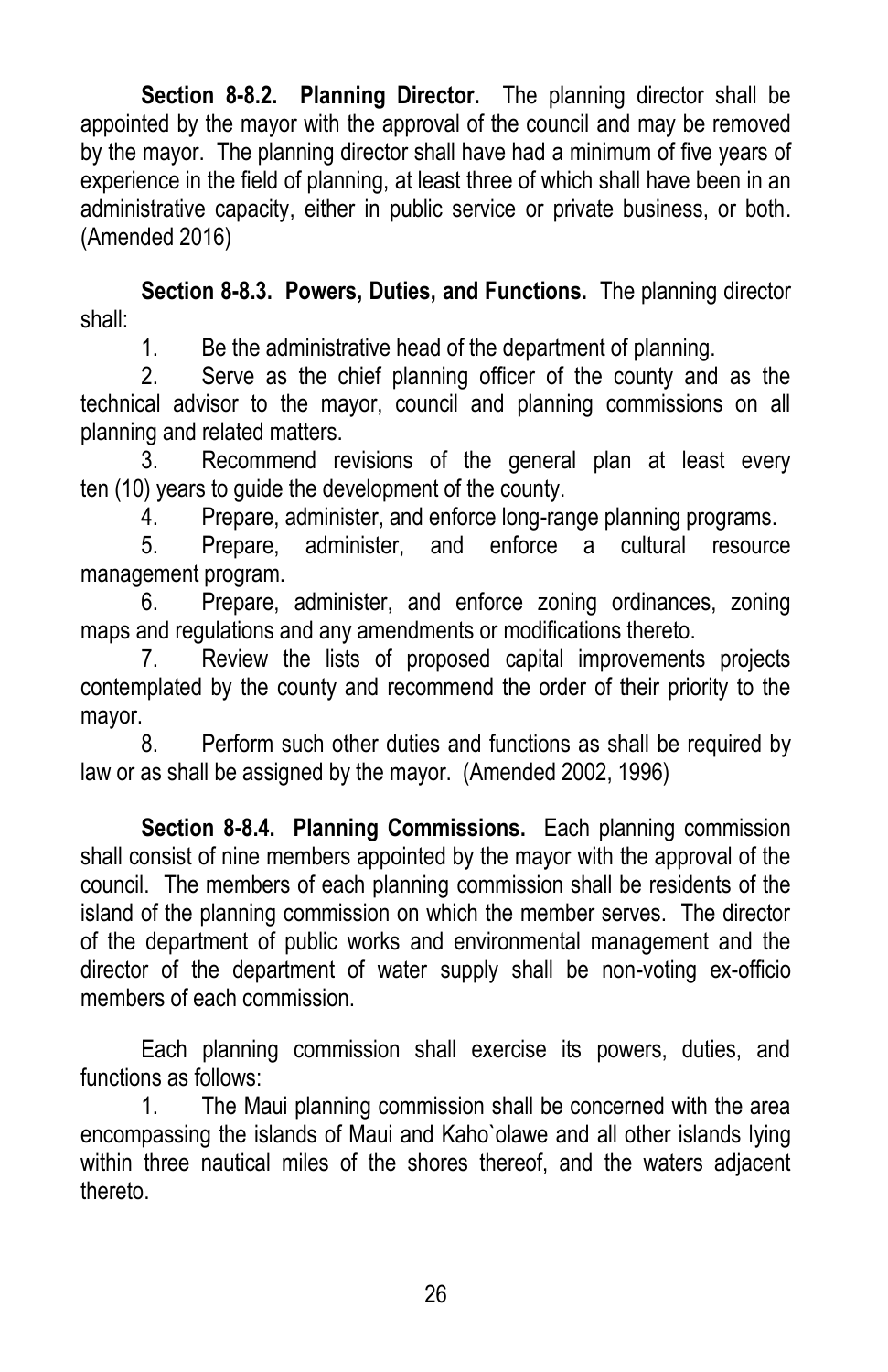2. The Moloka`i planning commission shall be concerned with the area encompassing the island of Moloka`i and all other islands lying within three nautical miles of the shores thereof, and the waters adjacent thereto, except that portion of the island known as Kalaupapa, Kalawao, and Waikolu and commonly known and designated as the Kalaupapa Settlement.

3. The Lāna`i planning commission shall be concerned with the area encompassing the island of Lāna`i and all other islands lying within three nautical miles of the shores thereof, and the waters adjacent thereto.

The appropriate planning commission shall:

1. Advise the mayor, council, and the planning director in matters concerning planning programs.

2. Review the general plan and revisions thereof prepared by the planning director or at the request of the council. The commission shall hold public hearings on such plans and revisions thereof and shall transmit them, with its findings and recommendations to the council for consideration and action no later than one hundred eighty (180) days after the final public hearing.

3. Review other proposed land use ordinances and amendments thereto prepared by the director or the council and, after public hearings, transmit such ordinances with its findings and recommendations thereon to the council for consideration and action no later than one hundred twenty (120) days after the final public hearing.

4. Act as the authority in all matters relating to the Coastal Zone Management law.

5. Adopt rules pursuant to land use ordinances or law.

6. Have such other powers and duties as may be provided by law. (Amended 2002, 1992, 1988)

# **Section 8-8.5. General Plan and Community Plans.**

1. The general plan shall be developed after input from state and county agencies and the general public, and shall be based on sound policy and information.

2. The general plan shall indicate desired population and physical development patterns for each island and region within the county; shall address the unique problems and needs of each island and region; shall explain the opportunities and the social, economic, and environmental consequences related to potential developments; and shall set forth the desired sequence, patterns, and characteristics of future developments. The general plan shall identify objectives to be achieved, and priorities, policies, and implementing actions to be pursued with respect to population density,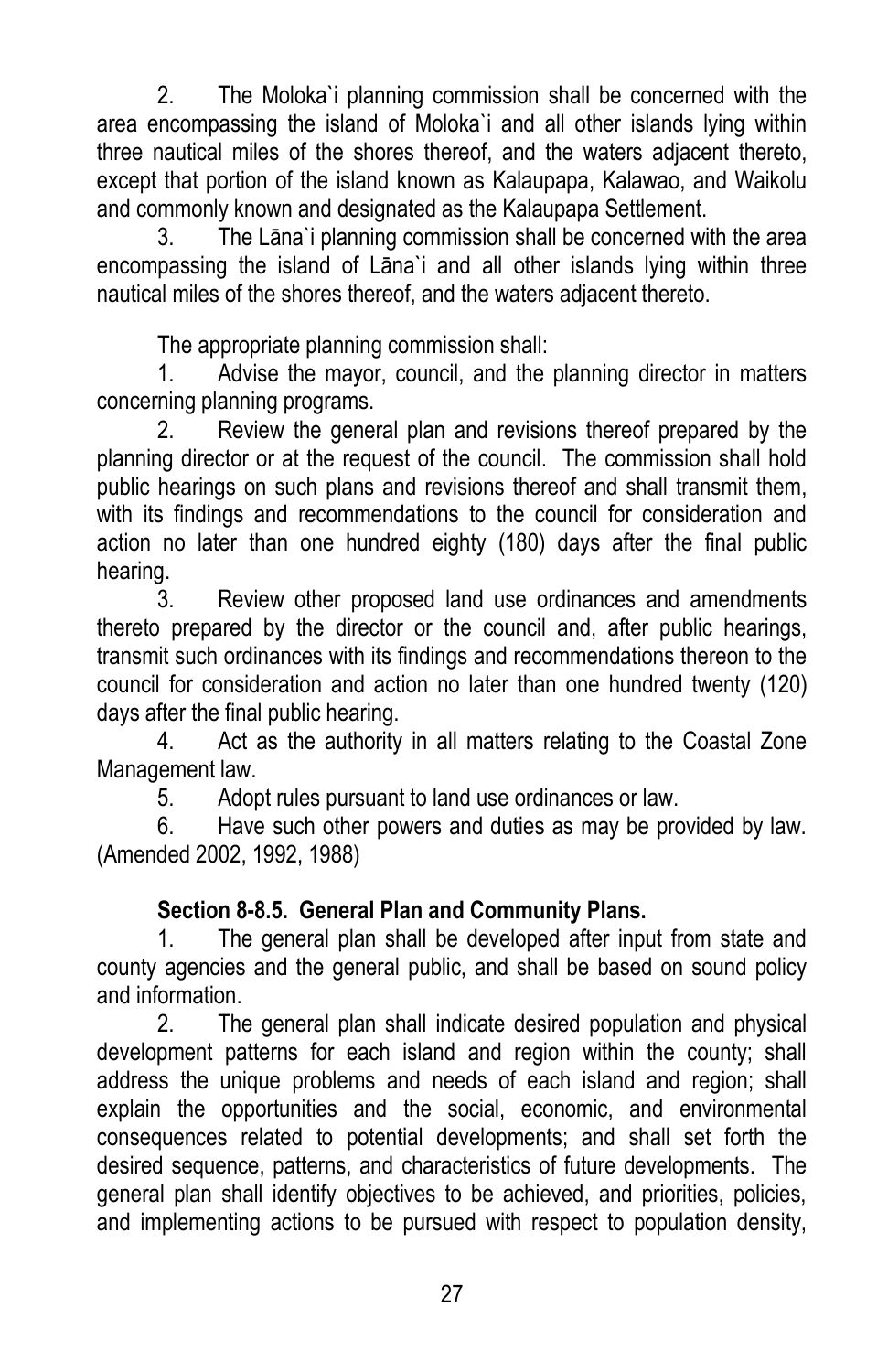land use maps, land use regulations, transportation systems, public and community facility locations, water and sewage systems, visitor destinations, urban design, and other matters related to development.

3. The planning director shall issue a report annually providing a detailed explanation of the implementation and enforcement of the general plan and the community plans to the mayor and the council.

4. There shall be a citizen advisory committee for each community plan area. Each citizen advisory committee shall consist of thirteen members, with nine appointed by the council and four appointed by the mayor. Each citizen advisory committee is charged with reviewing and recommending revisions to the community plan for its community plan area. Each citizen advisory committee shall remain in existence until its revisions are adopted, modified, or rejected by the council and until such action is approved, modified, or rejected by the mayor.

5. The community plans created and revised by the citizen advisory committees shall set forth, in detail, land uses within the community plan regions of the county. The objectives of each community plan shall be to implement the policies of the general plan. Each community plan shall include implementing actions that clearly identify priorities, timelines, estimated costs, and the county department accountable for the completion of the implementing actions.

6. The community plans generated through the citizen advisory councils and accepted by the planning commission, council, and mayor are part of the general plan. (Amended 2002)

# **Section 8-8.6. Adoption of General Plan and Other Land Use Ordinances.**

1. The county shall adopt revisions to the general plan by ordinances.

2. Any revisions of the general plan, zoning ordinance or other land use ordinance may be proposed by the council and shall be reviewed by the appropriate planning commission as if prepared by the planning director. Any such revision shall be referred to the appropriate planning commission by resolution. If the planning commission disapproves the proposed revision or recommends a modification thereof, not accepted by the council, or fails to make its report within a period of the hundred twenty (120) days after receipt of the referral, the council may nevertheless pass such revision, but only by the affirmative vote of at least two thirds of the council's entire membership.

3. Revisions to the general plan proposed by the planning director shall be reviewed and acted upon by the council no later than one (1) year after receipt of the transmittal from the planning director.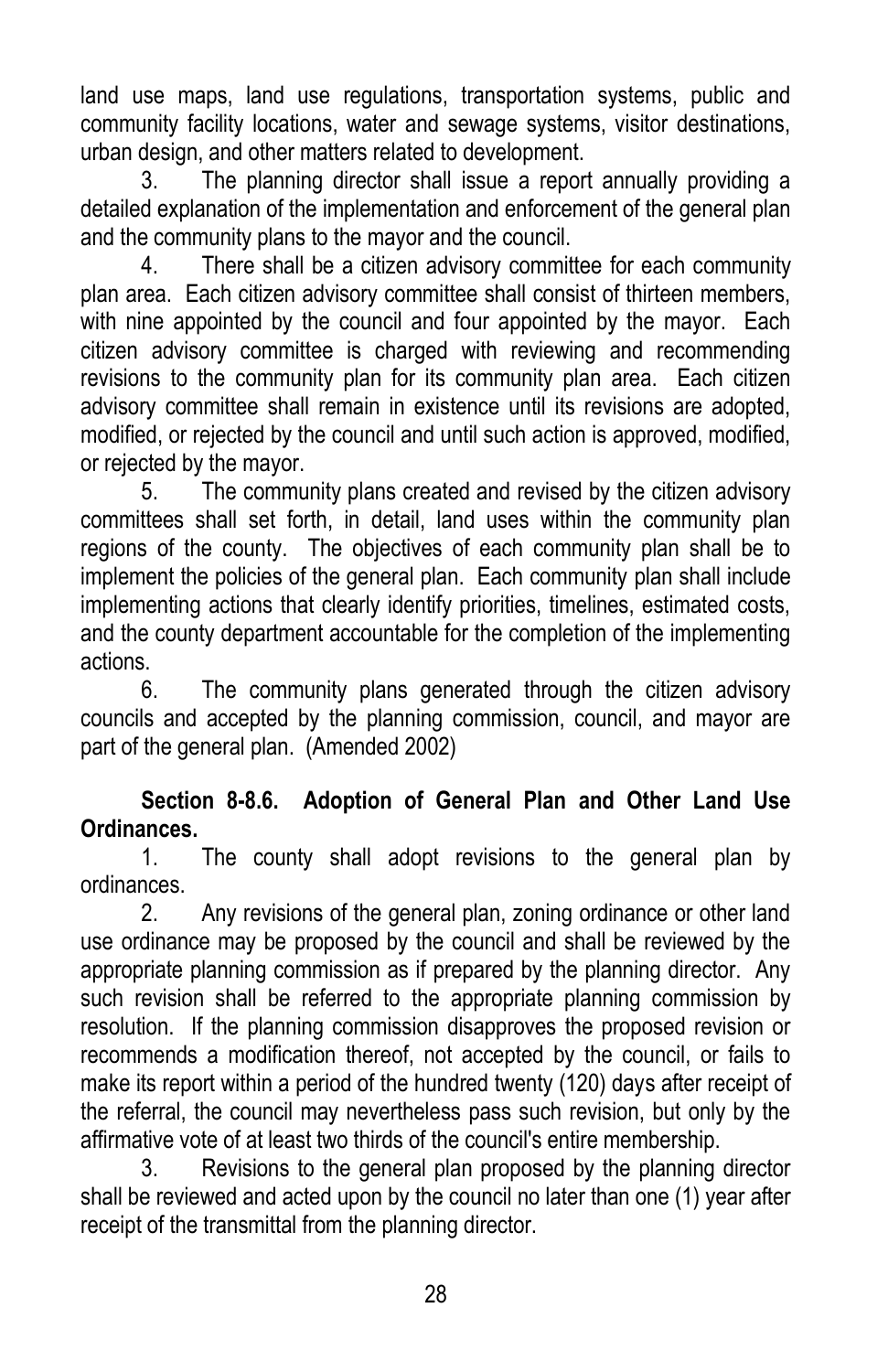4. Revisions to zoning and land use ordinances proposed by the planning director shall be reviewed and acted upon by the council no later than one hundred eighty (180) days after receipt of the transmittal from the planning director. (Amended 2002)

**Section 8-8.7. Board of Variances and Appeals.** The board of variances and appeals shall consist of nine members appointed by the mayor with the approval of the council.

In accordance with such principles, conditions and procedures prescribed by the council, the board of variances and appeals shall:

1. Hear and determine applications for variances from the strict application of any zoning, subdivision or building ordinances. The board shall hold a public hearing prior to ruling on a variance application and shall issue findings of fact and conclusions of law on decisions granting or denying variance applications.

2. Hear and determine appeals alleging error from any person aggrieved by a decision or order of any department charged with the enforcement of zoning, subdivision, and building ordinances; provided, that the council may by ordinance confer to another county agency the authority to hear and determine appeals from the decisions of the building official in the administration of the county of Maui building code, plumbing code, electrical code, and housing code, and from any order made by the county fire chief in the administration of applicable state law and the county of Maui fire code, and the director of water supply in the administration of the rules and regulations of the department of water supply relating to matters involving any denial of the use of new or alternate materials, types of construction, equipment, devices or appliances.

3. Hear and determine all other matters which the board may be required to pass on pursuant to ordinances.

4. Adopt rules of procedure for the conduct of the board's business. (Amended 1996)

#### **CHAPTER 9 DEPARTMENT OF PERSONNEL SERVICES**

**Section 8-9.1. Organization.** There shall be a department of personnel services consisting of a civil service commission, a director of personnel services, and the necessary staff.

**Section 8-9.2. Director of Personnel Services.** The director of personnel services shall be appointed and may be removed by the civil service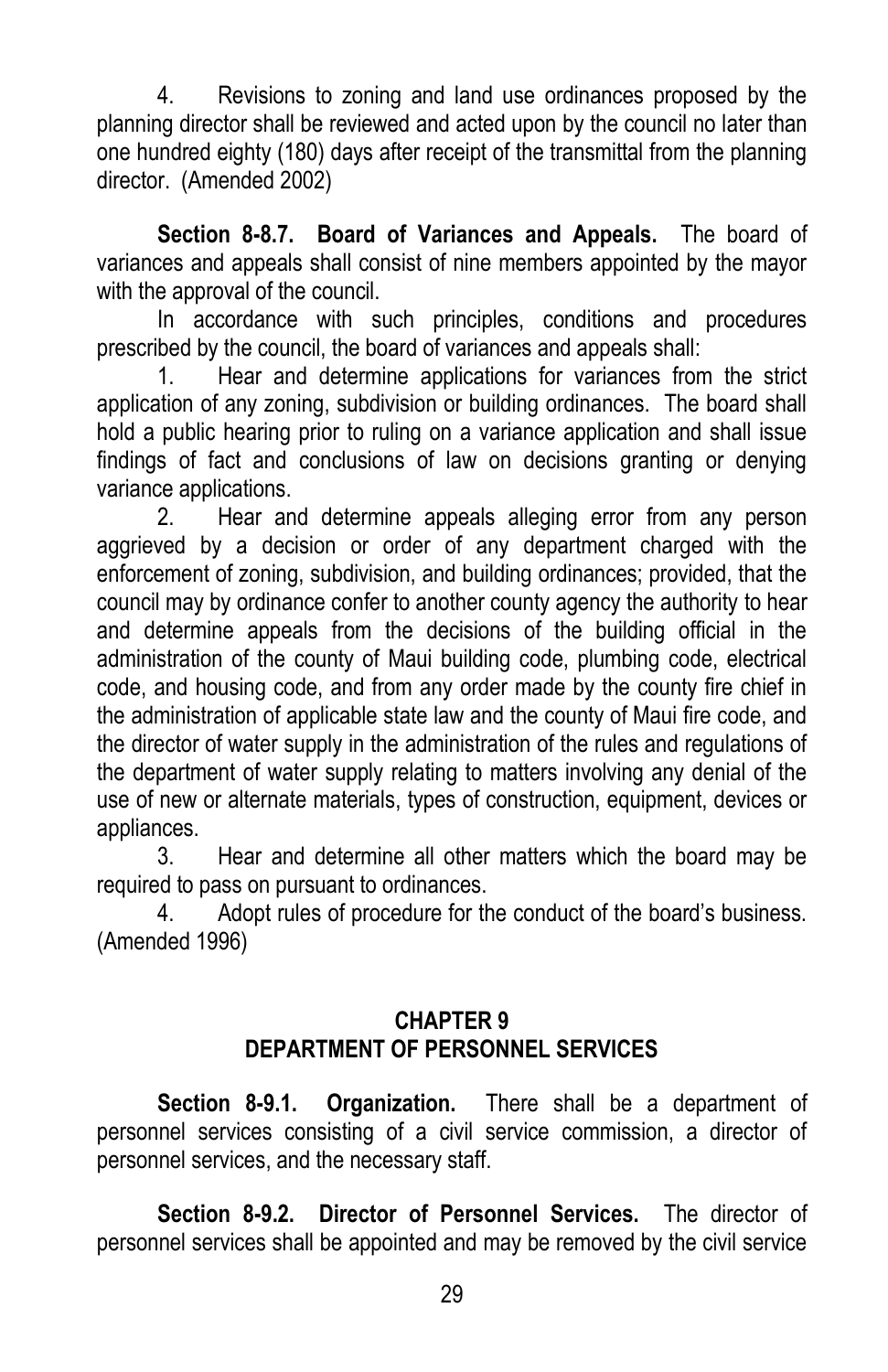commission. The director may be removed by the civil service commission only after being informed in writing of the charges that are resulting in the director's dismissal, and after being given a hearing before the commission. The director of personnel services shall be thoroughly familiar with the principles and methods of personnel administration and shall believe in applying merit principles and scientific administrative methods to public personnel administration. (Amended 2002)

**Section 8-9.3. Powers, Duties and Functions.** The director of personnel services shall:

1. Be the administrative head of the department of personnel services.

2. Be responsible for the personnel management program of the county.

3. Perform such duties as are established under the civil service laws of the State.

**Section 8-9.4. Civil Service Commission.** The civil service commission shall consist of five members appointed by the mayor with the approval of the council.

The civil service commission shall:

1. Adopt rules having the force and effect of law to carry out the provisions of the civil service laws of the State.

2. Request an annual appropriation for the operation of the department.

3. Hear appeals, in accordance with law, by any officer or employee aggrieved by any action by the director of personnel services or by an appointing authority.

4. Advise the mayor and director of personnel services on problems concerning personnel administration.

5. Annually review and evaluate the performance of the director of personnel services and submit a report to the mayor and the council.

6. Have such other powers and duties as may be provided by law. (Amended 2012)

#### **CHAPTER 10 DEPARTMENT OF HOUSING AND HUMAN CONCERNS**

**Section 8-10.1. Organization.** There shall be a department of housing and human concerns which shall consist of a director and the necessary staff. (Amended 1992)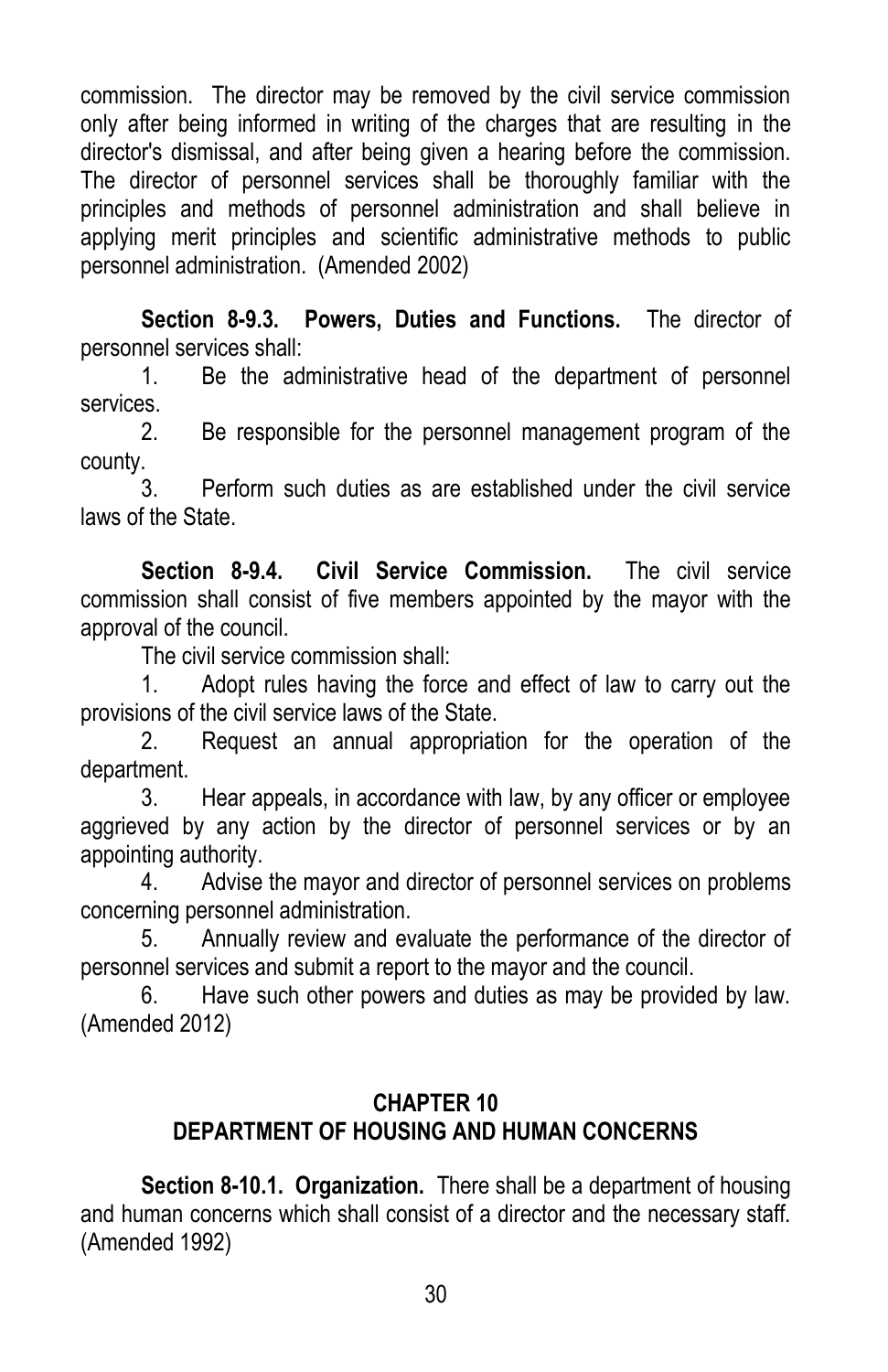**Section 8-10.2. Director of Housing and Human Concerns.** The director of housing and human concerns shall be appointed by the mayor with the approval of the council and may be removed by the mayor. The director of housing and human concerns shall have had a minimum of five years of experience in an administrative capacity, either in public service or private business, or both. (Amended 2016, 1992)

**Section 8-10.3. Powers, Duties and Functions.** The director of housing and human concerns shall:

1. Develop a comprehensive approach to the effective administration and coordination of programs and plans of action designed to meet human needs in the county.

2. Develop, supervise and coordinate such programs and projects as shall be assigned by the mayor.

3. Perform such other duties and functions as may be assigned by the mayor. (Amended 1992)

## **CHAPTER 11 DEPARTMENT OF WATER SUPPLY**

**Section 8-11.1. Organization.** There shall be a department of water supply consisting of a board of water supply, a director, a deputy director and the necessary staff. (Amended 1988)

# **Section 8-11.2. Functions of the Department.**

1. The department of water supply shall manage and operate all water systems owned by the county.

2. In order to protect and manage the water resources in the county, the department of water supply shall make studies, surveys, and investigations relating to the locations and sources of water supply within the county, the amounts available for current and prospective uses, the water resources which may be available for such uses and the maximum sustainable yield of such sources.

3. The department of water supply shall implement the county's general plan and community plans in the administration of its affairs. The department of water supply shall prepare and annually update a long-range capital improvement plan and an updated water use and development plan, which shall be subject to the approval of the council, as provided by law. (Amended 2002, 1988)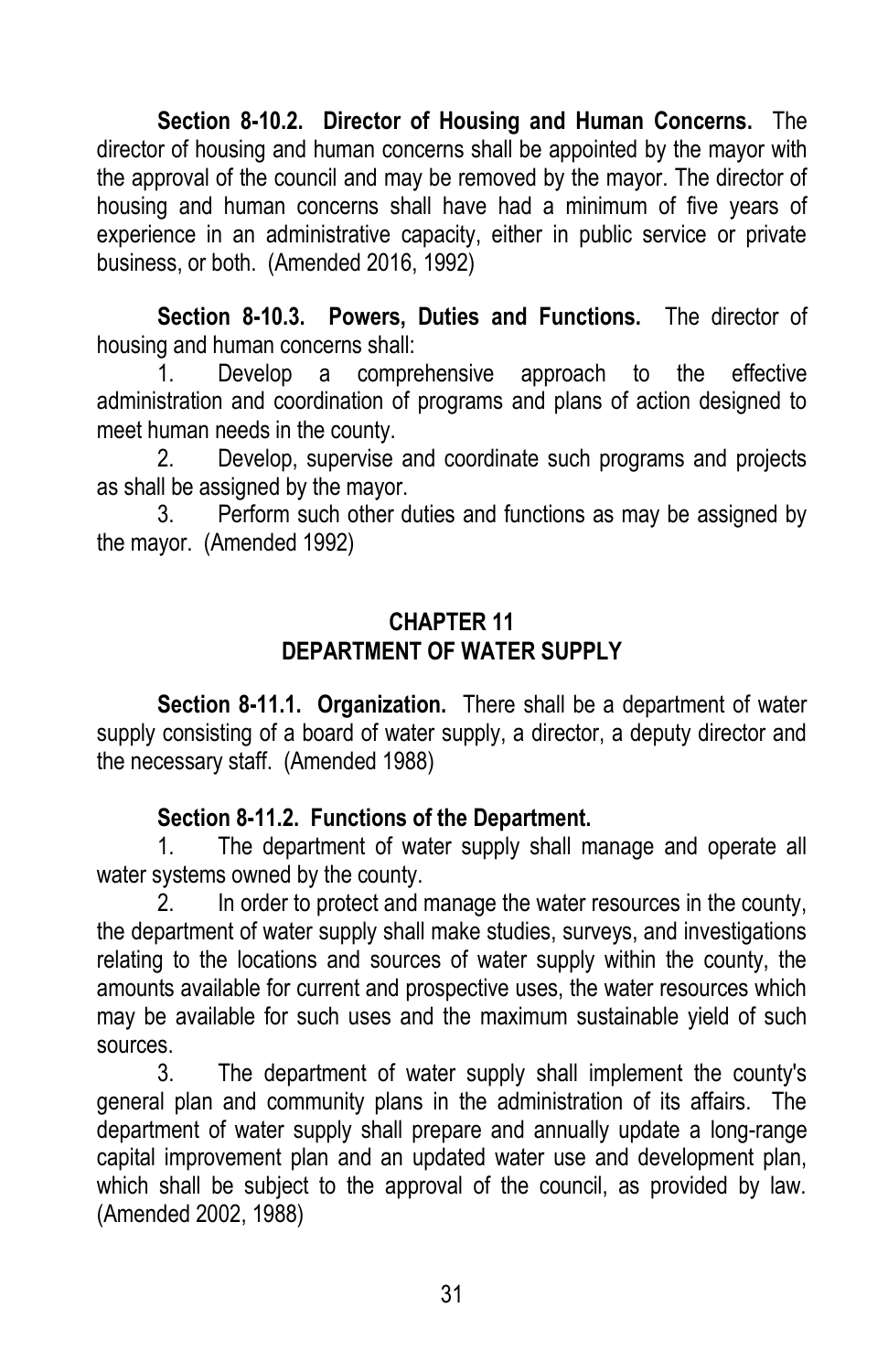**Section 8-11.3. Board of Water Supply.** The board of water supply shall consist of nine members who shall be appointed by the mayor with the approval of the council. The director of the department of planning and the director of the department of public works and environmental management shall be non-voting ex-officio members of the board of water supply. The board of water supply shall act as advisor to the director of the department of water supply, the mayor and the council in all matters concerning the county's water system. (Amended 2002, 1988)

**Section 8-11.4. Powers, Duties and Functions.** The board of water supply shall:

1. Review and submit to the mayor the department of water supply's request for an annual appropriation for operations and capital improvements.

2. Recommend the establishment and adjustment of rates and charges for furnishing water; such rates and charges shall be submitted to the mayor for review and approval. If approved by the mayor, proposed rates and charges shall be submitted to the council for enactment by ordinance.

3. Perform such other duties and functions as shall be prescribed by law. (Amended 2002, 1992, 1988)

**Section 8-11.5. Director and Deputy Director of Water Supply.** The director of water supply shall be appointed by the mayor with the approval of the council, and may be removed by the mayor with the approval of the council. The director of water supply shall have had a minimum of five years of experience in a management capacity, either in public service or private business, or both. The deputy director of water supply shall be appointed by the mayor and may be removed by the mayor. The director or deputy director of water supply shall be a registered engineer. (Amended 2016, 2002, 1988)

**Section 8-11.6. Powers, Duties and Functions.** The director of the department of water supply shall:

1. Administer the affairs of the department of water supply, and be responsible for the day-to-day management and control of all water systems of the county.

2. Prepare long-range capital improvement plans and up-to-date water use and development plans for review by the board of water supply and enactment by the council by ordinance.

3. Implement enacted long-range capital improvement plans and water use and development plans.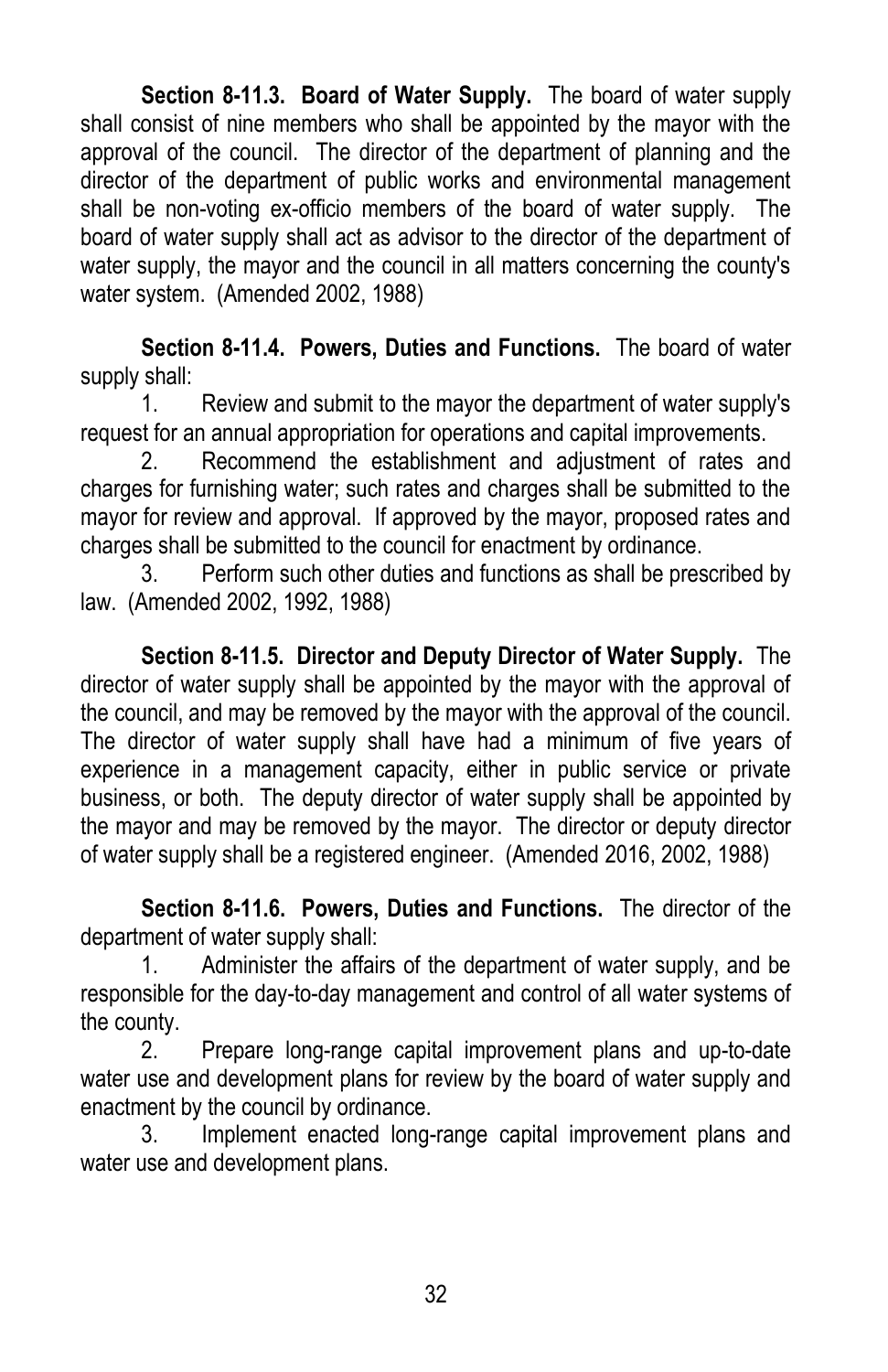4. Prepare an annual operating and capital budget for the board of water supply's review and submit the department of water supply's request for an annual appropriation to the mayor.

5. Perform such other duties and functions as shall be prescribed by law. (Amended 2002, 1988)

**Section 8-11.7. Revenues.** The revenues of the department of water supply shall be kept in a separate fund and shall be such as to make the department of water supply self-supporting, provided that the council may issue general obligation bonds on behalf of the department of water supply and may provide capital improvement appropriations for the department of water supply. (Amended 2002, 1988)

#### **CHAPTER 12 DEPARTMENT OF POLICE**

**Section 8-12.1. Organization.** There shall be a department of police consisting of a police commission, a chief of police, and the necessary staff.

**Section 8-12.2. Police Commission.** The police commission shall consist of nine members appointed by the mayor with the approval of the council.

The police commission shall:

1. Adopt such rules as it may consider necessary for the conduct of its business and regulation of the matters committed to its charge by law.

2. Review and submit to the mayor the department's request for an annual appropriation for the operation of the department.

3. Receive, review and investigate any charges brought forth by the public against the conduct of the department or any of its members and submit a written report of its findings and recommendations to the chief of police for the chief's disposition.

4. Annually review and evaluate the performance of the chief of police and submit a report to the mayor and the council.

5. Have such other powers and duties as may be provided by law. (Amended 2012, 1992)

**Section 8-12.3. Chief of Police.** The chief of police shall be appointed and may be removed by the police commission. The chief may be removed by the police commission only after being informed in writing of the charges which are resulting in the chief's dismissal, and after being given a hearing before the commission. The chief of police shall have had a minimum of five years of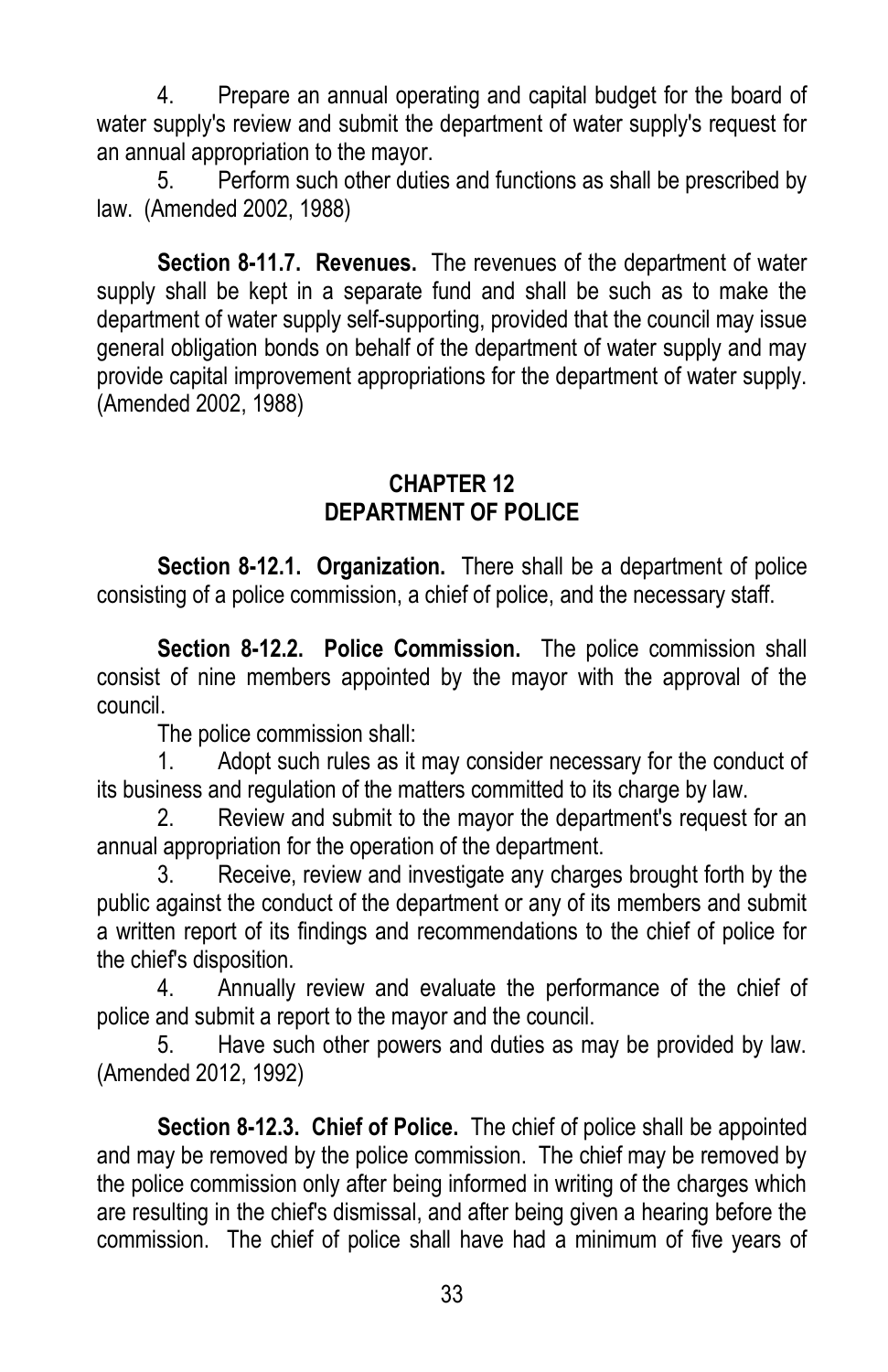experience in law enforcement, at least three of which shall have been in an administrative capacity.

**Section 8-12.4. Duties and Functions of the Chief of Police.** The chief of police shall:

1. Be the administrative head of the department of police.

2. Be responsible for the preservation of the public peace, prevention of crime, detection and arrest of offenders against the law, protection of rights of persons and property, and enforcement and prevention of violations of all laws of the State and ordinances of the county and all rules made in accordance therewith.

3. Be responsible for traffic safety and traffic safety education.

4. Train, equip, maintain and supervise the force of police officers and employees of the department.

5. Have such other powers and duties as may be assigned by the mayor or as may be provided by law.

# **CHAPTER 13 DEPARTMENT OF LIQUOR CONTROL**

**Section 8-13.1. Organization.** There shall be a department of liquor control consisting of a liquor control commission, a liquor control adjudication board, a director of liquor control, and the necessary staff.

**Section 8-13.2. Liquor Control Commission.** The liquor control commission shall consist of nine members appointed by the mayor with the approval of the council.

The liquor control commission shall:

1. Prepare and submit a request for an annual appropriation for the operation of the department.

2. Adopt rules having the force and effect of law for the administration of liquor control in the county and to carry out provisions of the liquor control laws of the State, including, but not limited to, the fixing of liquor license fees.

3. Grant, renew, or refuse applications for licenses for the manufacture, importation and sale of liquor in the county under applicable laws and regulations.

4. Annually review and evaluate the performance of the director of liquor control and submit a report to the mayor and the council.

5. Have such other powers and duties as may be provided by law not in conflict with the provisions of this section. (Amended 2012)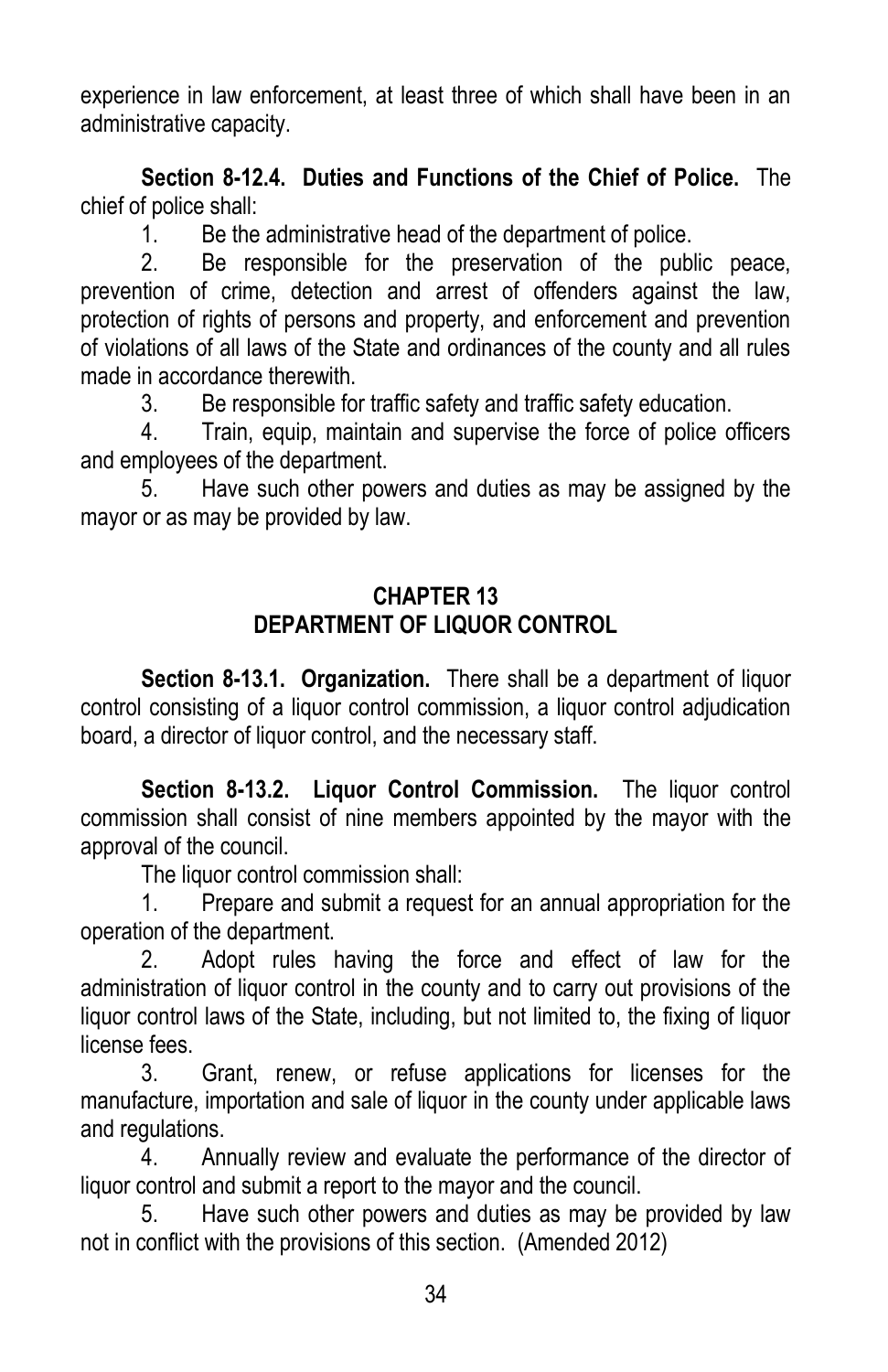**Section 8-13.3. Liquor Control Adjudication Board.** The liquor control adjudication board shall consist of nine members appointed by the mayor with the approval of the council. The liquor control adjudication board shall hear and determine administrative complaints of the director regarding violations of the liquor control laws of the State or of rules of the liquor control commission, and impose penalties for violations thereof as may be provided by law.

**Section 8-13.4. Director of the Department of Liquor Control.** The director of the department of liquor control shall be appointed and may be removed by the liquor control commission. The director may be removed by the liquor control commission only after being informed in writing of the charges which are resulting in the director's dismissal, and after being given a hearing before the commission. The director of the department of liquor control shall have had a minimum of five years experience in law enforcement, at least three of which shall have been in an administrative capacity. (Amended 2012)

**Section 8.13.5. Powers, Duties and Functions.** The director of liquor control shall:

1. Be the administrative head of the department of liquor control.

2. Investigate violations of the liquor control laws of the State and of rules established by the liquor control commission.

3. Investigate applications for liquor licenses.

4. Have such other powers and duties as may be assigned by the mayor or as may be provided by law.

#### **CHAPTER 14 DEPARTMENT OF TRANSPORTATION**

**Section 8-14.1. Organization.** There shall be a department of transportation consisting of a director and necessary staff. (Amended 2002)

**Section 8-14.2. Director of Transportation.** The director of transportation shall be appointed by the mayor with the approval of the council and may be removed by the mayor. The director of transportation shall have had a minimum of five years of experience in an administrative capacity, either in public service or private business, or both. (Amended 2016, 2002)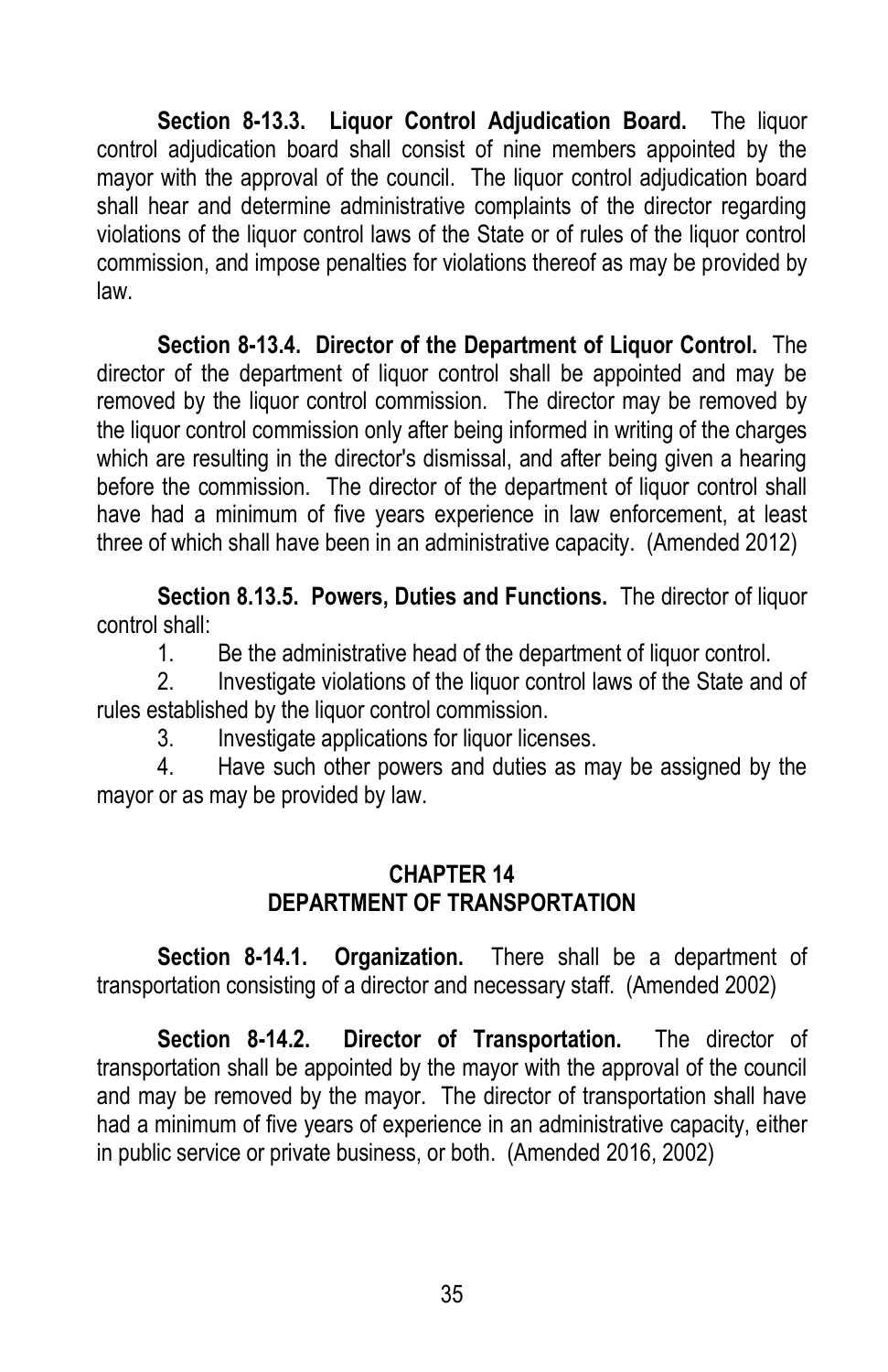**Section 8-14.3. Powers, Duties, and Functions.** The director of transportation shall:

1. Be the administrative head of the department of transportation.

2. Be responsible for the planning and implementation of all modes of transportation in Maui County, including those in the air and those on water and land.

3. Be responsible for planning and developing an efficient program to facilitate the rapid, safe, and economical movement of people and goods in Maui County.

4. Coordinate Maui County's transportation programs with other county departments and with agencies of the state and federal government.

5. Perform such other duties and functions as shall be assigned by the mayor. (Amended 2002)

#### **CHAPTER 15 DEPARTMENT OF ENVIRONMENTAL MANAGEMENT**

**Section 8-15.1. Organization.** There shall be a department of environmental management consisting of a director and the necessary staff.

**Section 8-15.2. Director of Environmental Management.** The director of environmental management shall be appointed by the mayor with the approval of the council and may be removed by the mayor. The director of environmental management shall have had a minimum of five years of experience in an administrative capacity, either in public service or private business, or both. (Amended 2016)

**Section 8-15.3. Powers, Duties, and Functions.** The director of environmental management shall:

1. Supervise waste management and control of pollution, including recycling, litter control, and protection of the unique beauty of Maui county.

2. Plan, design, build, operate, and maintain solid waste collection, processing and disposal systems, including recycling programs.

3. Plan, design, build, operate, and maintain the county's sewer treatment plants, pump stations, sewer lines, reclaimed water distribution systems, and related programs.

4. Guide efforts to optimize opportunities for environmental, natural resource protection, sustainability, conservation, and restoration.

5. Perform such other duties and functions as shall be assigned by the mayor. (Amended 2012, 2006)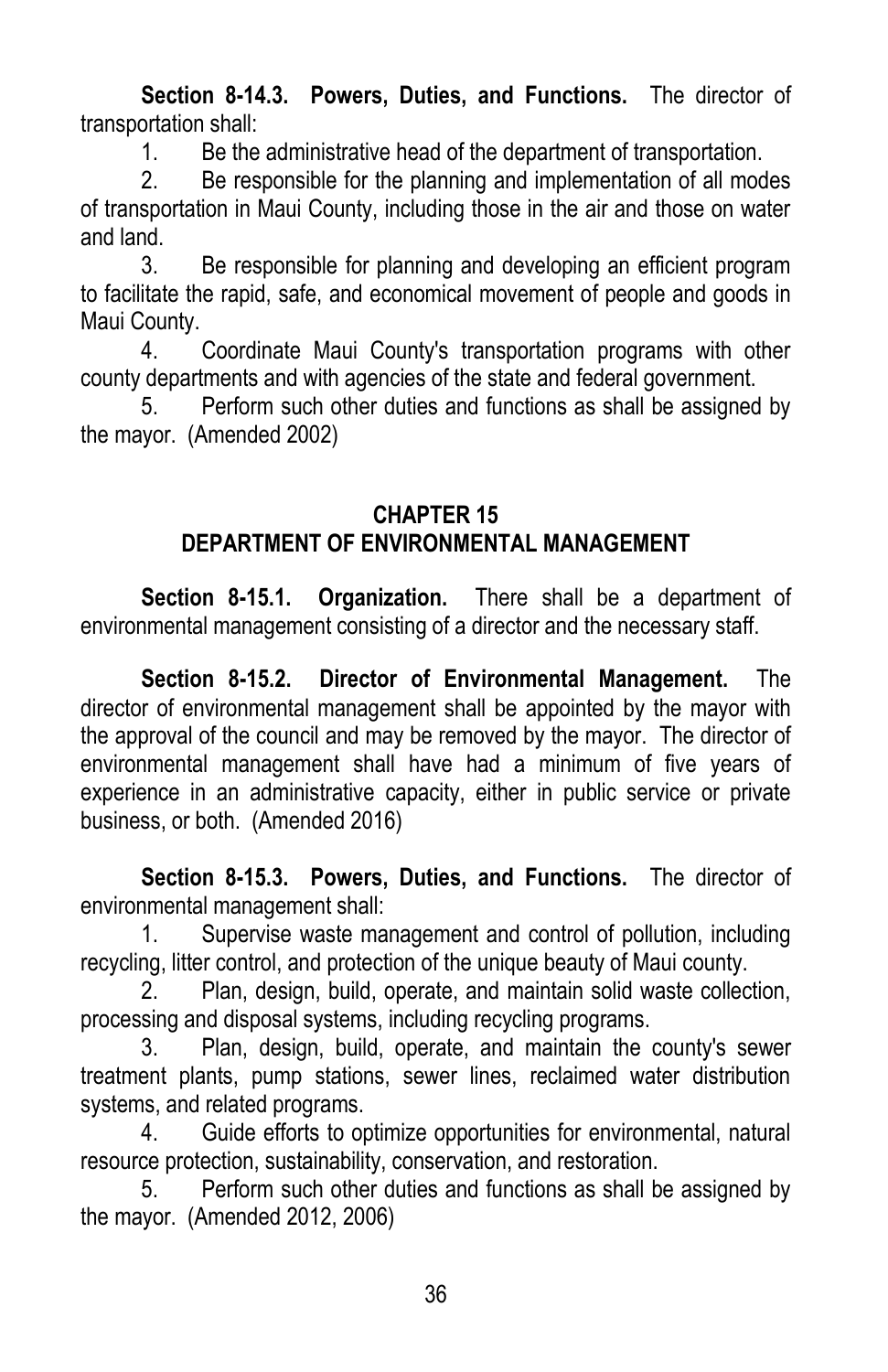#### **CHAPTER 16 MAUI COUNTY EMERGENCY MANAGEMENT AGENCY**

**Section 8-16.1. Organization and Functions.** There shall be a Maui County emergency management agency whose powers, duties, functions and organization shall be as provided by law. The fire and public safety commission, as established in Section 8-7.2 herein, shall review the operations of the agency and make recommendations for changes which may be desirable to improve the performance of emergency functions and the provision of public safety services. The commission shall receive and investigate any complaints brought forth by the public against the conduct of the agency or any of its members and submit a written report of its findings and recommendations to the Maui County emergency management administrator for the administrator's disposition. (Section Renumbered 2012, 2006; Amended 2016, 2002, 1986)

#### **CHAPTER 17 SALARY COMMISSION**

**Section 8-17.1. Organization and Functions.** There shall be a salary commission, which shall consist of nine members appointed by the mayor with the approval of the council. The members of this commission shall have five-year terms, and can be reappointed once to a second five-year term. Two members shall be appointed or reappointed each year, except that only one member shall be appointed or reappointed every fifth year. The commission shall determine the compensation of elected officials and appointed directors and deputy directors of all departments of the county provided, however, in establishing the compensation of appointed department heads and their deputies, the salary commission shall consult with those boards and commissions which have appointing authority for department heads. (Section Renumbered 2012, 2006; Amended 2002, 1992, 1984)

#### **ARTICLE 9 FINANCIAL PROCEDURES**

**Section 9-1. Fiscal Year.** The fiscal year shall begin on the first day of July and end on the thirtieth day of June of the succeeding year. All fiscal affairs of the county during any fiscal year shall be controlled by a budget ordinance and a capital program ordinance for that fiscal year.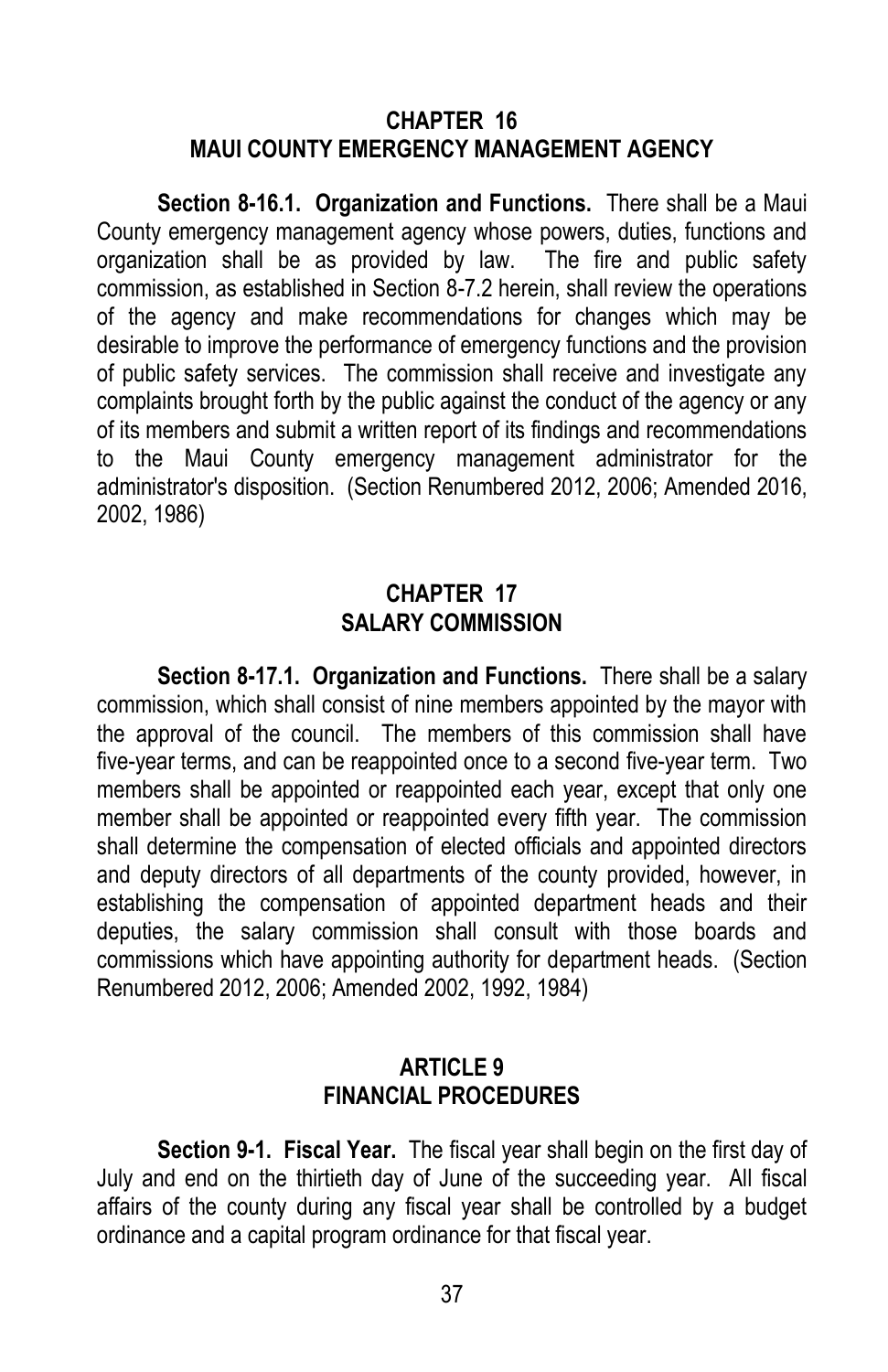# **Section 9-2. Preparation and Submission of Budget and Capital Program.**

1. On or before the twenty-fifth day of March before the ensuing fiscal year begins, the mayor shall submit to the council (a) an operating budget for the ensuing fiscal year, including an executive operating budget and a legislative operating budget, (b) a capital program, and (c) an accompanying message.

2. Upon submission, the budget, the capital program and the message shall be a public record in the office of the county clerk and shall be open to public inspection. The mayor shall at the same time make available copies of the budget, the capital program and the message for distribution to interested persons. (Amended 2010, 1992)

# **Section 9-3. Scope of Budget and Message.**

1. The budget shall present a complete financial plan for the operations of the county and its departments for the ensuing fiscal year, showing all county funds on hand whether encumbered or unencumbered and estimated reserves and revenues. It shall be set up as provided by the council after consultation with the mayor.

2. The estimated revenues, proposed expenditures and total appropriations for the ensuing fiscal year shall be equal in amount.

3. The mayor's message shall explain the budget both in fiscal terms and in terms of work to be done. It shall outline the proposed financial policies of the county for the ensuing fiscal year and describe the most important features of the budget plan. It shall indicate any major changes in financial policies and in expenditures, appropriations and revenues as compared with the fiscal year currently ending, and shall set forth the reasons for the changes. The message shall include a list of pending and proposed capital improvements together with the mayor's comments on such list. The message shall also include such other supporting or explanatory material as the mayor deems desirable.

**Section 9-4. Budget and Capital Program: Notice and Hearing.** A public hearing shall be held by the council on the proposed budget and capital program no sooner than the first day of April and no later than the thirtieth day of April of the year of submission. At this hearing all persons interested shall have an opportunity to be heard. At least two (2) weeks before the hearing, the council shall publish in a newspaper of general circulation in the county general summaries of the budget and capital program and a notice setting out the time and place for public hearing. (Amended 1986)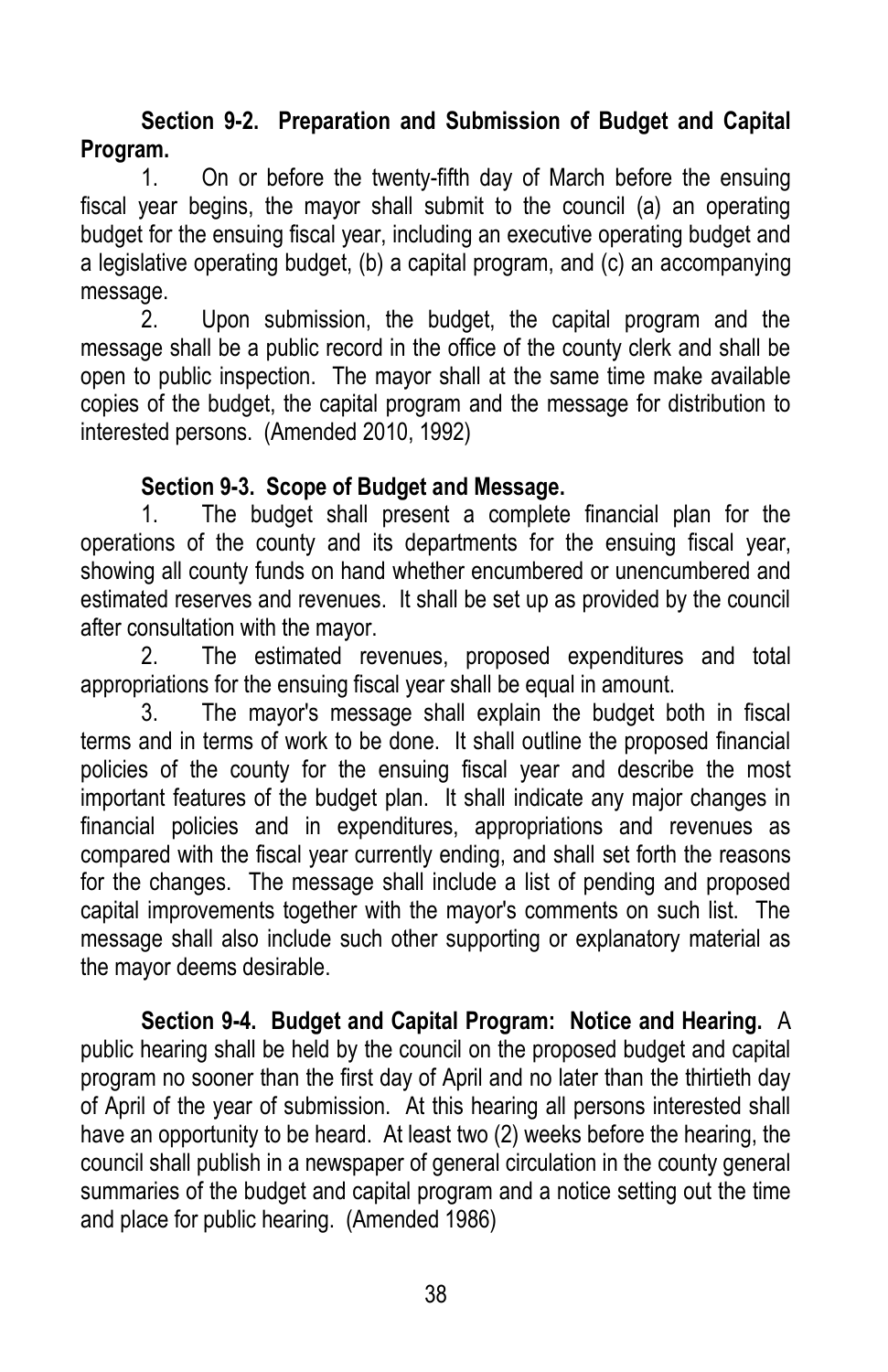# **Section 9-5. Budget: Council Action.**

1. After the public hearing, the council may pass the budget with or without amendment. In amending, it may add new items or increase items in the budget. It may decrease or delete items, except appropriations required by law and appropriations to pay any indebtedness. In all cases the estimated revenues, proposed expenditures and total appropriations for the ensuing fiscal year shall be equal in amount.

2. The council shall pass the budget on or before the tenth day of June of the fiscal year currently ending. If it fails to do so, the budget submitted by the mayor shall be deemed enacted as the budget for the ensuing fiscal year.

3. The enacted budget shall be in effect on and after the first day of the fiscal year to which it applies. By virtue of the adoption of the budget, the several amounts listed in the budget column entitled "Appropriations" shall be appropriated to the specified departments and programs. (Amended 2010, 1986)

# **Section 9-6. Capital Program: Scope; Council Action.**

1. The capital program shall contain at least the following:

a. A simple, clear general summary of the detailed contents of the program.

b. The capital improvements pending or proposed to be undertaken within the ensuing fiscal year, together with the estimated cost of each improvement and the pending or proposed method of financing it.

c. The capital improvements proposed for the five (5) years next succeeding the ensuing fiscal year, together with the estimated cost of each improvement and the proposed method of financing it.

2. Capital expenditures to be financed from current revenues in the ensuing fiscal year shall be included in the budget as well as in the capital program. Appropriations for such expenditures shall be included in the budget.

3. After the public hearing on the capital program, the council may pass the program with or without amendment.

4. The council shall pass the capital program on or before the tenth day of June of the fiscal year currently ending. If it fails to do so, the program submitted by the mayor shall be deemed enacted as the program for the ensuing fiscal year. The enacted program shall be in effect on and after the first day of that fiscal year.

5. At any time during a fiscal year the capital program may be amended by ordinance. (Amended 2010, 1986)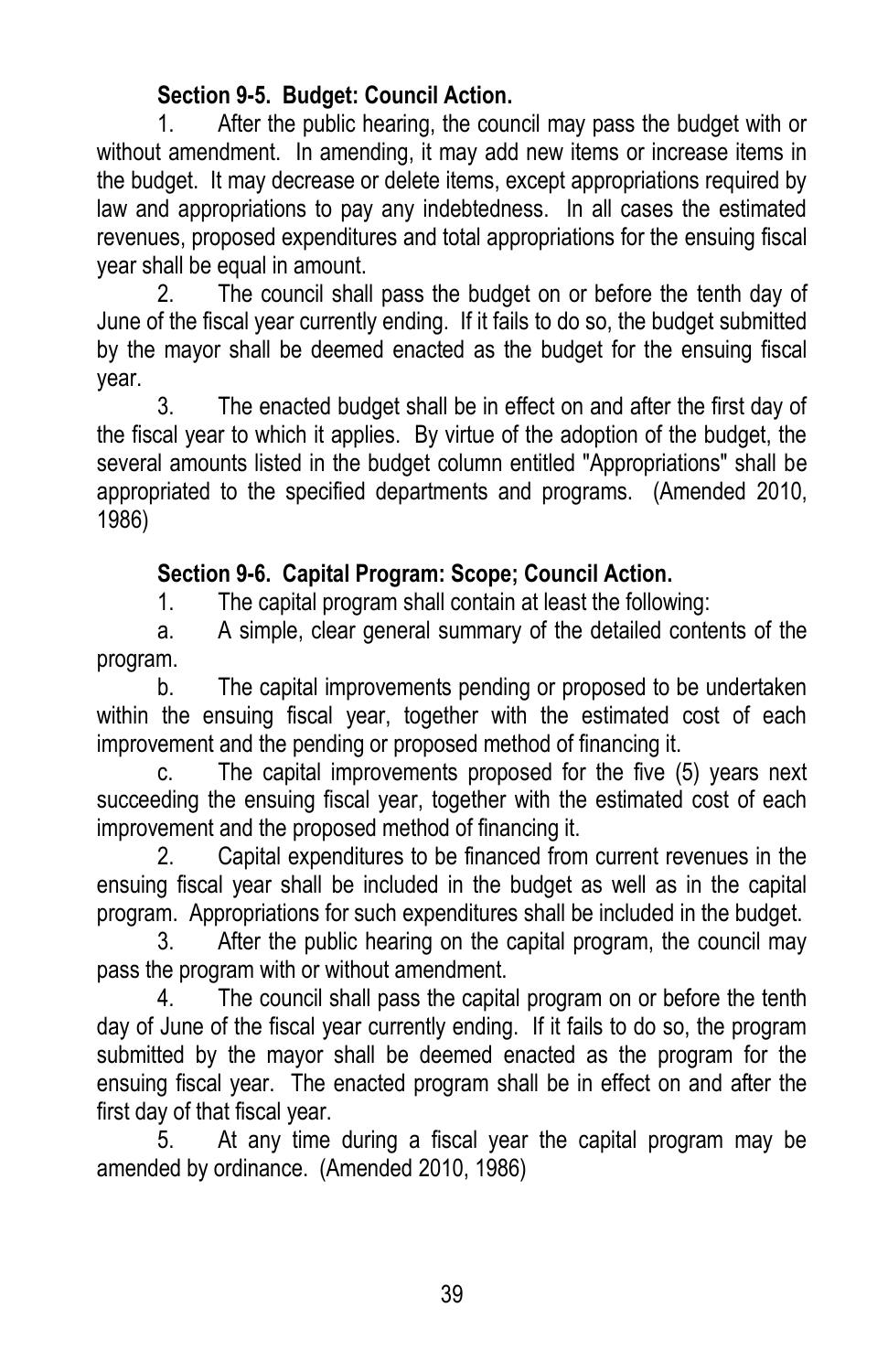# **Sections 9-7. Restrictions on Budget and Capital Program; Revenue Rates.**

1. Any condition, limitation or restriction to be controlled by the council with respect to the disbursement of any appropriation shall be set forth in the budget or in the capital program, as the case may be.

2. With the exception of bond retirement, capital programs and provisions of subsection 9-9.2, all appropriations and expenditures of the county shall be made from revenues derived from sources other than borrowing, the issuance of bonds or interest paid on bond revenues.

3. Unless otherwise specifically provided for in this charter, all fees, rates, assessments and taxes imposed by the county shall be set in the annual budget.

**Section 9-8. Budget and Capital Program: Public Record.** Three copies of the budget and capital program as enacted shall be certified by the mayor and the county clerk. One of these copies shall be filed in the office of the mayor, and one each in the offices of the director of finance and the director of planning. A summary of the budget and capital program as so certified shall be published once in a newspaper of general circulation in the county within three (3) weeks after enactment and copies thereof shall be made available to the county departments and to interested persons.

#### **Section 9-9. Appropriations and Changes.**

1. If during any fiscal year the mayor certifies that there are available for appropriation (a) revenues received from sources not anticipated in the budget for that year, or (b) revenues received from anticipated sources but in excess of the budget estimates therefor, or (c) estimated revenues to be reimbursed by federal or state agencies to the county, the county may by ordinance make supplemental appropriations for that year up to the amount of the additional revenues so certified.

2. To meet a public emergency threatening life, health, or property, the council, upon written request by the mayor, may pass emergency appropriations. Such appropriations shall be made by ordinance which shall take immediate effect and must be approved by not less than seven members of the council. To the extent that there are no available unappropriated revenues to meet such appropriations, the county may, by ordinance, authorize the issuance of emergency notes. These notes shall be paid not later than the last day of the fiscal year next succeeding that in which the emergency appropriation was made. The total of emergency appropriations in any fiscal year shall not exceed one percent (1%) of the total operating appropriations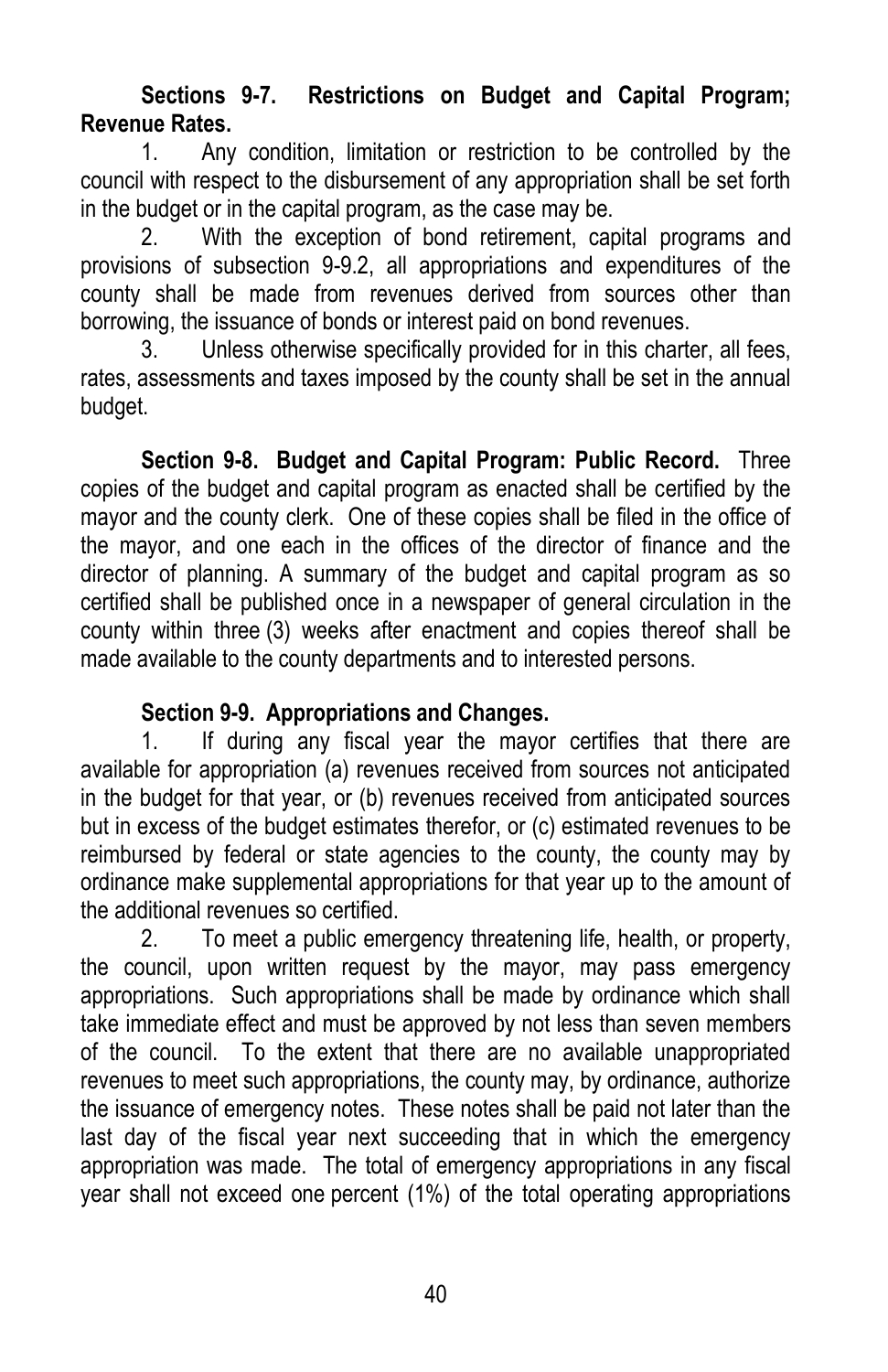(excluding those for debt service) made in the operating budget for that year. (Amended 1988)

## **Section 9-10. Appropriations: Reduction and Transfer.**

1. If at any time during the fiscal year it appears probable to the mayor that the revenues available will be insufficient to meet the amount appropriated, the mayor shall report to the council without delay, indicating the estimated amount of the deficit, any remedial action taken by the mayor, and recommendations as to any further action to be taken. The council shall then take such further action as it deems necessary to prevent or minimize any deficit. For that purpose it may pass a bill reducing one or more appropriations; but no appropriation to pay any indebtedness may be reduced, and no appropriation may be reduced by more than the amount of the unencumbered balance thereof or below any amount required by law to be appropriated.

2. Upon written request of the mayor part or all of any unencumbered appropriation balance may be transferred within a department by resolution or from one department to another by ordinance. No transfer, however, shall be made from an appropriation to pay any indebtedness, and no appropriation may be reduced below any amount required by law to be appropriated.

3. The mayor or the council may initiate changes to their respective operating budgets. (Amended 1992)

**Section 9-11. Lapse of Appropriations.** Every appropriation, except an appropriation for a capital improvement or for the open space fund established in Section 9-19, shall lapse at the close of the fiscal year to the extent that it has not been expended or encumbered by as written contract. An appropriation for a capital improvement shall continue in force until the purpose for which it was made has been accomplished or abandoned. The purpose of any such appropriation for a capital improvement shall be deemed abandoned six (6) months after the close of the fiscal year to the extent that it has not been expended or encumbered by a written contract. (Amended 2002, 1984)

# **Section 9-12. Payments and Obligations.**

1. With the exception of debt service charges, no payment shall be authorized or made and no obligation incurred against the county, except in accordance with appropriations duly made and under such procedures and policies as may be established by ordinance. Every obligation incurred and every authorization of payment in violation of the provisions of this charter shall be void. Every payment made in violation of the provisions of this charter shall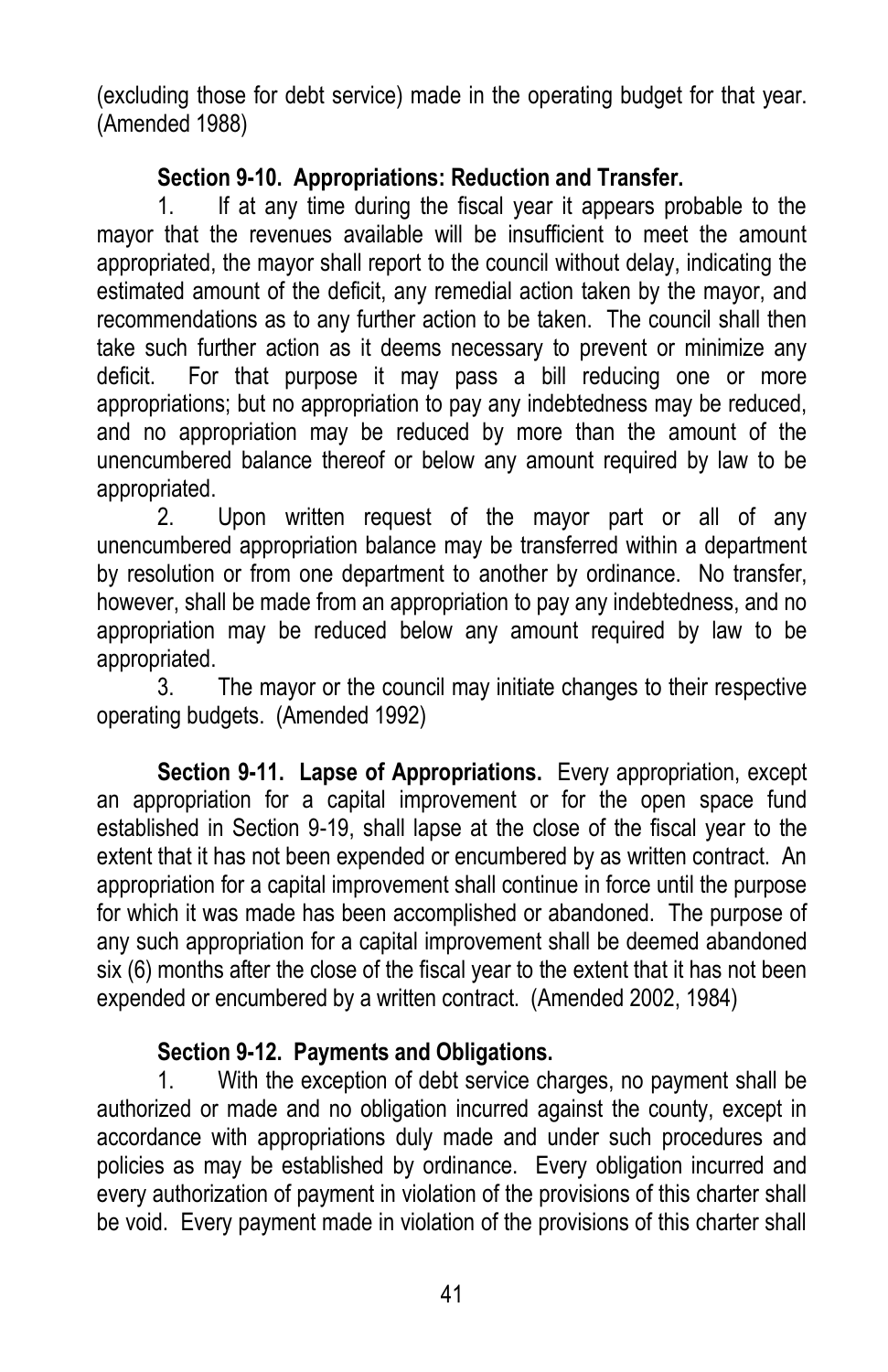be illegal, and all county officers who knowingly authorize or make such payment or any part thereof shall be jointly and severally liable to the county for the full amount so paid or received. If any county officer or employee knowingly authorizes or makes any payments or incurs any obligation in violation of the provisions of this charter, or in violation of the provisions of the procedures and policies established by ordinance, or takes part therein, that action shall be cause for removal from office.

2. Nothing contained in any section of this charter shall be construed to prevent the making or authorizing of payments or making of contracts for capital improvements to be financed wholly or partly by the issuance of bonds.

3. Nothing contained in any section of this charter shall prevent the county from entering into service contracts, equipment purchase contracts or leases which extend beyond the fiscal year in which they are signed; provided, however, such service contracts or leases shall provide for the payment for services during the fiscal year in which such services are provided to the county and any equipment purchase contract shall provide for equal payments not to extend beyond the anticipated service life of the equipment. Any such contract or lease requiring the payment of funds from the appropriations of more than one (1) fiscal year shall be approved by ordinance.

**Section 9-13. Audit of Accounts.** Within six (6) months after the beginning of each fiscal year, the county auditor shall conduct or cause to be conducted an independent financial audit of the funds, accounts, and other evidences of financial transactions of the county and of all operations for which the county is responsible for the audited fiscal year. The audit shall be conducted by a certified public accountant or firm of certified public accountants who have no personal interest, direct or indirect, in the fiscal affairs of the county or any of its operations. The audit shall include both financial accountability and adequacy of the financial and accounting system. If the State makes such an audit, the county auditor may accept it as satisfying the requirements of this section. The scope of the audit shall be in accordance with the terms of a written contract recommended by the county auditor and signed by the council chair as the contracting officer for the legislative branch, which contract shall encourage recommendations for better financial controls and procedures and shall provide for the completion of the audit within a reasonable time after the close of the previous fiscal year. A copy of the audit reports shall be filed with the county clerk and shall be a public record, unless otherwise provided by law.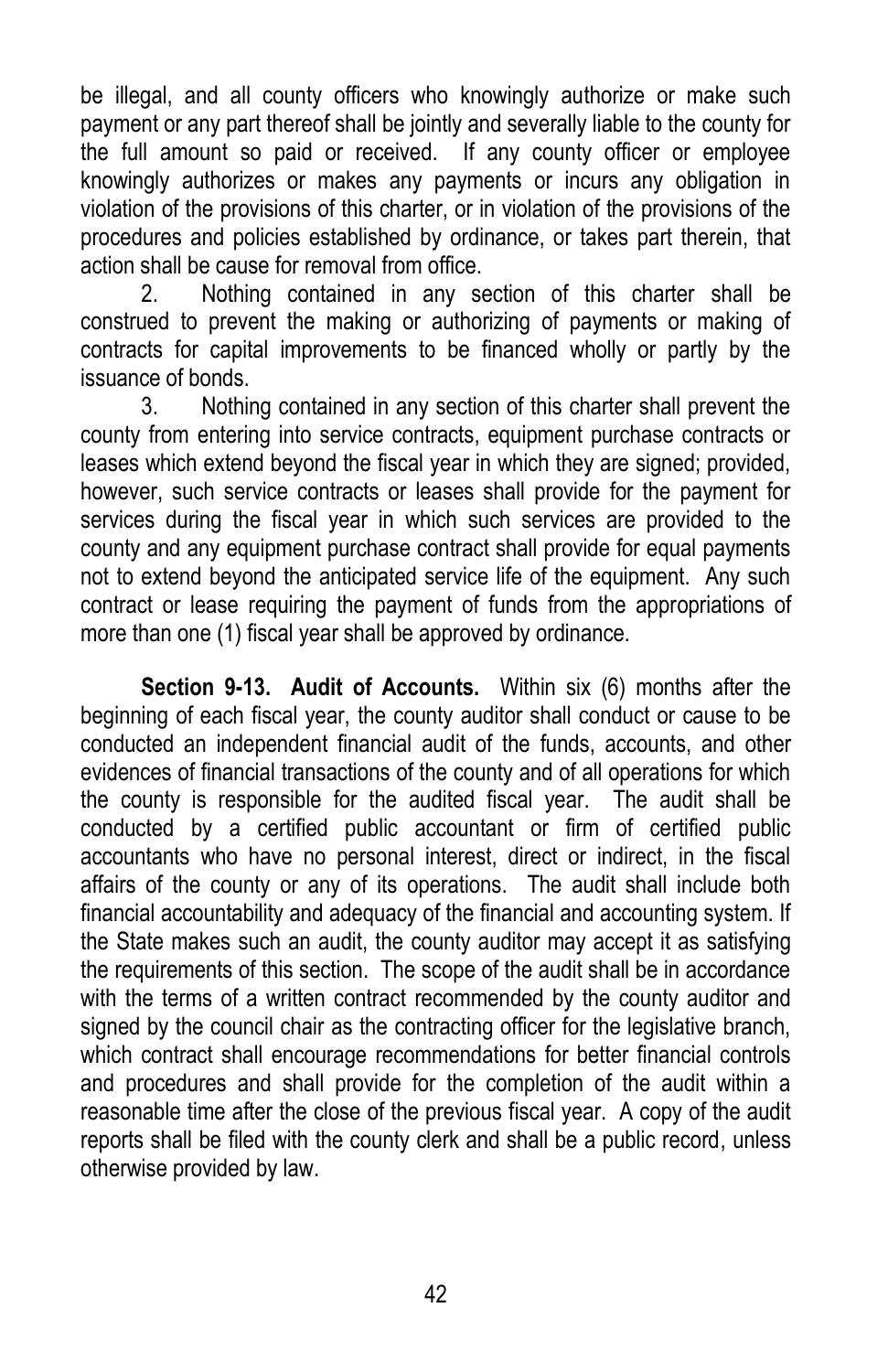In case of the death, resignation, or removal of the director of finance, the council shall cause an independent audit to be made of the finance director's accounts. (Amended 2012, 1988)

**Section 9-14. Surplus and Reserves.** Any unappropriated surplus and any unencumbered balances of any appropriations in any fund at the end of any fiscal year shall be available for appropriation for the succeeding fiscal year or years. All or a portion of the surplus may be transferred to any emergency fund or to a capital improvement reserve fund by ordinance. The funds in an emergency reserve fund may be used to meet any emergency. Funds transferred to a capital improvement reserve fund shall be expended only for the specific improvements designated, provided that the purposes for which such capital improvement reserve fund may be expended may be amended by ordinance passed upon a vote of not less than seven members of the council. No amounts transferred into an emergency reserve fund or a capital improvement reserve fund shall be deducted from amounts to be raised by taxes for ensuing years.

**Section 9-15. Centralized Purchasing.** The mayor may, at the mayor's discretion, establish procedures for the purchase of all materials, supplies, equipment and services required by any department of the county through the department of finance or such other department as the mayor may designate.

**Section 9-16. Insurance.** The director of finance may procure insurance from companies licensed to do business in the State for the protection of all properties and all activities of the county in such amounts and under such conditions as the county shall, by ordinance, prescribe.

**Section 9-17. Surety Bonds.** Except as otherwise provided, the council shall determine which officers and employees shall be required to furnish surety bonds and shall determine the kind and amount of each individual or blanket bond. All officers concerned with the receipt, collection, custody or disbursement of public funds shall be bonded. The director of finance shall procure all such surety bonds from companies licensed to do business in the State. All such bonds shall be in favor of and the premiums thereon shall be borne by the county.

#### **Section 9-18. Contracts.**

1. Before execution, all written contracts to which the county is a party shall be approved by the corporation counsel as to form and legality. All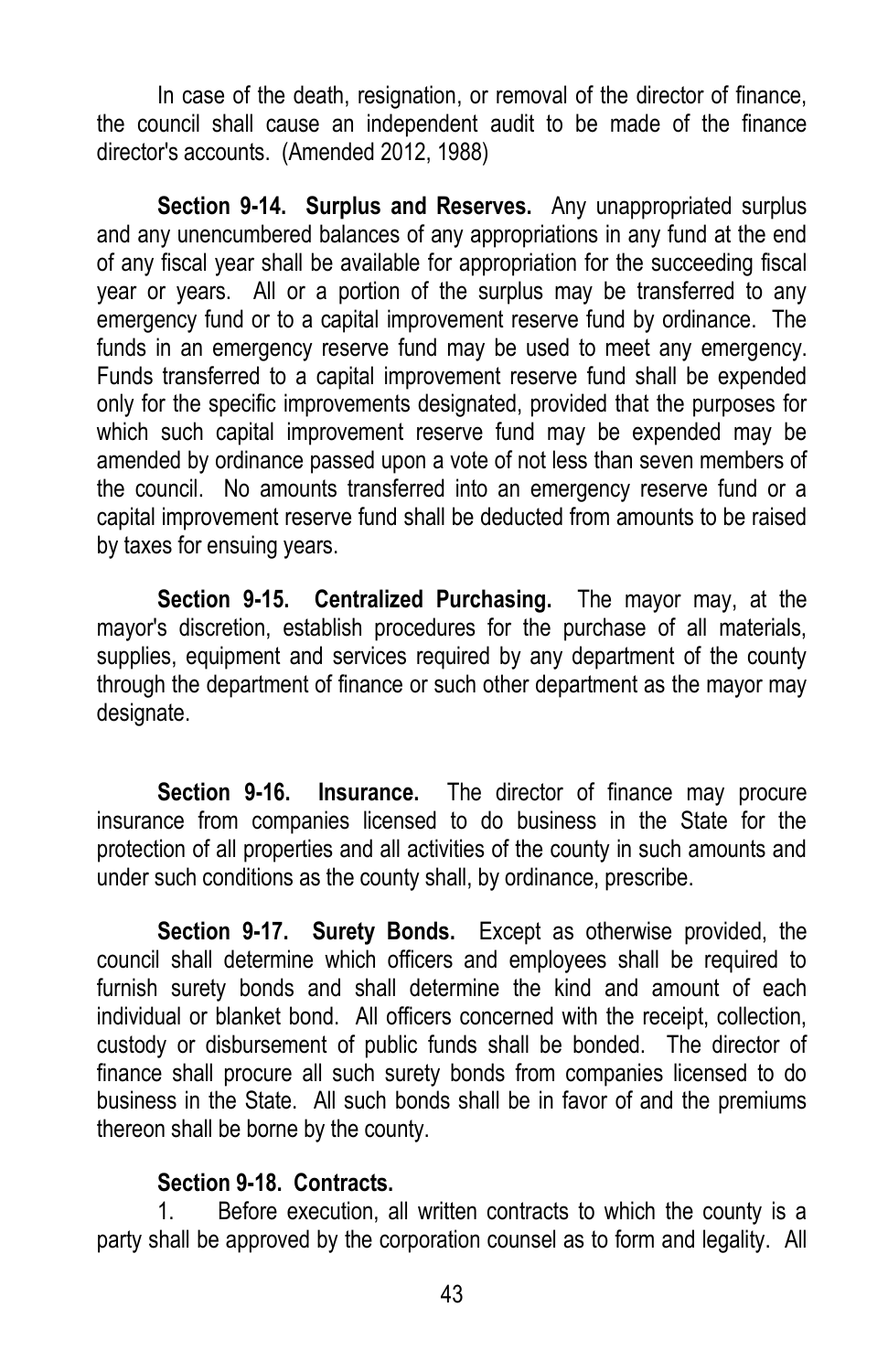such contracts shall be signed by the mayor, except that contracts for purchase of materials, supplies, equipment, personal services, and public works contracts shall be signed by the director of finance.

2. Before execution, contracts involving financial obligations of the county shall also be certified by the director of finance as to the availability of funds in the amounts and for the purposes set forth herein.

3. Notwithstanding any other provision in this charter, all contracts involving the council, the office of council services, and the office of the county clerk shall be signed on behalf of the county by the chair of the council only, subject to approval by the corporation counsel as to form and legality, and certification by the director of finance as provided herein. (Amended 1984)

#### **Section 9-19. Open Space, Natural Resources, Cultural Resources, and Scenic Views Preservation Fund.**

1. In adopting each fiscal year's budget and capital program, the council shall appropriate a minimum of one percent (1%) of the certified real property tax revenues to a fund known as the open space, natural resources, cultural resources, and scenic views preservation fund. The revenues in this fund shall be utilized for:

a. Purchasing or otherwise acquiring lands or property entitlements for land conservation purposes in the county of Maui for the following purposes: public outdoor recreation and education; preservation of historic or culturally important land areas; protection of significant habitat or ecosystems, including buffer zones; preserving forests, beaches, coastal areas, and agricultural lands; protecting watershed lands to preserve water quality; conserving land for the purpose of reducing erosion, floods, landslides, and runoff; and improving disabled and public access to, and enjoyment of, public land, open space, and recreational facilities; or

b. Performing safety and security improvements on lands acquired through this fund.

2. Any balance remaining in this fund at the end of the fiscal year shall not lapse, but shall remain in the fund, accumulating from year to year. The revenues in this fund shall not be used for any purpose except those listed in paragraph one of this section.

3. The council shall by ordinance establish procedures for the administration and expenditure of the revenues in this fund. The appropriations to this fund shall not substitute, but shall be in addition to, those appropriations historically made. (Amended 2018, 2002)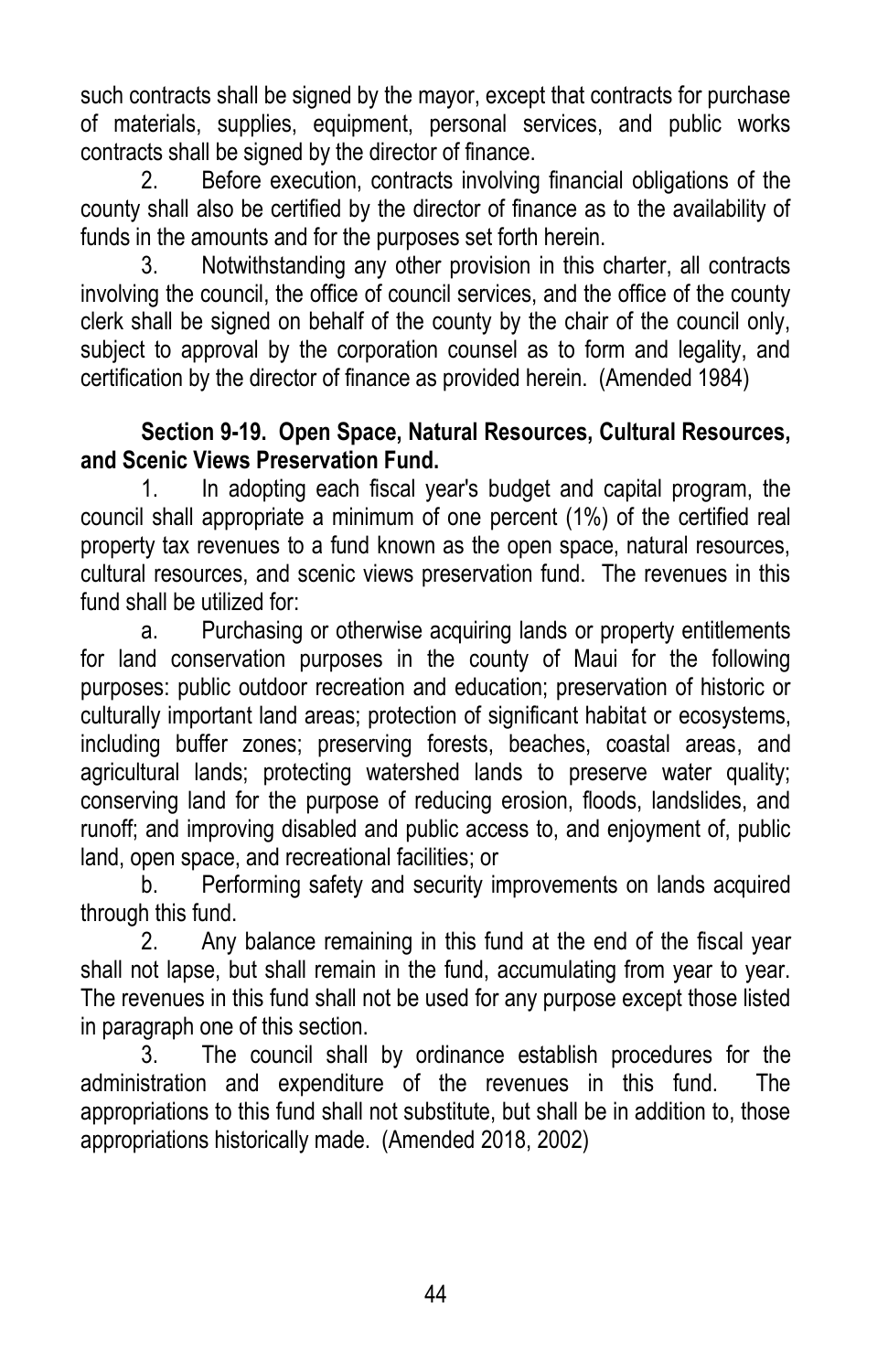# **Section 9-20. Affordable Housing Fund.**

1. In adopting fiscal years 2008 through 2021 annual operating budgets and capital programs, the council shall appropriate a minimum of two percent (2%) of the certified real property tax revenues to a fund known as the affordable housing fund. In any fiscal year, the council may make appropriations to the fund in addition to the minimum required appropriations. The revenues and unencumbered balance in this fund shall be utilized for the provision, protection, and expansion of affordable housing and suitable living environments for persons of very low to gap income, as defined by ordinance, including the rehabilitation of existing structures, land purchase or other acquisition of land or property entitlements, planning, design, and construction.

2. On an annual basis, no more than three percent (3%) of this fund shall be used for administrative expenses.

3. Any unencumbered balance in this fund at the end of each fiscal year shall not lapse, but shall remain in the fund, accumulating from year to year. Any unencumbered balance in this fund shall not be used for any purpose except those listed in Subsection 1 of this Section, or as provided by ordinance.

4. The council shall by ordinance establish procedures for the administration and expenditure of the revenues in this fund. Any appropriations to this fund shall not substitute, but shall be in addition to, those appropriations historically made for the purposes stated in this section. (Amended 2014, 2010, 2006)

#### **ARTICLE 10 CODE OF ETHICS**

**Section 10-1. Declaration of Policy.** Elected and appointed officers and employees shall demonstrate by their example the highest standards of ethical conduct to the end that the public may justifiably have trust and confidence in the integrity of government.

**Section 10-2. Board of Ethics.** There shall be a board of ethics.

1. The board shall consist of nine members appointed by the mayor with the approval of the council.

2. The board shall:

a. Initiate, receive, hear and investigate complaints of violations of this Article.

b. Initiate impeachment proceedings against elected officers and officers appointed to elective office who are found by the board after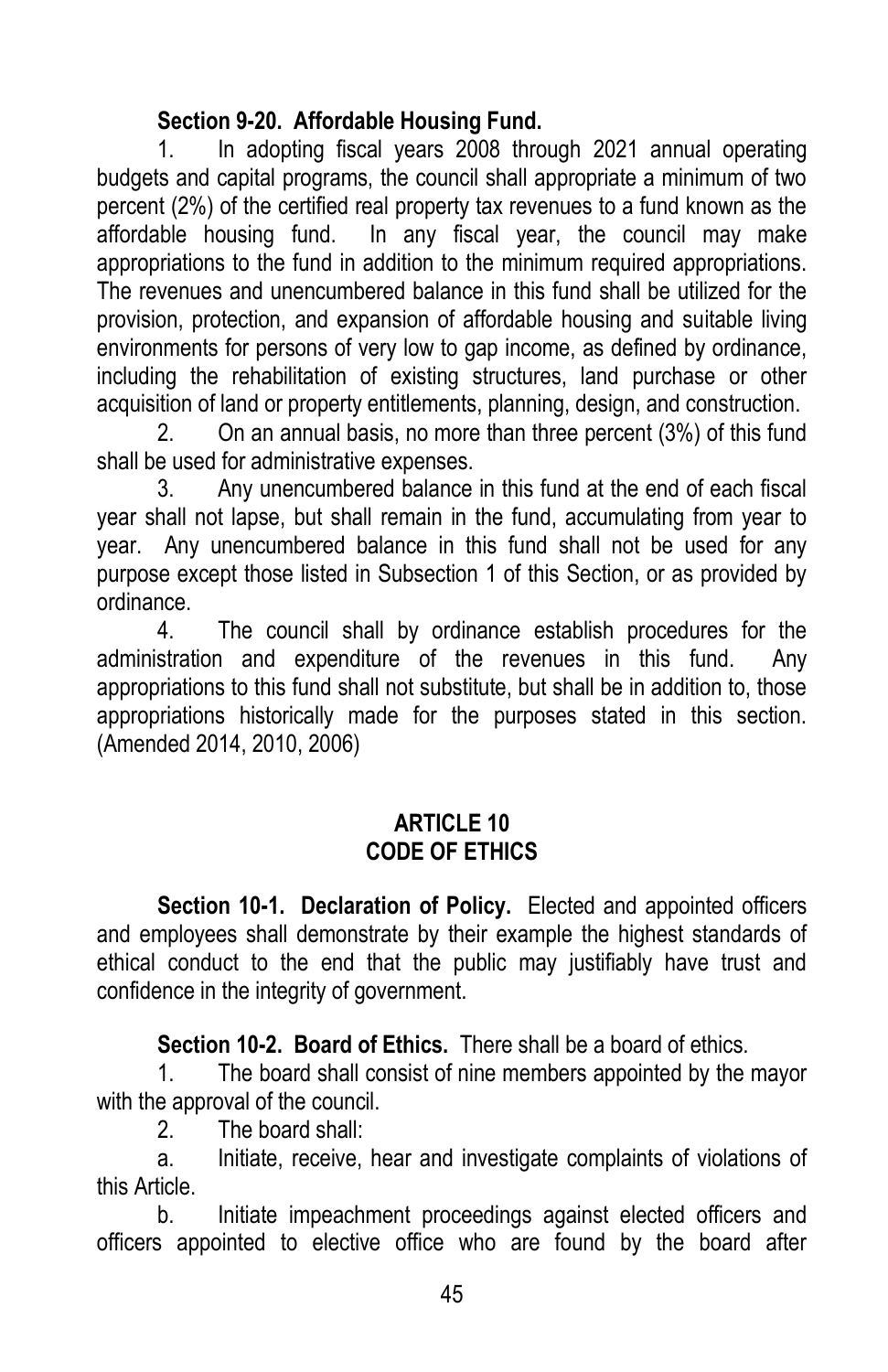investigation to have violated this Article. Such proceeding shall be brought in the name of the board which shall be represented by special counsel of the board's choosing.

c. Render advisory opinions with respect to application of this Article on request. All requests for advisory opinions shall be answered within forty-five (45) days of its filing; failure to submit an advisory opinion within the forty-five (45) days shall be deemed a finding of no breach of this Article.

d. Prescribe forms for the disclosures provided in this section and to implement the requirements of the disclosure provisions.

e. Examine all disclosure statements filed and to comment on or advise corrective action as to any matters that may indicate a conflict of interest.

f. Adopt such rules, having the force and effect of law, as will be necessary to provide for the enforcement of the provisions of this Article.

3. In the course of its investigations, the board shall have the power to administer oaths and subpoena witness and to compel the production of books and papers pertinent thereto.

4. The board, after due deliberation on issues before it, shall make findings of facts and conclusions of law regarding such issues and shall transmit the same to the appropriate appointing authority and the prosecuting attorney for appropriate disposition.

5. If any officer or employee, or former officer or employee, obtains an advisory opinion from the board and acts accordingly, or acts in accordance with the opinions of the board, the officer or employee shall not be held liable for violating any of the provisions of this Article.

6. The council and mayor shall cooperate and provide financing and personnel reasonably required by the board in the performance of its duties. (Amended 1992)

# **Section 10-3. Financial Disclosure.**

1. All elected county officers, all candidates for elective county office, and such appointed officers or other employees as the council shall designate by ordinance shall file with the board of ethics and the county clerk financial disclosure statements in a form or forms to be prescribed by the board of ethics. Such financial disclosure statements shall be open to public inspection.

2. All members of boards and commissions established under this charter, and such appointed officers or other employees as shall be designated by the council by ordinance as having significant discretionary or fiscal powers shall file with the board of ethics confidential financial disclosure statements in a form or forms to be prescribed by the board of ethics, which financial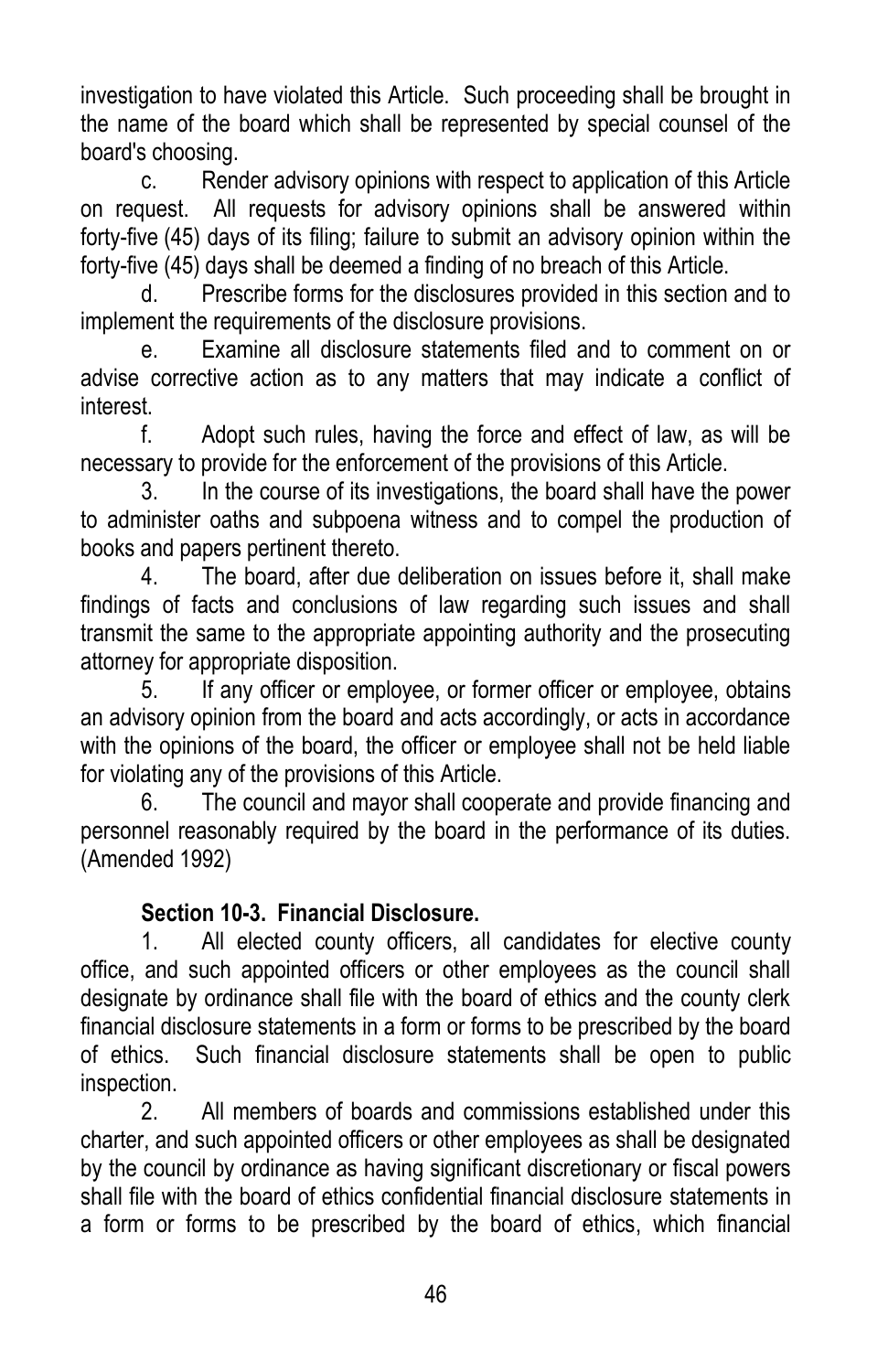disclosure statements shall not be open to public inspection, provided that the names of all persons required to file confidential financial disclosure statements, the dates by which the financial disclosure statements are required to be filed, and the dates on which the financial disclosure statements are actually filed, shall be open to public inspection.

3. All persons required herein to make financial disclosure statements, other than candidates for elective county office, shall file such financial disclosure statements within fifteen (15) days of taking office. A candidate for elective county office shall file a financial disclosure statement concurrently with the filing of nomination papers. The financial disclosure statement shall be sworn to under oath and shall include sources and amount of income, business ownership, officer and director positions, ownership of or interest in real property, debts, creditor interests in insolvent businesses, the names of persons represented before government agencies, and such other information as shall be prescribed by the board of ethics. (Amended 2010, 1994, 1992)

#### **Section 10-4. Prohibitions.**

1. No officer or employee of the county shall:

a. Solicit, accept or receive any gift; directly or indirectly, whether in the form of money, service, loan, travel, entertainment, hospitality, thing or promise, or in any other form, under circumstances in which it can reasonably be inferred that the gift is intended to influence the officer or employee in the performance of the officer's or employee's official duties or is intended as a reward for any official action on the officer's or employee's part.

b. Disclose information which, by law or practice, is not available to the public and which the officer or employee acquires in the course of the officer's or employee's official duties or use such information for the officer's or employee's personal gain or for the benefit of anyone.

c. Engage in any business transaction or activity or have a financial interest, direct or indirect, which is incompatible with the proper discharge of the officer's or employee's official duties or which may tend to impair the officer's or employee's independence of judgment in the performance of the officer's or employee's official duties.

d. Use county property or personnel for other than public activity or purpose.

e. Fail to disclose a financial interest in any matter which may be affected by an action of a county agency or vote on any matter affected by such interest.

f. Receive compensation for any service rendered in behalf of any private interest after termination of service to or employment with the county in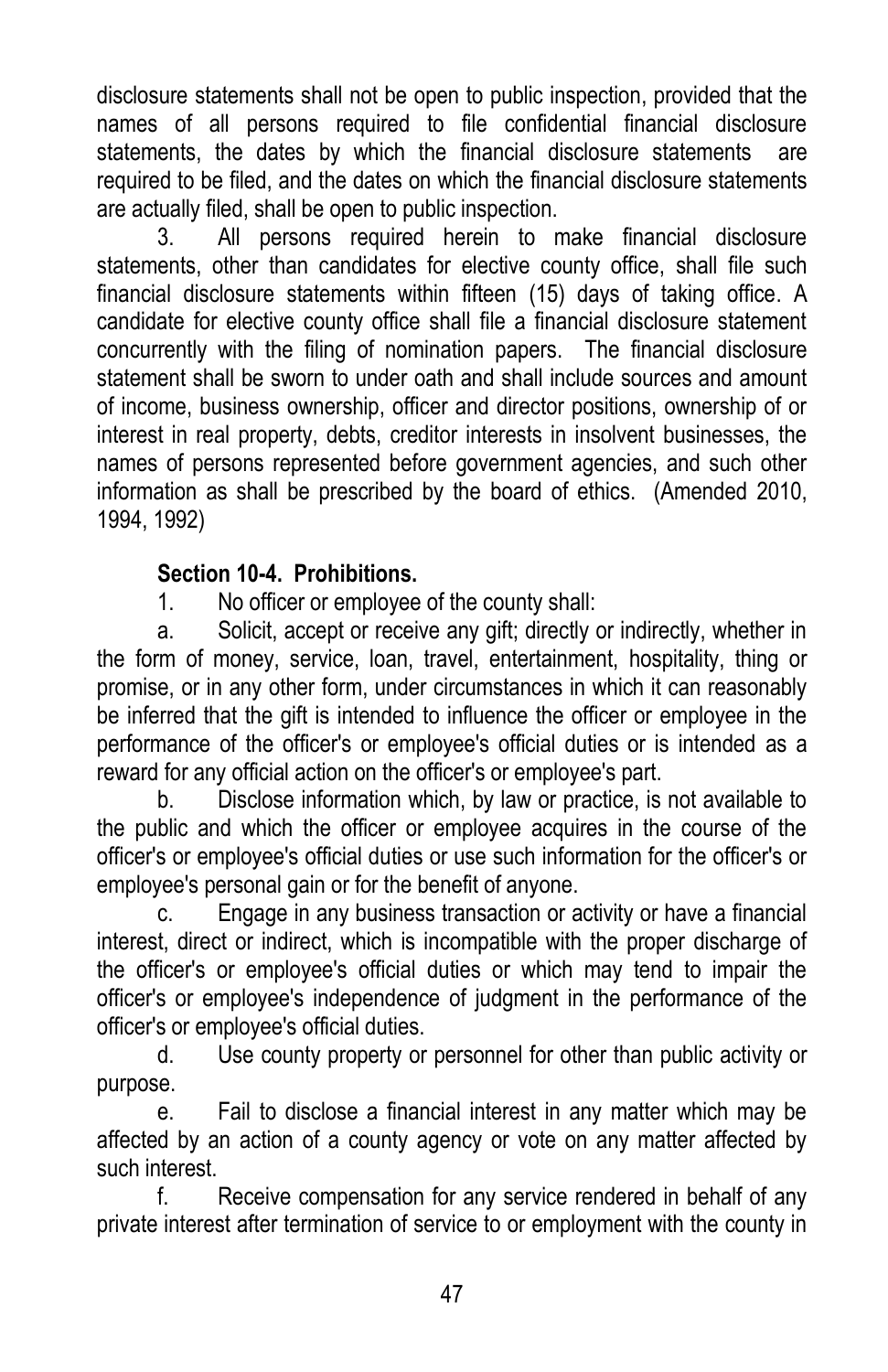relation to any case, proceeding or application with respect to which the officer or employee was directly concerned, or which was under his or her active consideration, or with respect to which knowledge or information not generally available to the public was made available to him or her during the period of service to or employment with the county.

2.a. No former mayor or council member shall appear for compensation before any agency of the county within a period of one (1) year after leaving the county elective office.

b. No former non-elected salaried employee or officer of the county shall appear for compensation before any department or other agency of the county by which such employee or officer was last employed within a period of one (1) year after termination of service to or employment with the county.

3. The county shall not enter into any contract of a value in excess of \$500.00 with an officer or employee or with a firm in which an officer or employee has a substantial interest involving services or property unless the contract is made after competitive bidding.

4. Officers and full time employees of the county shall not appear on behalf of or represent private interests before any county agency, provided that no officer or employee shall be denied the right to appear before any agency to petition for redress or grievances caused by any official county action affecting such person's personal rights, privileges or property, including real property, provided that members of boards and commissions may appear on behalf of private interests before county agencies other than the one on which such person serves and other than those agencies that have the power to review the actions of the agency on which such person serves, or to act on the same subject matter as the agency on which such person serves; provided, further, that without changing the prohibitions and rights stated above, the council by ordinance may prescribe further standards, conditions, and guidelines concerning the representation of private interests before county agencies. (Amended 2002, 1992)

**Section 10-5. Penalties.** Any person who violates the provisions of this Article shall be subject to a fine to be provided for by ordinance adopted by the county council, and in addition to any such fine that may be imposed, non-elected officers or employees may be suspended or removed from office or employment by the appropriate appointing authority and elected officers may be removed through impeachment proceedings pursuant to Section 13-13.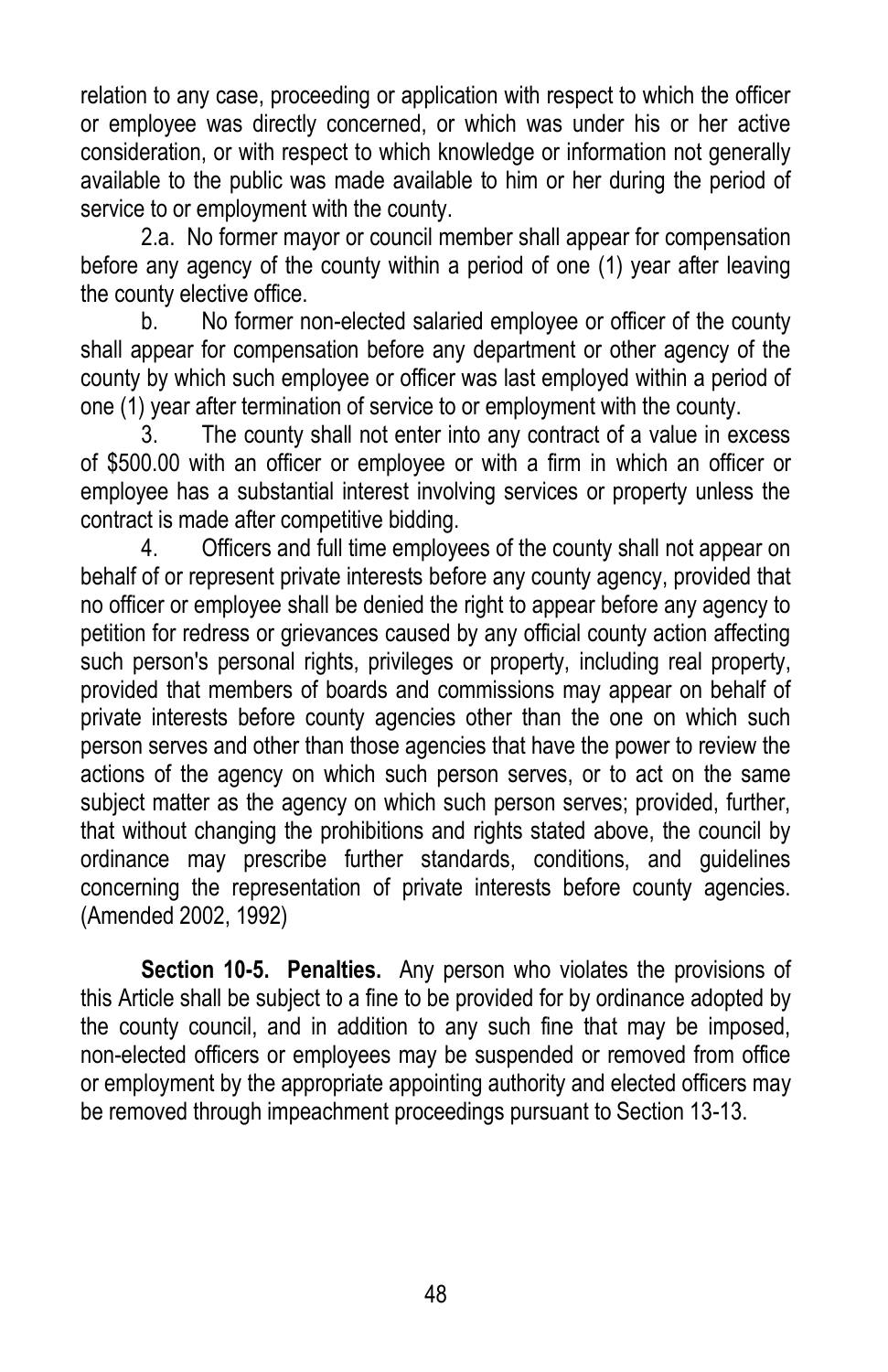# **ARTICLE 11 INITIATIVE**

#### **Section 11-1. Powers.**

1. The voters of the county shall have power to propose ordinances to the council. If the council fails to adopt an ordinance so proposed without any change in substance, the voters may adopt the same at the polls, such power being known as the initiative power.

2. The voters shall have power to propose the reconsideration by the county of an adopted ordinance or any portion thereof. If the county fails to repeal an ordinance so reconsidered the voters shall have the power to reject the same at the polls, such power also being known as the initiative power.

3. The initiative power shall not extend:

a. To any part or all of the capital program or annual budget;

b. To any property tax levied;

c. To any ordinance making or repealing any appropriation of money;

d. To any ordinance authorizing the issuance of bonds;

e. To any ordinance authorizing the appointment of employees; or,

f. To any emergency ordinance. (Amended 2002)

**Section 11-2. Affidavit.** Any five qualified voters may commence initiative proceedings by filing with the county clerk an affidavit stating their names and addresses and specifying the address to which all notices to the committee are to be sent, and setting out in full the proposed ordinance, or citing the ordinance or portion thereof sought to be reconsidered. In addition the affidavit shall state that they:

- 1. Will constitute the petitioners' committee;
- 2. Will be responsible for circulating the petition; and
- 3. Will file it in proper form.

Promptly after such affidavit is filed, the clerk shall issue the appropriate petition blanks to the petitioners' committee.

# **Section 11-3. Petitions.**

1. Petitions shall be filed as one instrument and shall contain or have attached thereto throughout their circulation the full text of the ordinance proposed or sought to be reconsidered.

2. Such petitions must be signed by not less than twenty percent (20%) of the total number of voters who cast ballots in the last mayoral general election.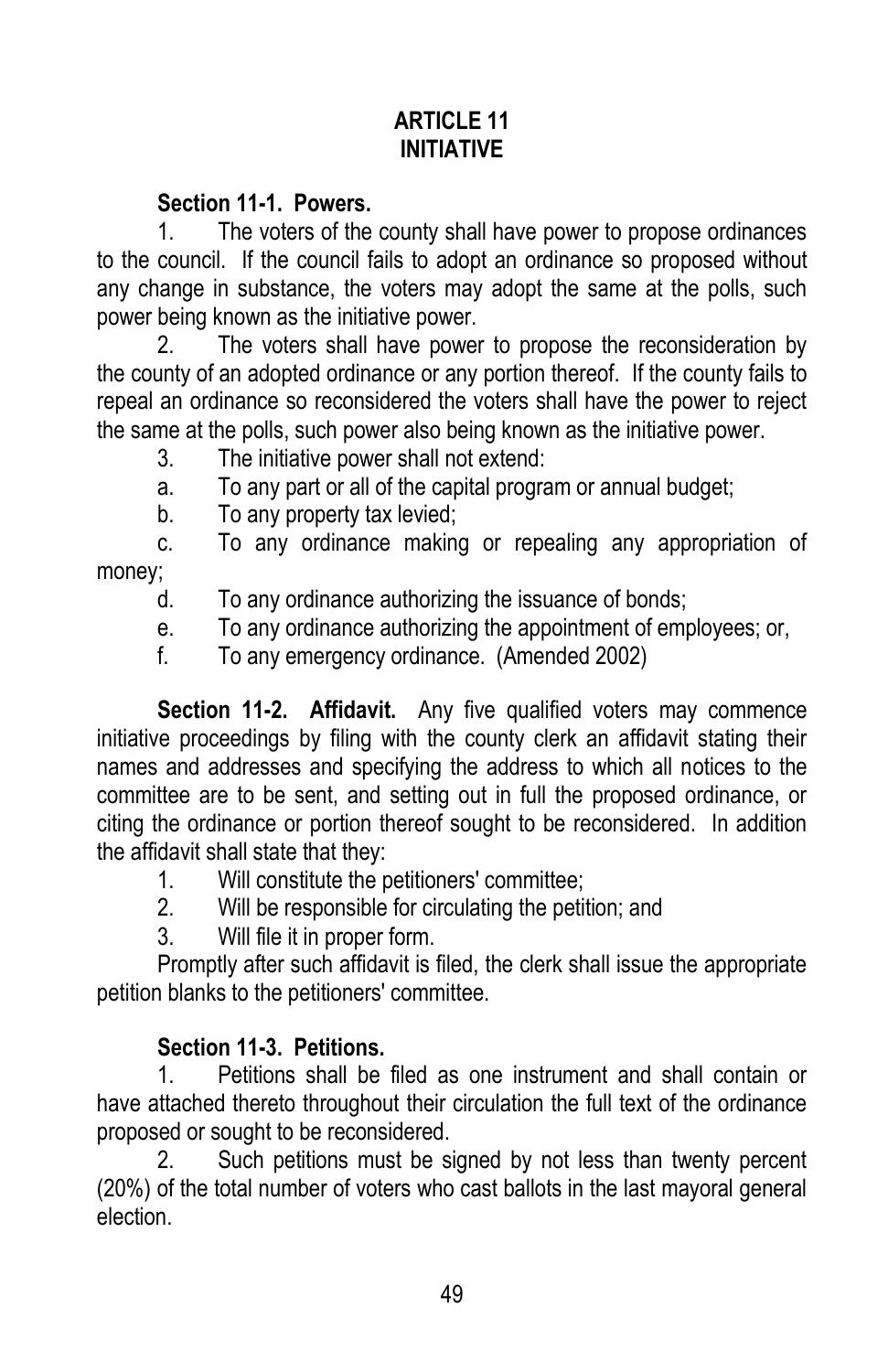3. Each signature shall be followed by the printed or typewritten identification of the name of the individual signing the petition and that individual's place of residence.

4. To each such petition paper there shall be attached an affidavit of the circulator stating:

a. That he or she personally circulated the paper;

b. The number of signatures thereon;

c. That all the signatures were affixed in his or her presence and that he or she believes them to be the genuine signature of the person whose name it purports to be; and,

d. That each signer had an opportunity before signing to read the full text of the ordinance proposed or sought to be reconsidered. (Amended 2002)

# **Section 11-4. Filing and Certification.**

1. Within one hundred eighty (180) days after the filing with the county clerk of the affidavit described in Section 11-2, all papers forming an initiative petition shall be assembled and filed with the county clerk as one instrument. If an individual who has signed the petition wishes to withdraw the individual's signature from the petition, written notice of the withdrawal must be filed with the county clerk of the county within fifteen (15) days after the filing of the petitions described in Section 11-3.

2. Within forty-five (45) days after the petition is filed, the county clerk shall determine the sufficiency thereof and attach thereto a certificate showing the result of the county clerk's examination. If the county clerk certifies that the petition is insufficient, the county clerk shall set forth in the certificate the particulars in which the petition is defective, and shall promptly send it to the petitioners' committee. (Amended 2016, 2002)

# **Section 11-5. Supplementary Petitions.**

1. In the event the initial petition contains insufficient valid signatures, it may be supported by supplemental signatures of voters signed in the manner required in Section 11-3 of this Article. Such supplementary signatures shall be appended to the initial petition at any time within twenty (20) days after receipt by the petitioners' committee of notification that the county clerk has certified the initial petition insufficient. If an individual who has signed the supplemental petition wishes to withdraw the individual's signature from the supplemental petition, written notice of the withdrawal must be filed with the county clerk within three (3) days of the receipt of the supplementary signatures by the county clerk.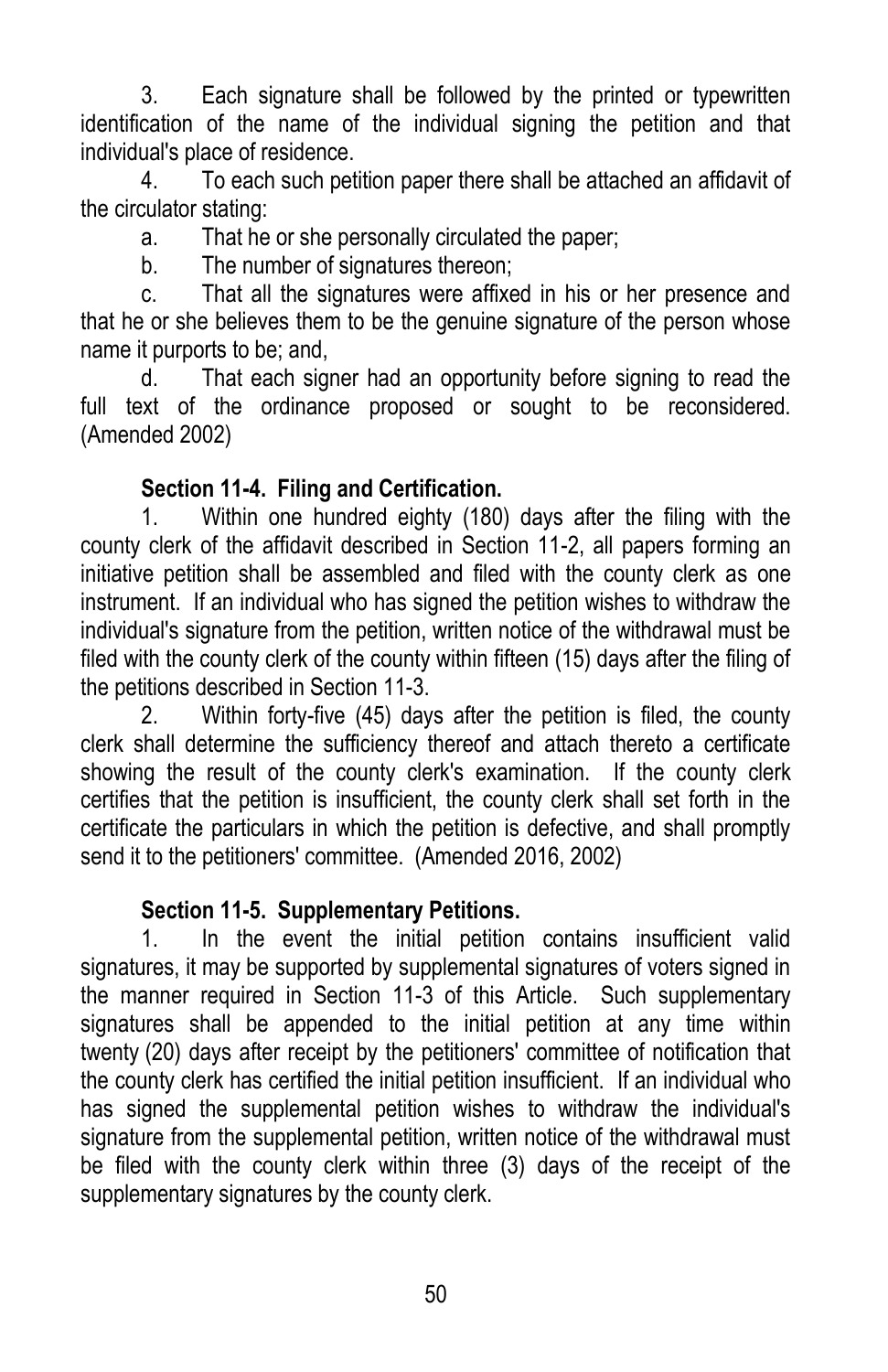2. The clerk shall within twenty (20) days after such supplementary signatures are filed make a like examination of them and shall promptly issue a certificate as to their sufficiency. Such certificate shall be sent to the petitioners' committee.

3. If a petition or supplemented petition is certified insufficient, or if a petition or supplemented petition is certified insufficient and the petitioners' committee does not elect to amend or request council review as provided hereinafter, the clerk shall promptly present the clerk's certificate to the council. The certificate shall then be a final determination as to sufficiency. Such determination, however, shall be subject to judicial review by a court of competent jurisdiction. A final judicial determination of insufficiency shall not prejudice the filing of a new petition for the same purpose. (Amended 2016)

#### **Section 11-6. Action on Petitions.**

1. When an initiative petition has been finally determined sufficient, the council shall promptly consider the proposed ordinance or reconsider the ordinance or portion thereof sought to be reconsidered. If the council fails to enact a proposed ordinance without change in substance, or fails to repeal the referred ordinance or portion thereof within sixty (60) days after the date the petition was finally determined sufficient, the county clerk shall submit the proposed or referred ordinance to the voters of the county at the next general election; provided that, if the next general election is scheduled to occur within ninety (90) days, the county clerk shall submit the proposed or referred ordinance to the voters of the county at the succeeding general election. Copies of the proposed ordinance or referred ordinance shall be published in a newspaper of general circulation in the county at least forty-five (45) days prior to submission to the voters and shall be made available at the polls.

2. An initiative petition may be withdrawn at any time prior to the ninetieth (90<sup>th</sup>) day preceding the day scheduled for a vote of the county by filing with the county clerk a request for withdrawal signed by at least eighty percent (80%) of the petitioners' committee. Upon the filing of such request, the petition shall have no further force or effect and all proceedings thereon shall be terminated. (Amended 2002)

**Section 11-7. Results of Election.** If a majority of the qualified electors voting on a proposed ordinance vote in its favor, it shall be considered enacted upon certification of the election results. If conflicting ordinances are approved at the same election, the one receiving the greatest number of affirmative votes shall prevail to the extent of such conflict.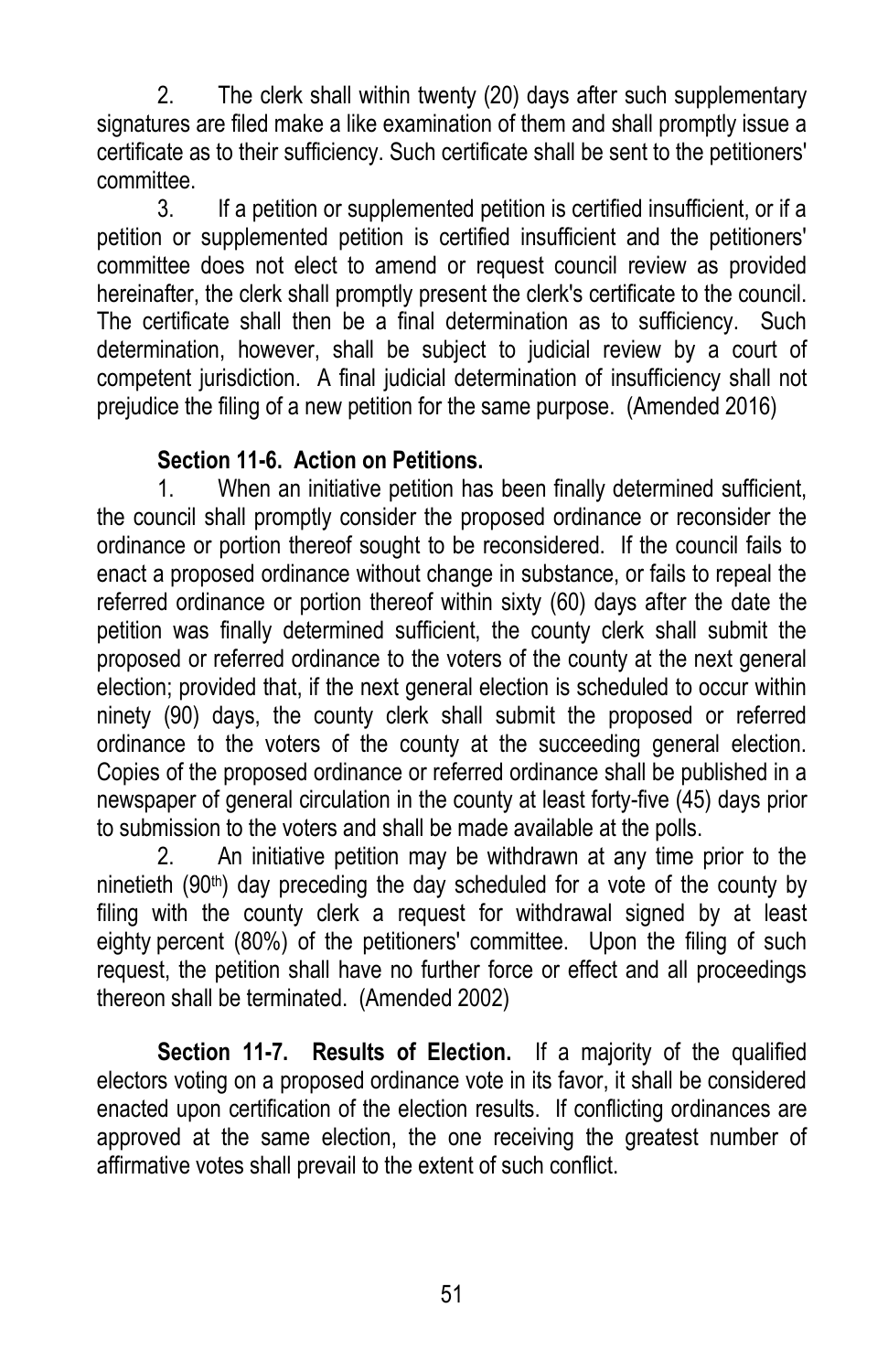If a majority of the qualified electors voting on a referred ordinance vote against it, it shall be considered repealed upon certification of the election results.

**Section 11-8. Publication: Repeal and Amendment.** Initiative ordinances enacted by the voters shall be published and shall take effect as prescribed for ordinances generally. Any ordinances enacted pursuant to this article may be amended or repealed by ordinance enacted after one (1) year from the date of certification, but only by the affirmative vote of at least two-thirds of the council membership. (Amended 2002)

#### **ARTICLE 12 RECALL**

**Section 12-1. Recall Procedure.** Any elective officer or member of a board or commission provided for in this charter may be removed from office by the voters of the county. The procedure to effect such removal shall be in accordance with this Article.

**Section 12-2. Affidavit.** An affidavit shall be made by one or more voters and filed with the county clerk, stating the name and office of the officer sought to be removed.

#### **Section 12-3. Petitions.**

1. A petition demanding that the question of removing such officer be submitted to the voters shall be addressed to the council and filed with the county clerk. Such petition papers shall be obtained from the county clerk, who shall keep a sufficient number of blank petition papers on file for distribution.

2. Such petitions shall be signed by not less than twenty percent (20%) of the voters registered in the last general election.

3. Each signature shall be followed by the place of residence and voting precinct of the person signing.

4. To each such petition paper there shall be attached an affidavit of the circulator thereof stating:

a. The number of signers to such part of the petition;

b. That each signature appended to the paper was made in the circulator's presence and is believed to be the genuine signature of persons whose name it purports to be;

c. That each signer is believed to have understood the nature of the recall petition.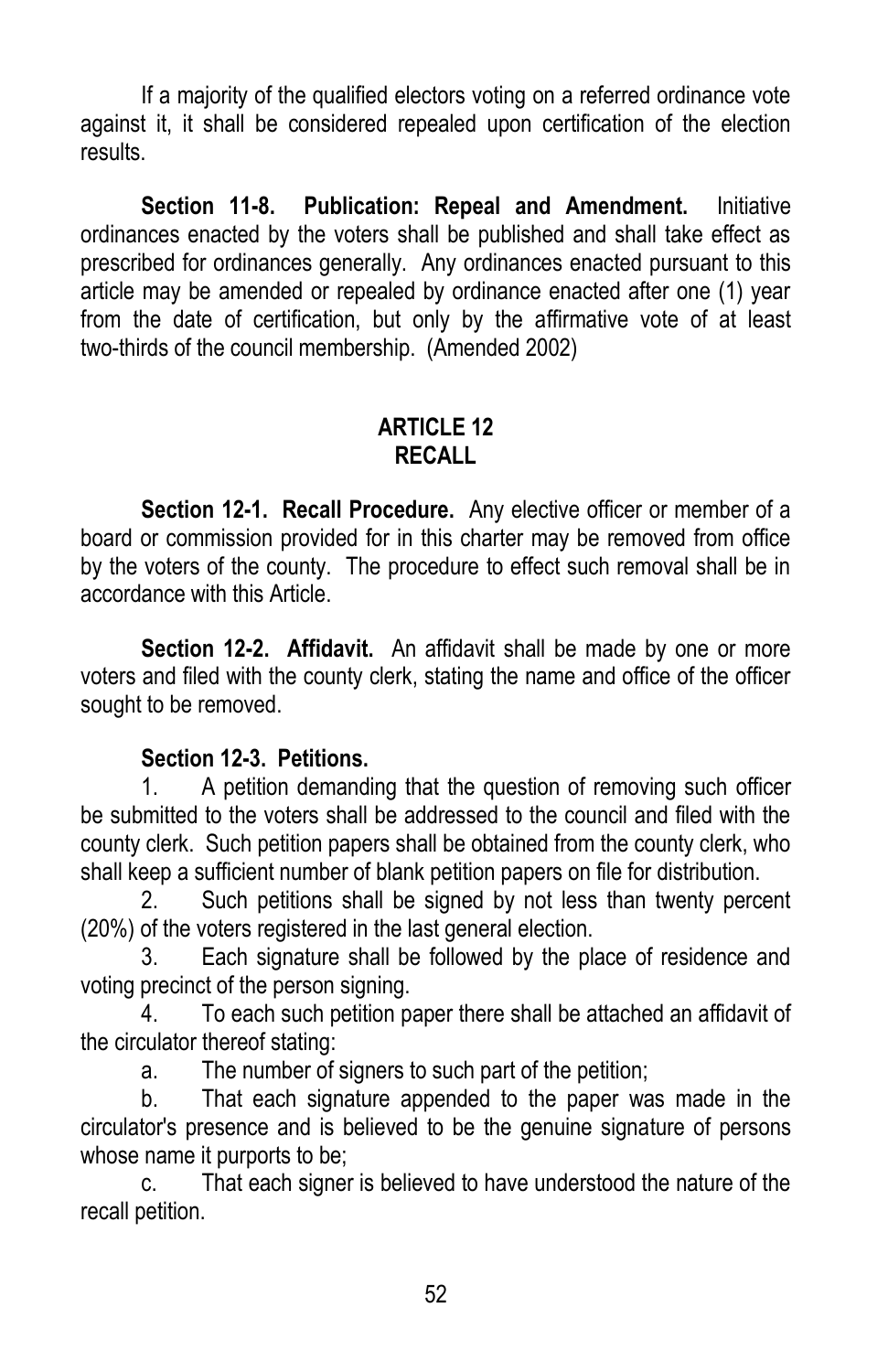#### **Section 12-4. Filing and Certification.**

1. Within thirty (30) days after the filing with the clerk of the affidavit stating the name and office of the officer sought to be removed, all papers comprising a recall petition shall be assembled and filed with the county clerk as one instrument.

2. Within twenty (20) days from the date of the filing of such petition, the county clerk shall determine the sufficiency thereof and attach thereto a certificate showing the result of the clerk's examination. If the county clerk certifies that the petition is insufficient, the clerk shall set forth in the certificate the particulars in which the petition is defective, and shall return a copy of the certificate to the person designated in such petition to receive it.

#### **Section 12-5. Supplemental Petitions.**

1. In the event the initial petition contained insufficient signatures, such recall petition may be supported by supplemental signatures of voters signed in the manner required in section 12-3 of this Article. Such supplementary signatures shall be appended to petitions issued, signed, and filed as required for the original petition at any time within twenty (20) days after the date of the certificate of insufficiency issued by the county clerk.

2. The county clerk shall within ten (10) days after such supplemental petitions are filed make a like examination of them. If the clerk's examination shall show the same to be still insufficient, the clerk shall return it in the manner described in Section 12-4 of this Article, and no new petition for the recall of the officer sought to be removed shall be filed within one (1) year thereafter.

**Section 12-6. Recall Election.** If a recall petition or supplemental petition shall be certified by the county clerk to be sufficient, the county clerk shall at once submit the petition with the certificate to the council and shall notify the officer sought to be recalled of such action. If the officer whose removal is sought does not resign within five (5) days after such notice, the council shall thereupon order and fix a day for holding a recall election. Any such election shall be held not less than sixty (60) nor more than ninety (90) days after the petition has been presented to the council, at the same time as any other election held within such period; but if no election is to be held within such period, the council shall call a special recall election to be held within the time aforesaid. If less than fifty percent (50%) of the voters registered in the last general election shall vote at such recall election, the officer sought to be recalled shall not be deemed recalled regardless of the outcome of the election.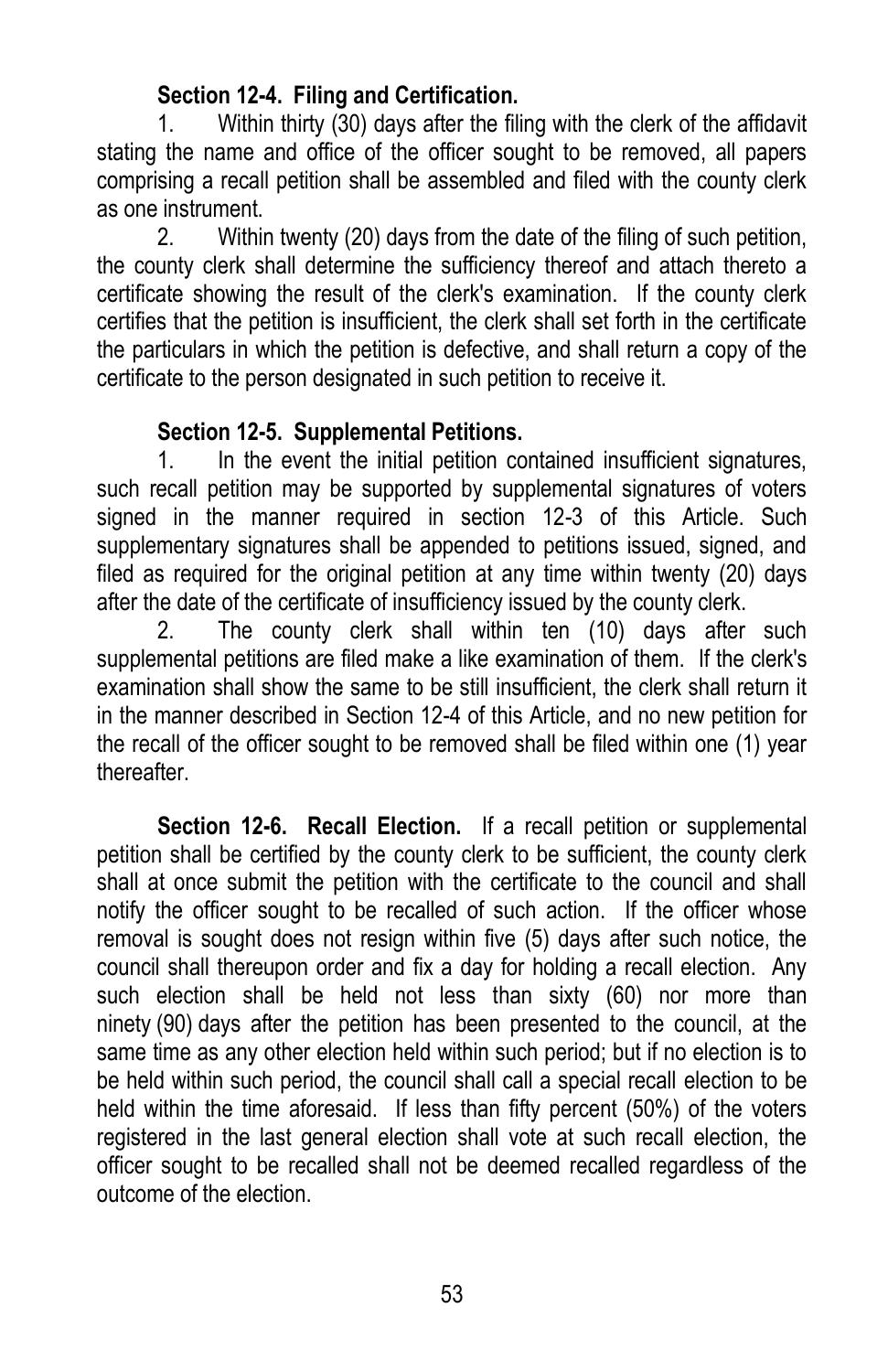**Section 12-7. Ballots.** The ballots at such recall election shall, with respect to each person whose removal is sought, submit the question: "Shall (name of person) be removed from the office (name of office) by recall?" Immediately following each such question, there shall be printed on the ballots the two propositions in the order set forth: "I favor the removal of (name of person)," "I am against the removal of (name of person)." Next to the proposition shall be placed a square in which the voters, by marking an X mark, may vote for either of such propositions. A majority vote shall be sufficient to recall such officer, subject to the provisions of Section 12-6 of this Article.

**Section 12-8. Succeeding Officer.** The incumbent, if not recalled in such election, shall continue in office for the remainder of the unexpired term subject to the recall as before, except as provided in this charter. If recalled in the recall election, the officer shall be deemed removed from office upon the announcement of the official canvass of that election, and the office shall be filled as provided by this charter for the filling of vacancies of elected officials or members of boards and commissions as the case may be. The successor of any person so removed shall hold office during the unexpired term of that person's predecessor.

**Section 12-9. Immunity to Recall.** The question of the removal of any officer shall not be submitted to the voters until such person has served six (6) months of the term during which the officer is sought to be recalled, nor, in case of an officer retained in a recall election, until one (1) year after that election.

#### **ARTICLE 13 GENERAL PROVISIONS**

#### **Section 13-1. Definitions.**

1. The terms "board" or "commission" shall mean a board or commission established by this charter.

2. The term "employee" shall mean any person, except an officer, employed by the county, but the term shall not include an independent contractor.

3. The term "law" shall mean any Federal law, any law of the State or any ordinance of the county of Maui or any rule having the force and effect of law.

- 4. The term "officer" shall include the following:
- a. Mayor, managing director and members of the council.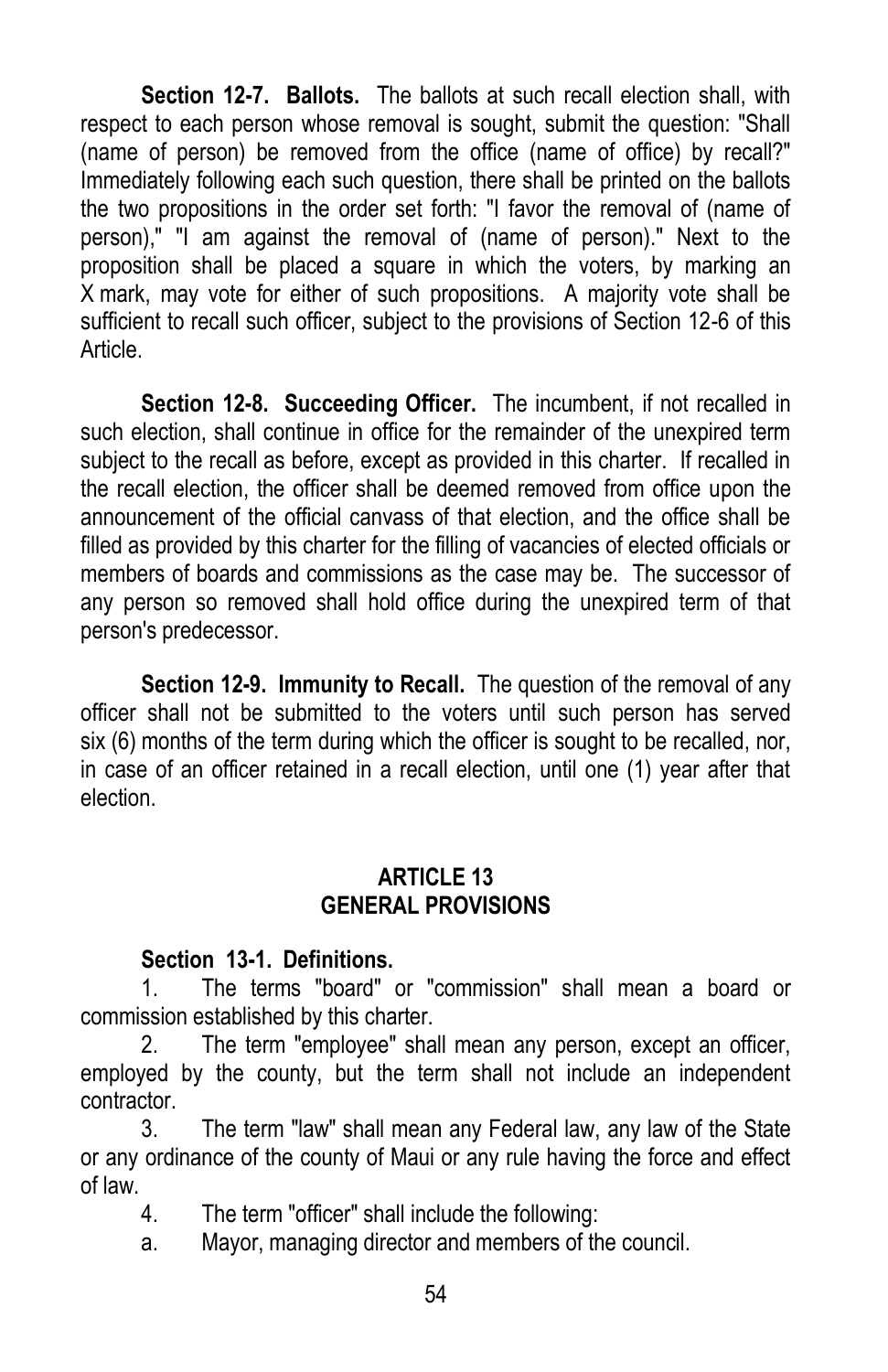b. Any person appointed as administrative head of any department or as a member of any board or commission.

c. The first deputy appointed by the administrative head of any department.

d. Deputies of the corporation counsel and prosecuting attorney.

5. The term "State" shall mean the State of Hawai`i.

# **Section 13-2. Boards and Commissions.**

1. Unless otherwise provided, the members of all boards or commissions shall serve for staggered terms of five (5) years beginning on April 1 and ending on March 31, five (5) years thereafter. All members of boards and commissions recognized by this charter who hold office upon the effective date of this amendment shall continue in office for the balance of the term for which they were originally appointed and ninety (90) days thereafter to the following March 31.

Each new board or commission established by this charter shall have nine members. Of the nine members initially appointed, three shall serve for a term of five (5) years, two shall serve for a term of four (4) years, two shall serve for a term of three (3) years and two shall serve for a term of two (2) years.

2. Not more than a bare majority of the members of any board or commission shall belong to the same political party.

3. In making appointments to all boards and commissions, the mayor shall give due consideration to balanced geographic representation.

4. Any vacancy occurring on any board or commission shall be filled for the unexpired term as provided for herein.

5. The members of boards and commissions appointed by the mayor, with approval of the council, may be removed for cause upon recommendation of such removal by the mayor and the approval of two-thirds of the entire membership of the council.

6. No member of any board or commission shall be eligible for a second appointment to the same board or commission prior to the expiration of two (2) years, provided that members of any board or commission initially appointed for a term not exceeding two (2) years shall be eligible to succeed themselves for an additional term. No member of any board or commission shall serve beyond the time when his or her term expires unless the member is specifically reappointed. A vacancy shall be automatically created upon the expiration of a member's term which vacancy shall be filled as provided for herein.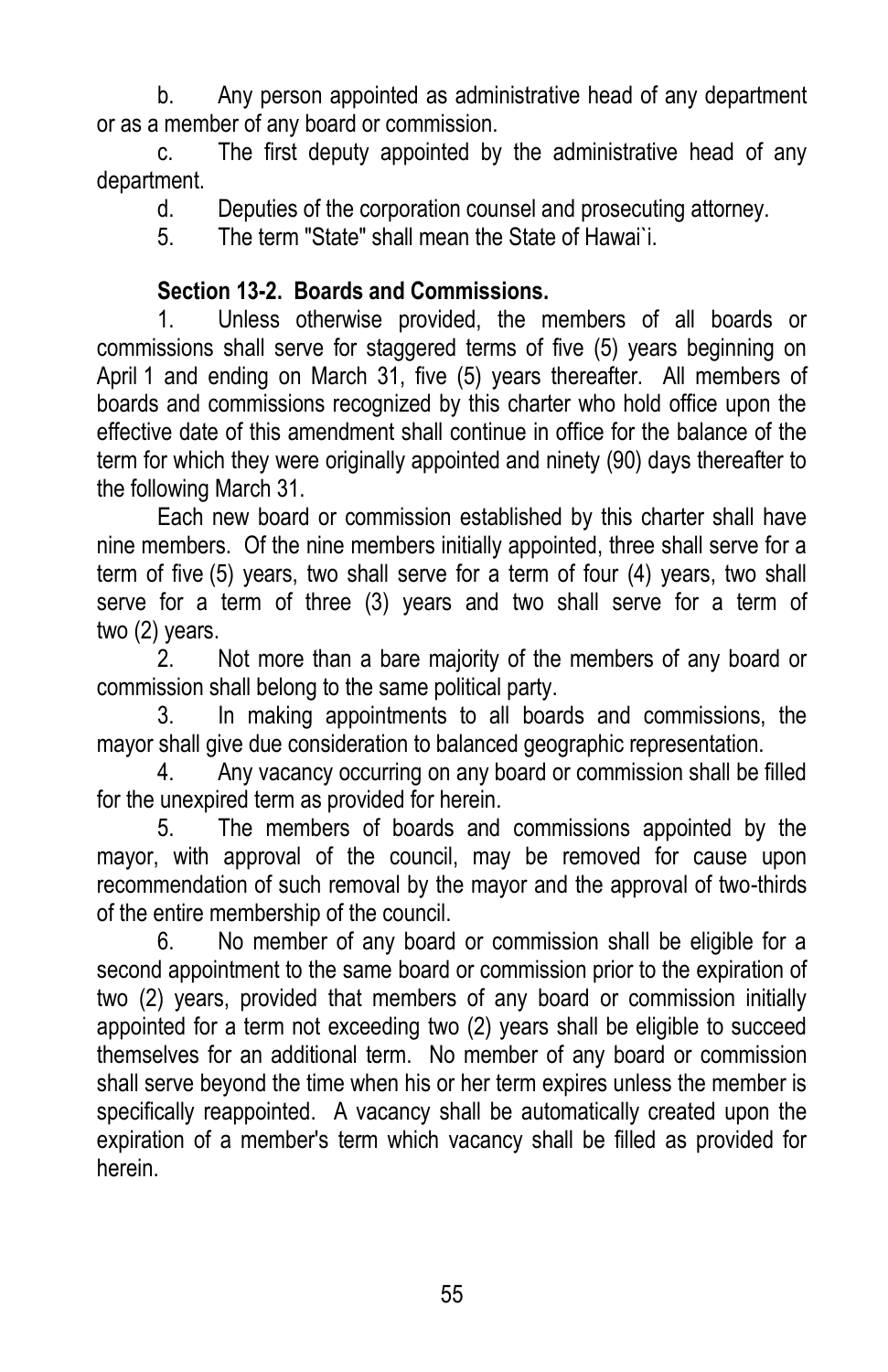7. Employees and officers of the State or county shall be eligible to serve on boards and commissions, provided that such service does not result in a conflict of interest.

8. A majority of the entire membership of a board or commission shall constitute a quorum to do business, and the affirmative vote of a majority of the entire membership of a board or commission shall be necessary to take any action.

9. Each board or commission shall select a chair from its membership annually.

10. All boards and commissions shall have the power to subpoena witnesses and administer oaths to witnesses as to all matters within the authority of such boards or commissions.

11. All boards and commissions shall hold public hearings whenever required or deemed necessary and shall provide due notice to the public by publication in a newspaper of general circulation in the county.

12. The deputies of the administrative head of any department shall be appointed by the administrative head without the necessity of confirmation by any commission or board.

13. The members of boards and commissions shall receive no compensation but shall be entitled to be paid for necessary expenses incurred by them in the performance of their duties. Necessary expenses may be paid in advance as per diem allowances as may be established by ordinance.

14. Except for purposes of inquiry and as otherwise provided by this charter or by law, no board or commission nor its membership shall interfere in any way with the administrative affairs of the department.

15. Each board and commission shall have power to establish its own rules of procedures necessary for the conduct of its business, except as otherwise provided in this charter.

16. A vacancy on a commission or board due to the expiration of a member's term shall be filled as follows:

Not more than seventy (70) days nor less than sixty (60) days before the vacancy is to occur the mayor shall submit to the council the name of the mayor's nominee to fill the vacancy. Within sixty (60) days thereafter the council shall act to approve or disapprove the nominee. If the council disapproves the nominee, it shall immediately so notify the mayor of its action. The mayor shall then submit the name of a second nominee to the council within ten (10) days and the council shall act thereon within sixty (60) days. The process shall continue until the vacancy is filled. In the event that the council fails to approve or disapprove a nominee within the time periods provided for herein, the nominee shall be deemed appointed to fill the vacancy upon its occurrence. If the mayor fails to submit the name of a nominee within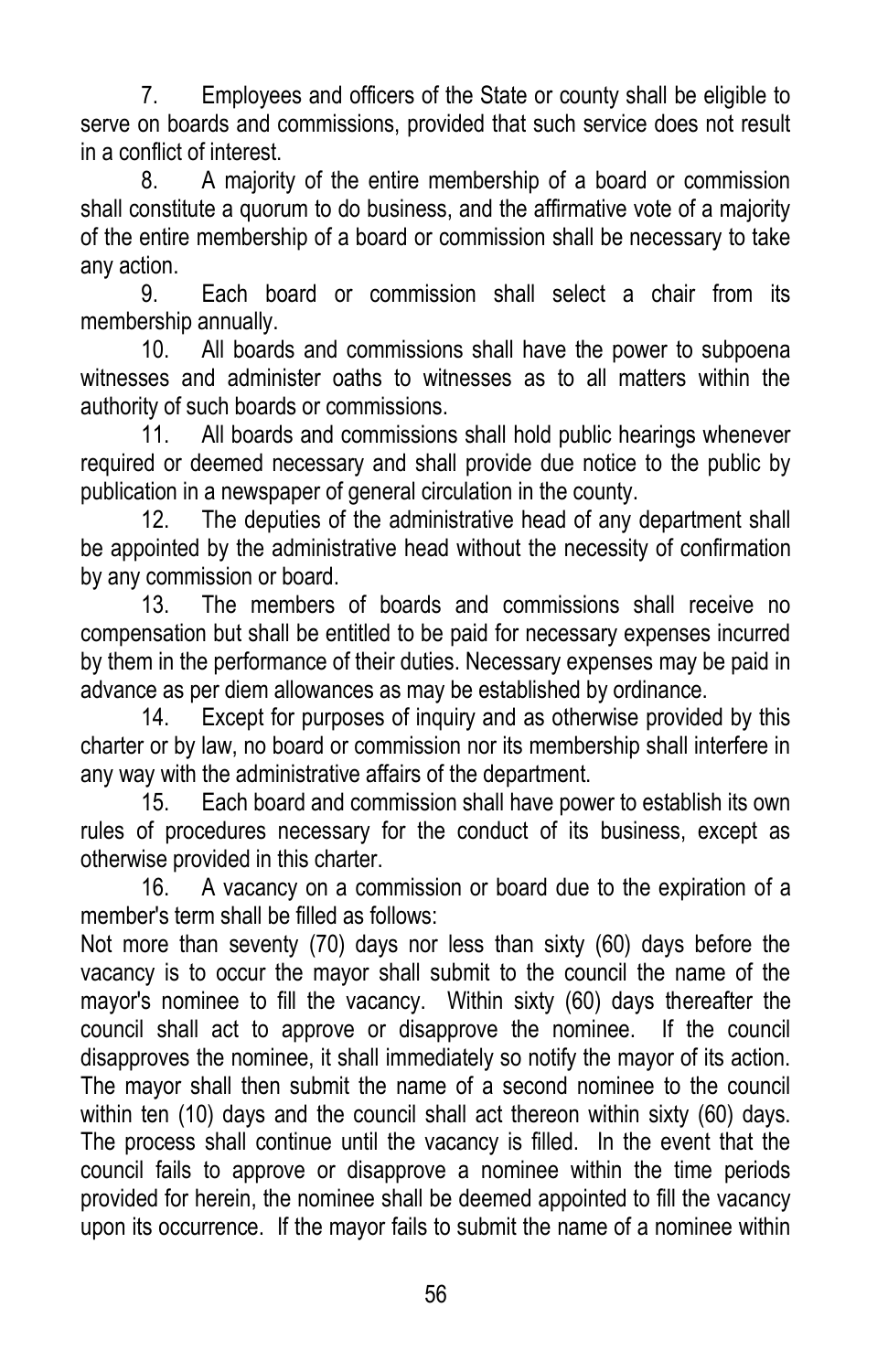the times provided for herein, the council may within sixty (60) days nominate and approve the appointment of an individual to fill the vacancy.

17. A vacancy on a commission or board due to death, resignation or removal shall be filled as follows:

Within thirty (30) days of the occurrence of a vacancy the mayor shall submit to the council the name of the mayor's nominee to fill the vacancy. Within sixty (60) days thereafter the council shall act to approve or disapprove the nominee. If the council disapproves the nominee it shall immediately so notify the mayor of its action. The mayor shall then submit the name of a second nominee to the council within ten (10) days and the council shall act thereon within sixty (60) days. This process shall continue until the vacancy is filled. In the event that the council fails to approve or disapprove a nominee within the time periods provided for herein, that nominee shall be deemed appointed to fill the vacancy upon its occurrence. If the mayor fails to submit the name of a nominee within the times provided for herein, the council may within sixty (60) days nominate and approve the appointment of an individual to fill the vacancy. (Amended 2002, 1988)

**Section 13-3. Title to Property.** Except as otherwise provided by law, title to all property acquired by any department of the county shall be vested in the county. Upon the retirement of all bonded indebtedness of the department of water supply, all right, title and interest in and to any real property held in the name of the board of water supply shall be promptly transferred and conveyed to the county.

**Section 13-4. Facsimile Signatures.** Whenever any person is required to sign negotiable instruments, multiple bonds, or certification of payrolls, the signatures may be a facsimile.

**Section 13-5. Expenses.** All officers and employees of the county shall be entitled to their traveling or other necessary expenses incurred in the performance of the public duties as provided by ordinance.

**Section 13-6. Claims.** No action shall be maintained for the recovery of damages for any injury to person or property by reason of negligence of any officer or employee of the county unless a written statement stating fully when, where and how the injuries occurred, the extent thereof and the amount claimed therefor, has been filed with the county clerk within the time period as provided by law. (Amended 2006)

57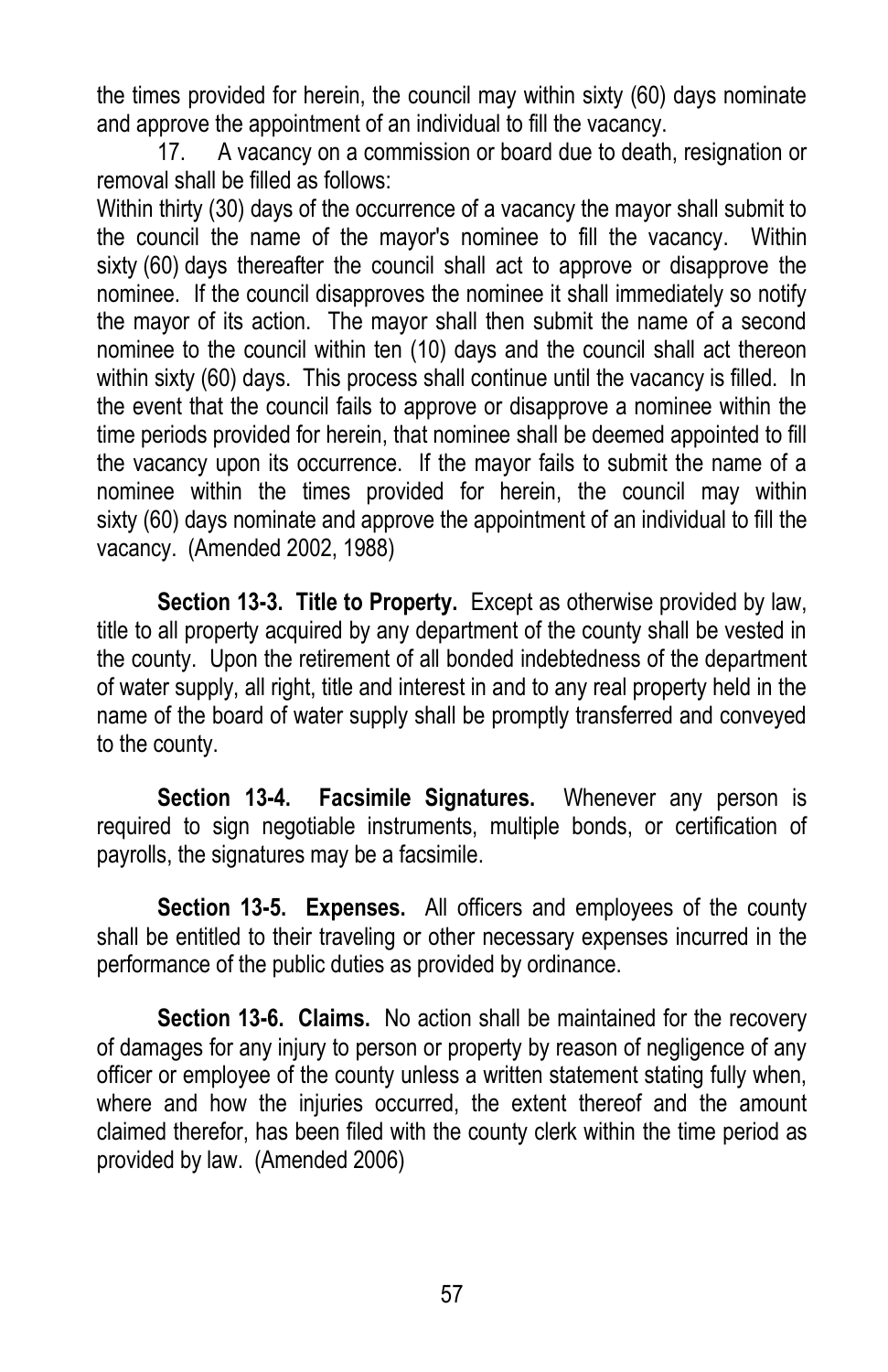**Section 13-7. Annual Reports.** Not later than ninety (90) days after the close of the fiscal year, each department shall make an annual written report of its activities to the mayor in such form as the mayor may prescribe. Copies of such reports shall be filed in the office of the county clerk.

**Section 13-8. Acceptance of Gifts or Donations.** The council, on behalf of the county may accept gifts or donations of money, securities or other personal property or of real estate or any interest in real estate.

#### **Section 13-9. Records and Meetings Open to Public.**

1. All books and records of every department shall be open to the inspection of any person at any time during business hours, except as otherwise provided by law. Certified copies or extracts from such books and records shall be given by the officer having custody of the same to any person demanding the same and paying or tendering a reasonable fee to be fixed by ordinance for such copies or extracts.

2. All meetings of boards and commissions shall be held in the county building or other publicly owned place. In the event that a publicly owned building is not available or appropriate for the meeting, the meeting can be held in another facility that is accessible to the public. (Amended 2002)

**Section 13-10. Penalties.** The council shall, by ordinance, provide for the punishment of violations of any provisions of this charter and may provide for punishment of violations of ordinances and rules having the force and effect of law, but no penalty shall exceed the amount of \$1,000.00 per day for each day the violation persists or one (1) year's imprisonment, or both; except that the penalty for the operation of a transient accommodation without a necessary permit shall not exceed a civil fine of \$20,000 plus \$10,000 per day for each day the unlawful operation persists, unless a higher fine is authorized by State law. For purposes of this section, "transient accommodation" includes transient vacation rentals, bed and breakfast homes, short-term rental homes, and other categories of transient accommodation established by ordinance. (Amended 2018)

**Section 13-11. County Elections.** County elections shall be conducted in accordance with the election laws of the State.

**Section 13-12. Oaths of Office.** Before entering upon the duties of office, each officer elected or appointed shall take and subscribe to such oath or affirmation as shall be provided by law.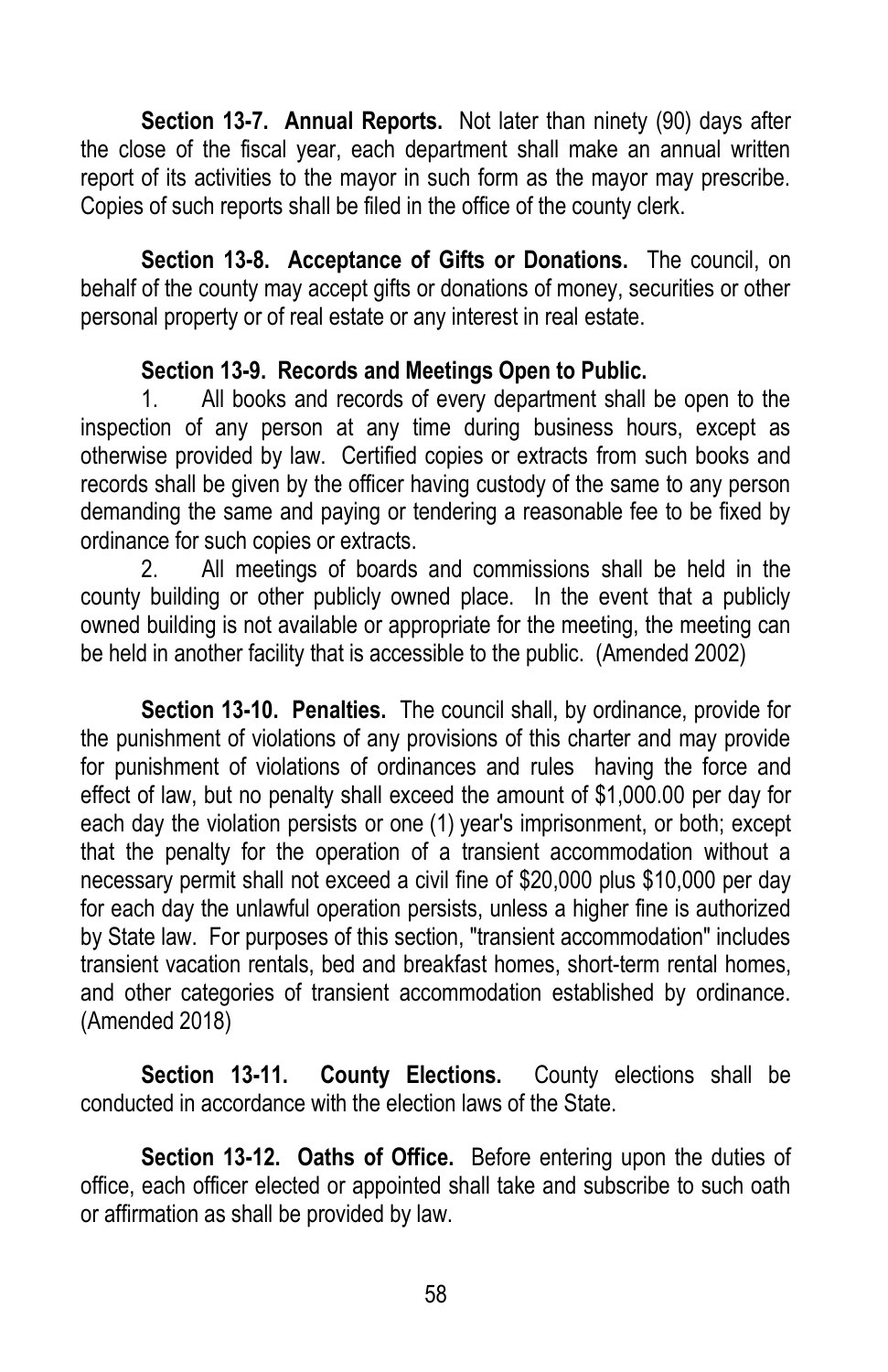**Section 13-13. Impeachment of officers.** Appointed or elected officers may be impeached for malfeasance, misfeasance or nonfeasance in office or violation of the provisions of Article 10. Such impeachment proceedings shall be commenced in the Circuit Court of the Second Circuit, State of Hawai'i. The charge or charges shall be set forth in writing in a verified petition for impeachment signed by not less than five percent (5%) of the voters registered in the last general election. A charge or charges alleging violation of Article 10 may be set forth in writing in a verified petition for impeachment signed by a majority of the members of the board of ethics. If the court sustains the charge or charges, such officer shall be deemed removed from office. The officer sought to be impeached and the petitioners seeking the impeachment other than the board of ethics shall bear their own attorney's fees and other costs of such proceedings.

**Section 13-14. Cooperation with Other Organizations.** In the performance of its functions, each department shall cooperate with private organizations and with organizations of the governments of the United States, the State, and any other state, and with any of their political subdivisions having similar functions.

**Section 13-15. Titles, Subtitles, Personal Pronouns; Construction.** Titles and subtitles shall not be used for purposes of construing this charter.

**Section 13-16. Severability.** If any provision of this charter is held invalid, the other provisions of this charter shall not be affected thereby. If the application of the charter, or any of its provisions, to any person or circumstance is held invalid, the application of the charter and its provisions to other persons or circumstances shall not be affected thereby.

#### **ARTICLE 14 CHARTER AMENDMENT**

**Section 14-1. Initiation of Amendments.** Amendments to this charter may be initiated only in the following manner:

1. By resolution of the council adopted after two readings on separate days and passed by a vote of six or more members of the council.

2. By petition presented to the council, signed by not less than ten percent (10%) of the voters registered in the last general election, setting forth the proposed amendments. Such petitions shall designate and authorize not less than three nor more than five of the signers thereto to approve any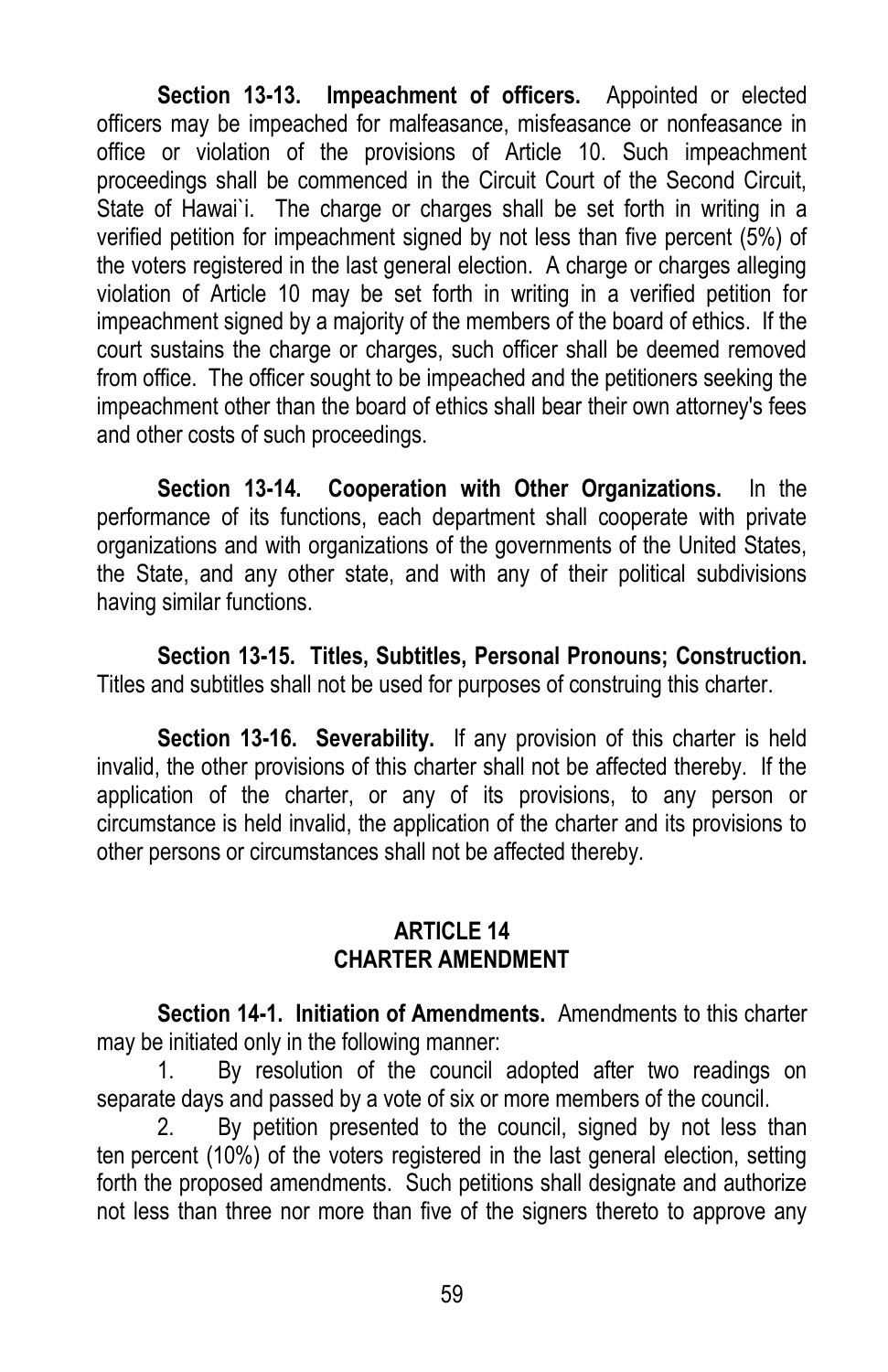alteration or change in the form or language or any restatement of the text of the proposed amendments which may be made by the corporation counsel.

Upon filing of such petition with the council, the county clerk shall examine it to see whether it contains a sufficient number of apparently genuine signature of voters. The clerk shall complete the examination of the petition within fifteen (15) days.

The council shall then hold a public hearing and shall determine whether the amendments proposed shall be submitted to the voters for approval. The determination by the council to submit such proposed amendments to the voters shall be by resolution adopted by a vote of five or more members of the council within forty-five (45) days after the receipt of the petition.

3. By petition presented to the county clerk, signed by not less than twenty percent (20%) of the voters registered in the last general election, setting forth the proposed amendments. Such a petition shall designate and authorize not less than three nor more than five of the signers thereto to approve any alteration or change in the form or language or any restatement of the text of the proposed amendments which may be made by the corporation counsel.

Upon filing such petition, the county clerk shall examine it to see whether it contains a sufficient number of apparently genuine signatures of voters. The clerk shall complete the examination of the petition within fifteen (15) days.

When the petition has been determined sufficient by the county clerk, the county clerk shall submit the proposed amendments to the voters of the county at the next general election. (Amended 1992)

#### **Section 14-2. Elections to be Called.**

1. Any resolution of the council proposing amendments to the charter, whether initiated by the council or by petition, shall provide that the proposed amendments shall be submitted to the voters of the county at the next general election.

2. The county clerk shall have the proposed amendments published in a newspaper of general circulation in the county at least forty-five (45) days prior to submission of the proposed amendments to the voters of the county at the next general election.

3. Should the majority of the voters voting thereon approve the proposed amendments to this charter, the amendments shall become effective at the time fixed in the amendment, or if no time is fixed therein, thirty (30) days after its adoption by the voters of the county. Any charter amendment shall be published in a newspaper of general circulation in the county within forty-five (45) days of the effective date of such amendment.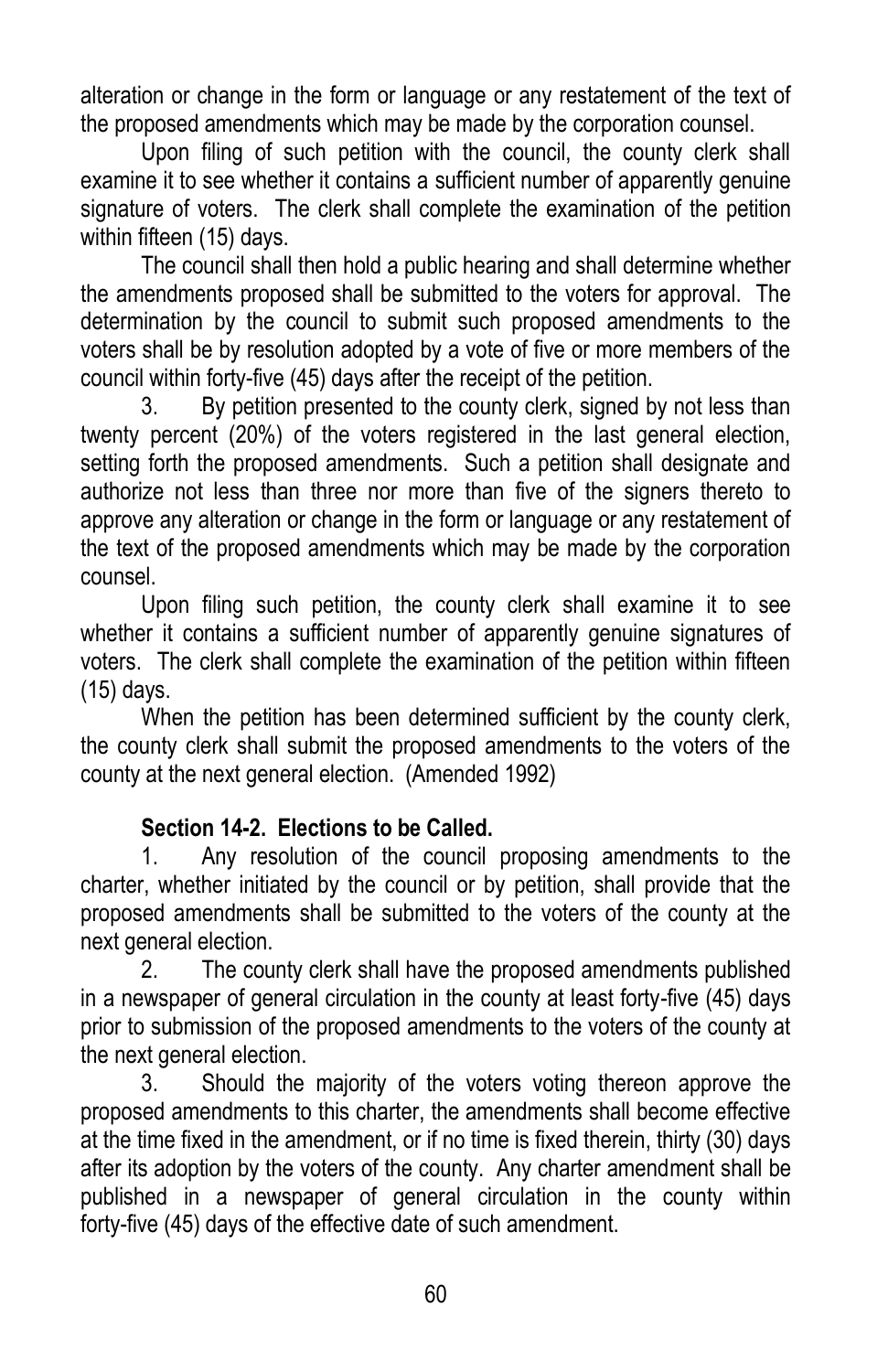**Section 14-3. Mandatory Review.** Not later than the first day of March, 2001, the mayor, with the approval of the council, shall appoint a charter commission composed of eleven members to study and review the operation of the government of the county under this charter.

The commission may propose amendments to the charter or draft a new charter which shall be submitted to the county clerk within sixteen (16) months after such commission has been appointed. Upon receipt of the amendments or new charter, the county clerk shall provide for the submission of such amendments or new charter to the voters of the county at any general or special election as may be deemed by the commission. Any special election shall be held not less than forty-five (45) days and no more than seventy-five (75) days after the receipt of the amendments or the new charter by the county clerk.

The commission shall publish not less than forty-five (45) days before any election, at least once in the newspaper of general circulation within the county, a brief digest of the amendments or new charter and notice to the voters that copies of the amendments or new charter are available at the office of the county clerk.

Following any special or general election on any proposed charter, or revision or amendment thereto, at intervals of ten (10) years, the mayor, with the approval of the council, shall appoint a charter commission composed of eleven members to study and review the operation of the government of the county under such amendments or new charter and to propose amendments or to draft a new charter in the manner hereinabove set forth. (Amended 1992)

**Section 14-4. Publication of Maui County Charter.** The Maui county charter shall be revised and published in its entirety following any special or general election on any proposed charter, or revision or amendment thereto to include all new significant amendments adopted. (Amended 2012)

#### **ARTICLE 15 TRANSITIONAL PROVISIONS**

**Section 15-1. Existing Laws and Conflicting Laws.** All laws, ordinances, resolutions, and rules in force at the time this charter takes full effect, and not in conflict or inconsistent with this charter, are hereby continued in force until repealed, amended or superseded by proper authority. All laws which are inconsistent with this charter shall be superseded by the provisions of this charter at its effective date. All laws relating to or affecting this county or its departments, officials or employees, and all county ordinances, resolutions,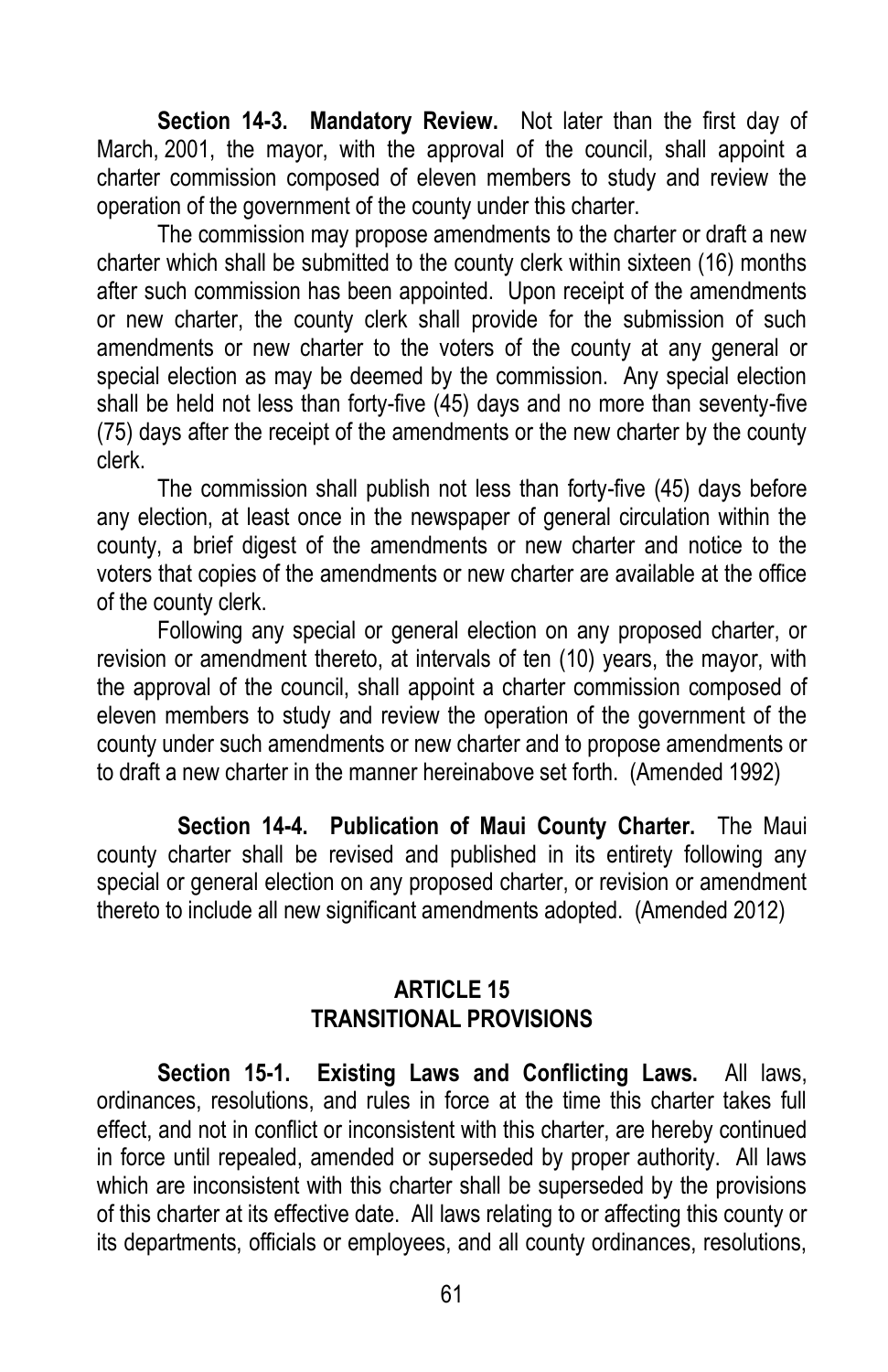orders and regulations which are in force when this charter takes full effect, are repealed to the extent that they are inconsistent with or interfere with the effective operation of this charter or of ordinances or resolutions adopted by the county council under the provisions of this charter.

## **Section 15-2. Transition Provisions Concerning Fire and Public Safety Commission.**

1. Upon adoption of the proposed 2002 amendments to Article 8, Chapter 7, the fire chief serving on January 1, 2003 shall continue serving as interim fire chief until the appointment or reappointment of a chief by the fire and public safety commission. Should the office of fire chief become vacant before appointment of a fire and public safety commission, the mayor may appoint an interim fire chief, or, in the absence of such an appointment, the deputy fire chief shall serve as interim fire chief.

2. Upon adoption of the proposed 2002 amendments to Article 8, Chapter 7, the current members of the public safety commission shall continue to serve on the new fire and public safety commission until the end of their term of appointment. (Amended 2002)

**Section 15-3. Salary Commission.** Upon adoption of the proposed 2002 amendment to Section 8-17.1, the current members of the salary commission shall determine by lot the lengths of their terms to facilitate the appointment or reappointment pursuant to the annual sequence adopted in the 2002 amendment beginning in 2003. (Amended 2002)

**Section 15-4.** Upon adoption of the proposed 2012 amendment to Section 8-7.4, the Maui County Department of Fire and Public Safety shall provide the timetable for the transition to include the functions of shoreline and ocean rescue and safety. (Amended 2012)

# **Section 15-5. Transfer of Audit Functions to the Office of the County Auditor.**

1. All lawful obligations and liabilities owed by or to the office of council services relating to financial and performance audits on June 30, 2013 shall remain in effect on July 1, 2013. The obligations and liabilities shall be assumed by the office of the county auditor.

All contracts held by the office of council services relating to financial and performance audits which are to remain effective after June 30, 2013 shall be assumed by the office of the county auditor. The contracts shall continue in effect until fulfilled or lawfully terminated.